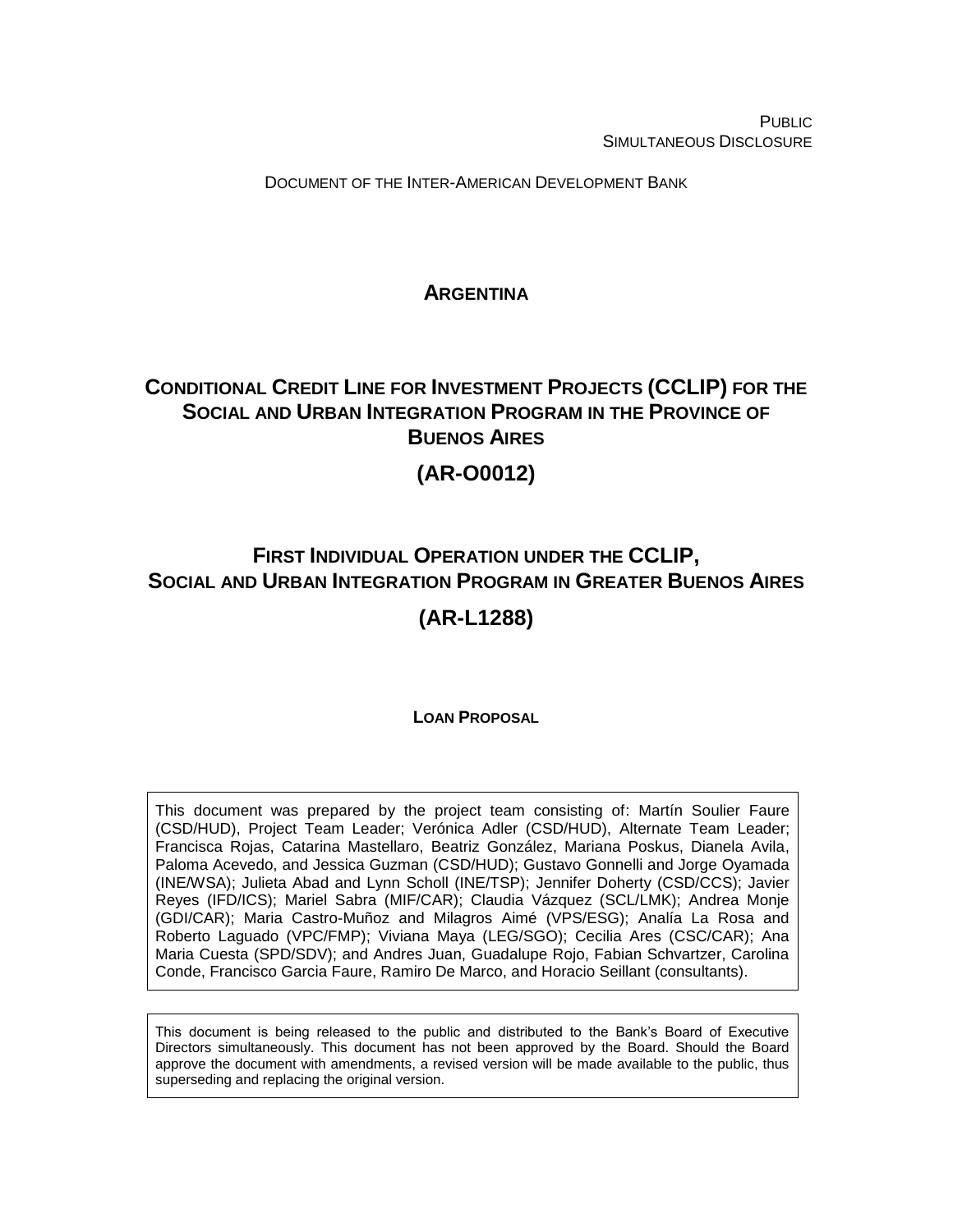# **CONTENTS**

## PROJECT SUMMARY

| I.   |                        |  |
|------|------------------------|--|
|      | А.<br>В.<br>C.         |  |
| Ш.   |                        |  |
|      | A. .<br>В.<br>C.<br>D. |  |
| III. |                        |  |
|      | А.<br>В.               |  |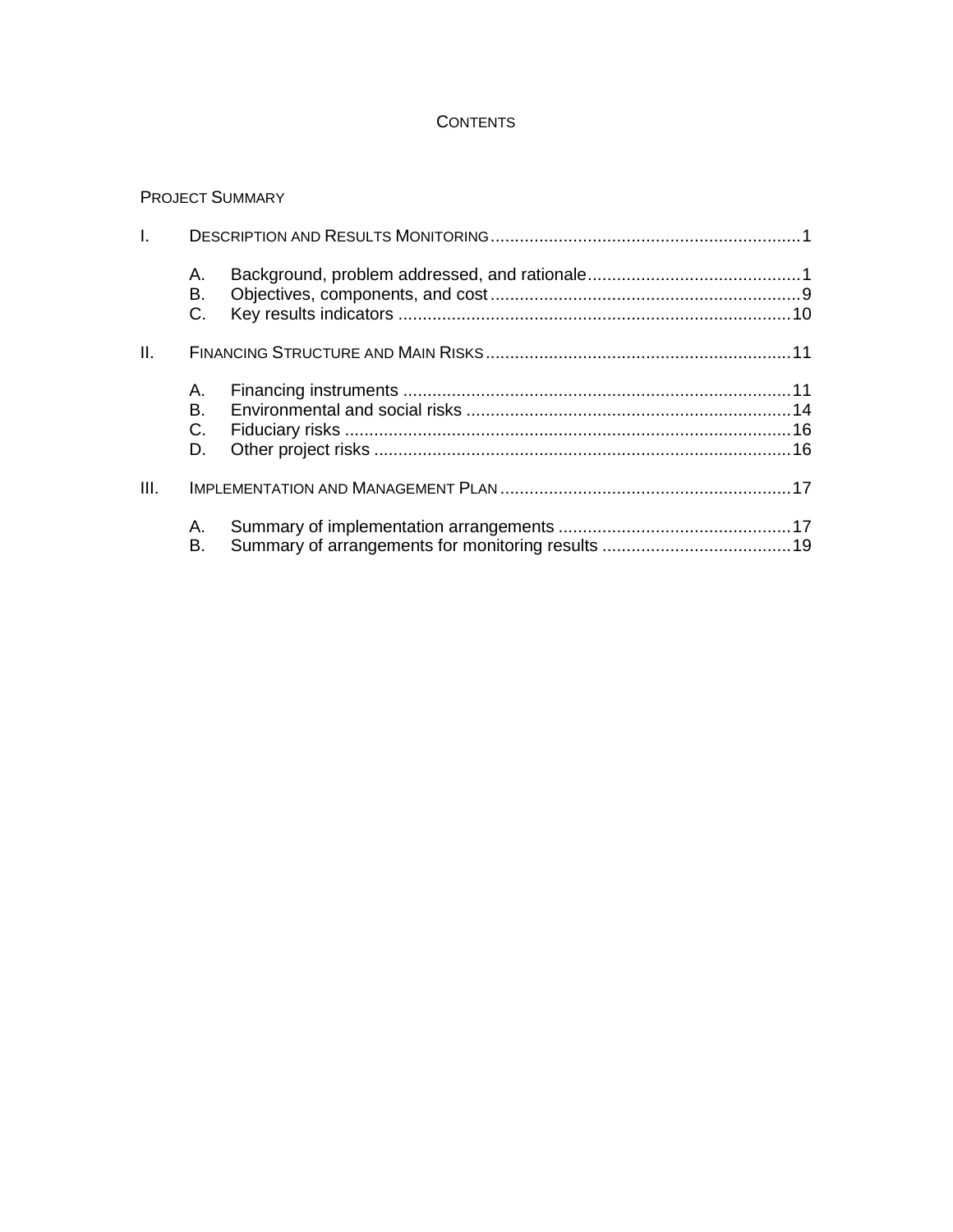|           | <b>ANNEXES</b>                                  |
|-----------|-------------------------------------------------|
| Annex I   | <b>Summary Development Effectiveness Matrix</b> |
| Annex II  | <b>Results Matrix</b>                           |
| Annex III | <b>Fiduciary Agreements and Requirements</b>    |

# **REQUIRED LINKS**

- 1. [Multiyear Execution Plan / Annual Work Plan](http://idbdocs.iadb.org/wsdocs/getDocument.aspx?DOCNUM=EZSHARE-886698046-36)
- 2. [Monitoring and Evaluation Plan](http://idbdocs.iadb.org/wsdocs/getDocument.aspx?DOCNUM=EZSHARE-886698046-30)
- 3. [Environmental and Social Management Report](http://idbdocs.iadb.org/wsdocs/getDocument.aspx?DOCNUM=EZSHARE-886698046-27)
- 4. [Procurement Plan](http://idbdocs.iadb.org/wsdocs/getDocument.aspx?DOCNUM=EZSHARE-886698046-37)

| <b>OPTIONAL LINKS</b> |                                                           |  |  |  |
|-----------------------|-----------------------------------------------------------|--|--|--|
| $\mathbf{1}$ .        | Economic analysis                                         |  |  |  |
| 2.                    | Assessment of compliance with the Public Utilities Policy |  |  |  |
| 3.                    | Technical analysis of the sample                          |  |  |  |
| 4.                    | Debt capacity analysis                                    |  |  |  |
| 5.                    | <b>Bibliographic references</b>                           |  |  |  |
| 6.                    | Assessment of compliance with the CCLIP policy            |  |  |  |
| 7.                    | <b>Draft program Operating Regulations</b>                |  |  |  |
| 8.                    | Climate change accounting annex                           |  |  |  |
| 9.                    | <b>Safequard Policy Filter</b>                            |  |  |  |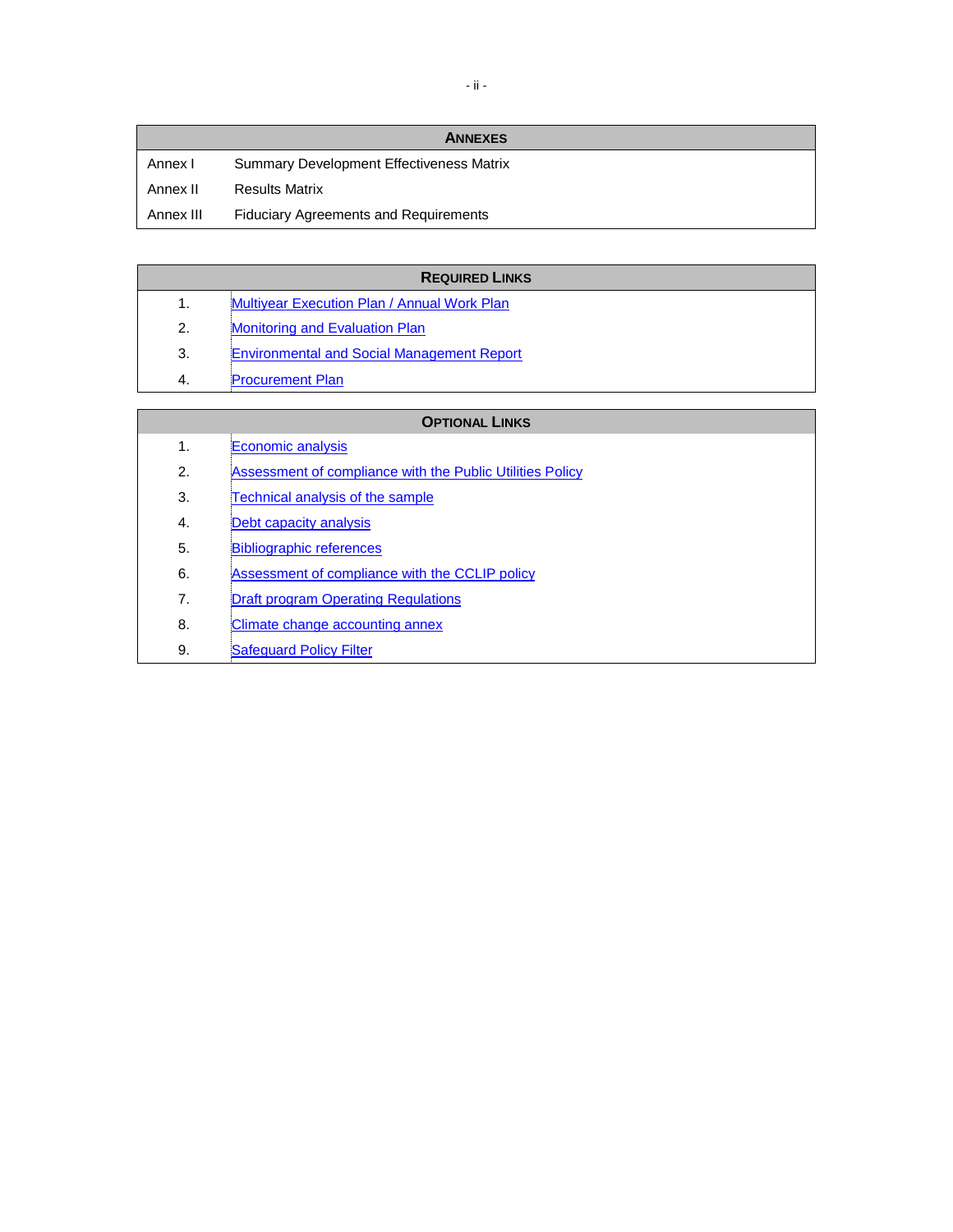### **ABBREVIATIONS**

| <b>CABA</b><br><b>CCLIP</b> | Ciudad Autónoma de Buenos Aires [Autonomous City of Buenos Aires]<br>Conditional credit line for investment projects                                                                    |
|-----------------------------|-----------------------------------------------------------------------------------------------------------------------------------------------------------------------------------------|
| <b>DPOMyFB</b>              | Dirección Provincial de Organismos Multilaterales y Financiamiento<br>Bilateral del Ministerio de Economía [Provincial Directorate of<br>Multilateral Agencies and Bilateral Financing] |
| <b>ESMR</b>                 | <b>Environmental and Social Management Report</b>                                                                                                                                       |
| <b>GBA</b>                  | <b>Greater Buenos Aires</b>                                                                                                                                                             |
| <b>IBRD</b>                 | International Bank for Reconstruction and Development                                                                                                                                   |
| <b>ICAS</b>                 | <b>Institutional Capacity Assessment System</b>                                                                                                                                         |
| IDB.                        | Inter-American Development Bank                                                                                                                                                         |
| <b>MIySP</b>                | Ministry of Infrastructure and Public Services                                                                                                                                          |
| <b>MJGM</b>                 | Ministerio de Jefatura de Gabinete de Ministros [Cabinet Office]                                                                                                                        |
| <b>OPISU</b>                | Organismo Provincial de Integración Social y Urbana [Provincial<br>Agency for Social and Urban Integration]                                                                             |
| <b>PBA</b>                  | <b>Province of Buenos Aires</b>                                                                                                                                                         |
| <b>PROMEBA</b>              | Programa de Mejoramiento de Barrios [Neighborhood Improvement<br>Program]                                                                                                               |
| <b>RENABAP</b>              | Relevamiento Nacional de Barrios Populares [National Survey of<br>Working-Class Neighborhoods]                                                                                          |
| <b>RPPVAP</b>               | Registro Público Provincial de Villas y Asentamientos Precarios [Public<br>Provincial Register of Shantytowns and Informal Neighborhoods]                                               |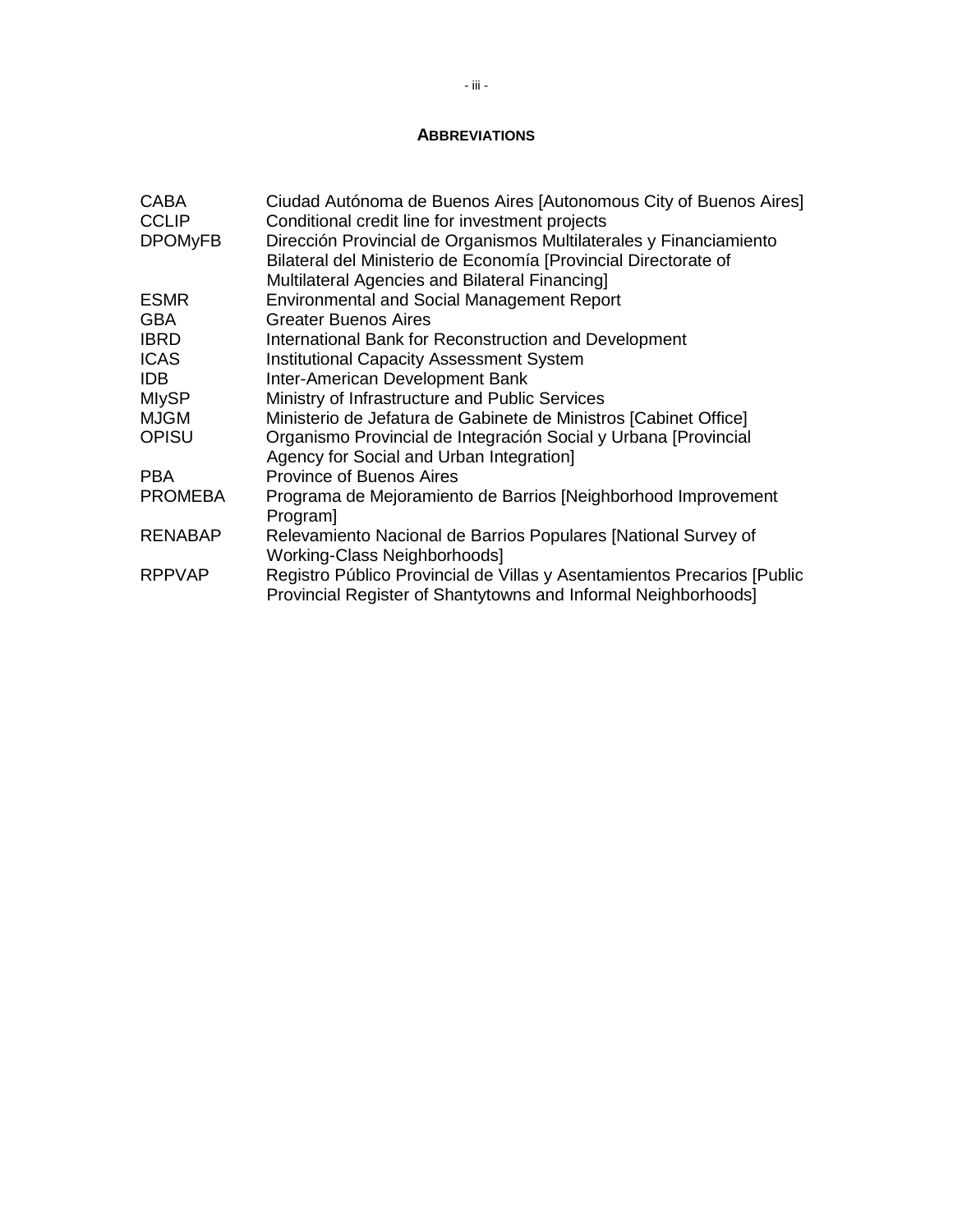#### **PROJECT SUMMARY**

### **A[RGENTINA](#page-0-0) CONDITIONAL CREDIT LINE FOR INVESTMENT PROJECTS (CCLIP) FOR THE SOCIAL AND URBAN INTEGRATION PROGRAM IN THE PROVINCE OF BUENOS AIRES (AR-O0012) FIRST INDIVIDUAL OPERATION UNDER THE CCLIP, SOCIAL AND URBAN INTEGRATION PROGRAM IN GREATER BUENOS AIRES**

**(AR-L1288)**

| <b>Financial Terms and Conditions</b>                                                                                                     |                               |                                         |                                            |                                    |                 |  |
|-------------------------------------------------------------------------------------------------------------------------------------------|-------------------------------|-----------------------------------------|--------------------------------------------|------------------------------------|-----------------|--|
|                                                                                                                                           |                               |                                         | Flexible Financing Facility <sup>(a)</sup> |                                    |                 |  |
| <b>Borrower: Province of Buenos Aires (PBA)</b>                                                                                           |                               |                                         |                                            | <b>Amortization period:</b>        | 25 years        |  |
| <b>Guarantor: Argentine Republic</b>                                                                                                      |                               |                                         |                                            | <b>Disbursement period:</b>        | 4 years         |  |
| <b>Executing agency:</b> Cabinet Office (MJGM) through the Provincial Agency for                                                          |                               |                                         |                                            | Grace period:                      | 5.5 years $(b)$ |  |
| Social and Urban Integration (OPISU)                                                                                                      |                               |                                         |                                            | Interest rate:                     | LIBOR-based     |  |
| <b>Source</b>                                                                                                                             | <b>CCLIP amount</b><br>(US\$) | <b>First operation</b><br>amount (US\$) | $\frac{0}{0}$                              | <b>Credit fee:</b>                 | (c)             |  |
| <b>IDB (Ordinary Capital)</b>                                                                                                             | 400 million                   | 100 million                             | 90                                         | Inspection and<br>supervision fee: | (c)             |  |
| Local                                                                                                                                     | 44.5 million                  | 11.15 million                           | 10                                         | <b>Original WAL:</b>               | $15.25$ years   |  |
| <b>Total</b><br>111.15 million<br>444.5 million                                                                                           |                               | 100                                     | <b>Approval currency:</b>                  | U.S. dollars                       |                 |  |
| <b>Project at a Glance</b>                                                                                                                |                               |                                         |                                            |                                    |                 |  |
| Project objective/description: The general objective of the CCLIP and its first operation is to improve living conditions in shantytowns, |                               |                                         |                                            |                                    |                 |  |

informal neighborhoods, and housing complexes in the Province of Buenos Aires through social and urban integration interventions. The specific objectives of the first operation are to: (i) strengthen and support local and provincial governments in the planning, management, and execution of comprehensive informal neighborhood intervention and regularization projects; (ii) improve access to and facilitate the use of basic utilities, resilient urban infrastructure, public spaces, community facilities, and government services for the residents of these neighborhoods, thereby integrating them into the municipal urban fabric; and (iii) strengthen social capital, increase opportunities for social, labor, and productive community development, and improve habitability and tenure conditions.

**Special contractual conditions precedent to the first disbursement of the loan:** Provide evidence of the entry into effect of the program [Operating Regulations](http://idbdocs.iadb.org/wsdocs/getDocument.aspx?DOCNUM=EZSHARE-886698046-34) and respective annexes, in accordance with the terms previously agreed upon with the Bank (paragraph 3.3). In addition, the borrower will fulfill the special contractual conditions precedent to the first disbursement set forth in the Environmental and Social Management Report [\(ESMR\)](http://idbdocs.iadb.org/wsdocs/getDocument.aspx?DOCNUM=EZSHARE-886698046-27) – Annex B.

**Special contractual conditions of execution:** Provide evidence, to the Bank's satisfaction, of the following: (i) for the execution of Component II, the entry into effect of an agreement between the Provincial Agency for Social and Urban Integration (OPISU) and the Ministry of Infrastructure and Public Services (MIySP); and (ii) for the execution of the works required to provide the services specified in Component II, the entry into effect of agreements signed by OPISU and the provider(s) of these services (paragraph 1.20) (paragraph 3.3). In addition, the borrower will comply with the special contractual conditions of execution set out in the Environmental and Social Management Report (**ESMR**) - Annex B.

**Exceptions to Bank policies:** A waiver to the provisions of paragraph 1.19(i), (ii), and (iii) of the CCLIP policy (document GN-2246-9) is requested with respect to OPISU, which does not have previous experience executing programs with international organizations since it was only recently created to head the urban development of low-income neighborhoods in the PBA (paragraph 2.1).

|                                     |    |      | <b>Strategic Alignment</b> |   |    |
|-------------------------------------|----|------|----------------------------|---|----|
| $Challenges: (d)$                   | SI | -150 |                            |   | -  |
| Crosscutting themes: <sup>(e)</sup> | GD | w    | ~~<br>UU                   | ₩ | IC |

Under the terms of the Flexible Financing Facility (document FN-655-1), the borrower has the option of requesting changes in the amortization schedule as well as currency, interest rate, and commodity conversions. The Bank will take operational and risk management considerations into account when reviewing such requests.

<sup>(b)</sup> Under the flexible repayment options of the Flexible Financing Facility, changes to the grace period are permitted provided that they do not entail an extension of the original weighted average life (WAL) of the loan or the last payment date as documented in the loan contract.

The credit fee and the inspection and supervision fee will be established periodically by the Board of Executive Directors as part of its review of the Bank's lending charges, in accordance with relevant policies.

(d) SI (Social Inclusion and Equality); PI (Productivity and Innovation); and EI (Economic Integration).<br>(e) GD (Gender Equality and Diversity); CC (Climate Change and Environmental Sustainability); and

(e) GD (Gender Equality and Diversity); CC (Climate Change and Environmental Sustainability); and IC (Institutional Capacity and Rule of Law).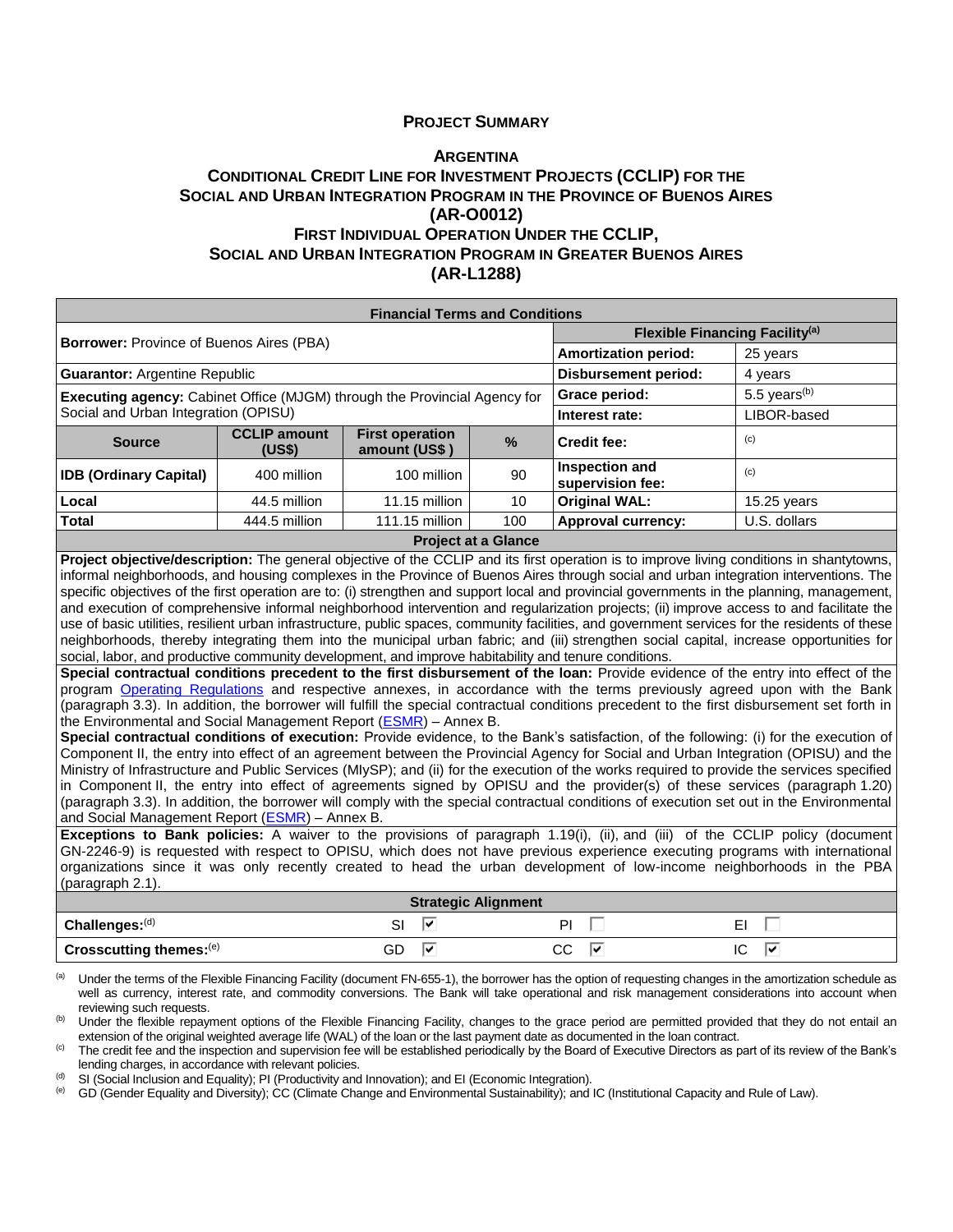# **I.** DESCRIPTION AND RESULTS MONITORING

## **A. Background, problem addressed, and rationale**

- 1.1 The Province of Buenos Aires (PBA) is Argentina's largest and most populated province. According to census data,<sup>1</sup> one third of the country's population (15.6 million) lives in this province, with two thirds of these concentrated in the 24 municipios of Greater Buenos Aires (GBA), which is part of the nation's main urban agglomeration.<sup>2</sup> There is some type of housing deficit for 26% of the 4.7 million households in the PBA, most of which (72%) are in GBA, where 392,000 families (13.4%) are affected by a quantitative deficit and 960,000 (32.7%) by a qualitative deficit. 3 [2] The GBA figures are higher than the national quantitative and qualitative housing deficit averages (10.3% and 28.6%, respectively).
- 1.2 According to data from the 2015 Registro Público Provincial de Villas y Asentamientos Precarios [Public Provincial Register of Shantytowns and Informal Neighborhoods] (RPPVAP),<sup>4</sup> households in the PBA with a housing deficit are concentrated in 1,579 informal or vulnerable neighborhoods where approximately 418,000 families have no land tenure security and poor access to public utilities. Under Provincial Law 14,449, the Fair Housing Act, informal or vulnerable neighborhoods in the PBA are primarily classified as: (i) shantytowns, which refers to the high-density occupation of public or private lands with an irregular urban layout, housing built with makeshift materials, high population density, little or no green spaces, and self-provided infrastructure; and (ii) informal neighborhoods, which refers to the occupation of areas with more regular layouts and lower density, typically in periurban areas.<sup>5</sup> In the GBA, 328,000 of these households are clustered in 965 informal neighborhoods (317 shantytowns, 470 informal neighborhoods, 178 housing complexes, and other types of housing).
- 1.3 The Provincial Agency for Social and Urban Integration (OPISU) has established the following typologies for the purpose of defining criteria for informal neighborhood regularization interventions:

 2010 census.

<sup>&</sup>lt;sup>2</sup> The Buenos Aires Metropolitan Area (AMBA) is comprised of the Autonomous City of Buenos Aires (CABA) and the surrounding 24 municipios, referred to as Greater Buenos Aires or the Buenos Aires Conurbation. (See [optional link 5,](http://idbdocs.iadb.org/wsdocs/getDocument.aspx?DOCNUM=EZSHARE-886698046-7) Bibliographic References [1]).

 $3$  A quantitative deficit is the unmet demand for housing from the formation of new households, households that live in the same dwelling, and households in dwellings that need to be replaced. A qualitative deficit refers to dwellings that are either made of poor materials or lack basic utilities [3].

<sup>&</sup>lt;sup>4</sup> Created in connection with Provincial Law 14,449, the Fair Housing Act.

<sup>&</sup>lt;sup>5</sup> The Government of the PBA has also identified more complex variants, including large low-income housing complexes constructed by the State up to the 1980s, which now have obsolete infrastructure.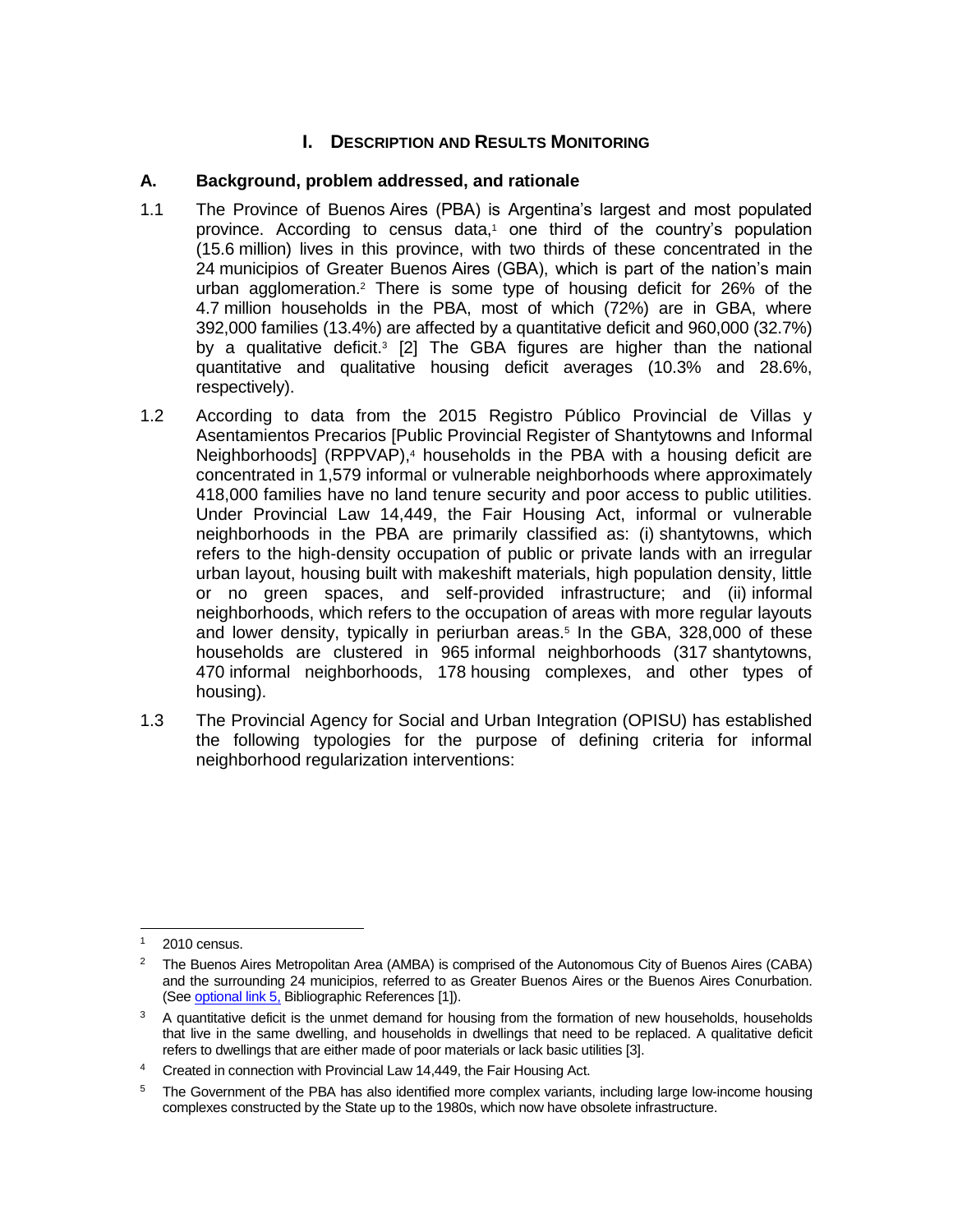| <b>Neighborhood</b><br>type              | <b>Scale</b><br>(families) | <b>Location</b>                     | <b>Morphology</b>                                                                          | <b>Examples</b><br>(name, municipio)                                                                         |
|------------------------------------------|----------------------------|-------------------------------------|--------------------------------------------------------------------------------------------|--------------------------------------------------------------------------------------------------------------|
| Mega                                     | >3,000                     |                                     | Shantytown and/or<br>settlement in the urban<br>area (200 to 400<br>residents per hectare) | La Cava, San Isidro (*)<br>Costa Esperanza/ Costa<br>del Lago/8 de mayo,<br>San Martín (*)<br>Itatí, Quilmes |
| Medium/<br>small                         | < 750                      | First and<br>second rings<br>of GBA | Shantytown                                                                                 | Porá, Lanús (*)<br>El Garrote, Tigre<br>Puerta de Hierro/<br>San Petersburgo,<br>La Matanza                  |
| Outlying                                 | ~1,000                     | Third ring of<br>GBA                | Settlement in periurban<br>area                                                            | Libertad/Don Orione,<br>Almirante Brown (*)                                                                  |
| <b>Housing</b><br>complex<br>(80 in GBA) | $-3,000$                   |                                     | Large collective housing<br>complexes with<br>degraded infrastructure<br>networks          | Carlos Gardel, Morón                                                                                         |

(\*) Neighborhoods prioritized for this operation. Source: OPISU.

1.4 Map 1 shows the location of GBA's 24 municipios (the geographic scope of this first individual operation) and the vulnerable neighborhoods prioritized by OPISU as examples of the different types of neighborhoods mentioned above.



**Map 1. Geographic scope of operation AR-L1288** 

Source: Prepared by the authors based on the **Metropolitan Observatory**.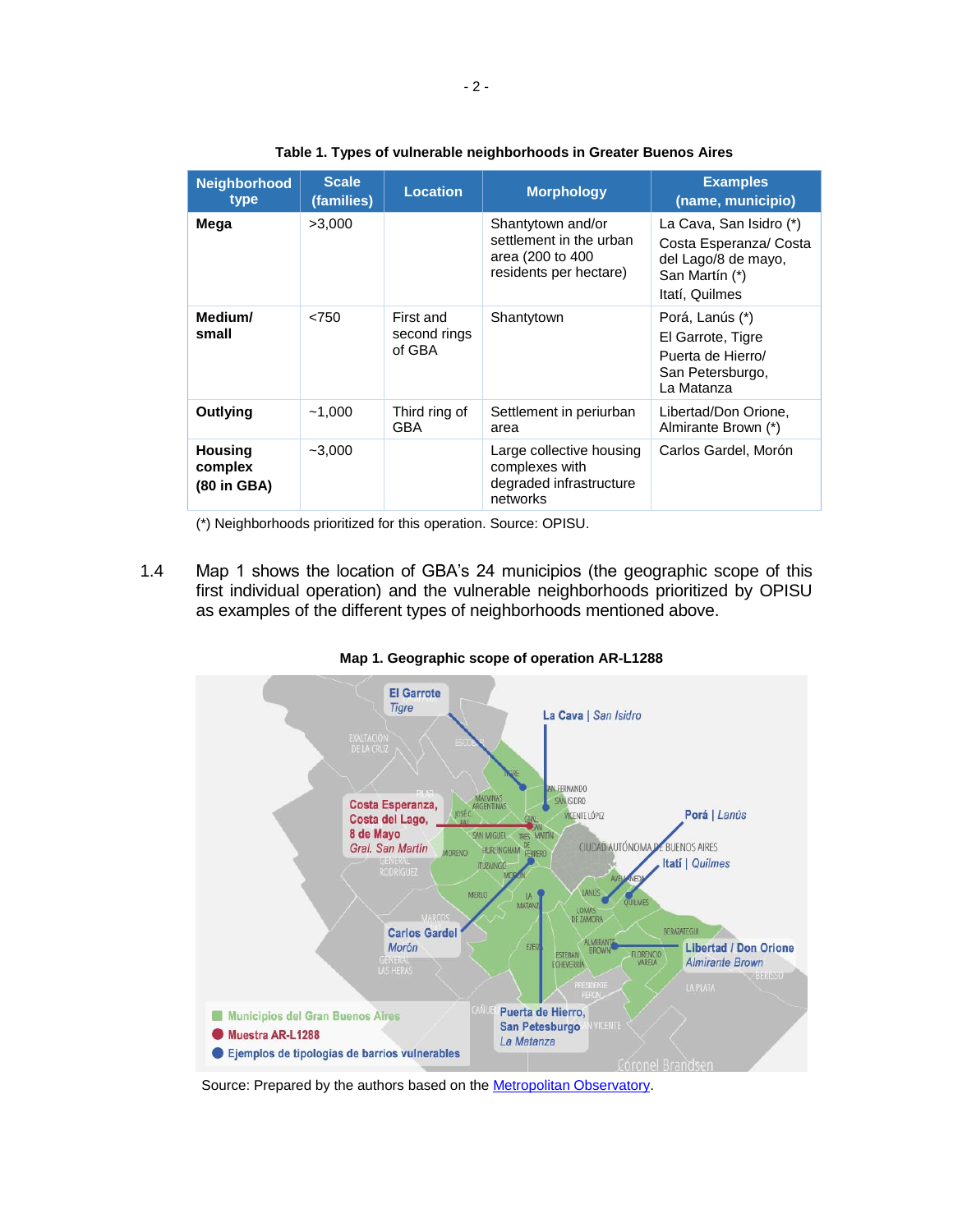- 1.5 Thirty-two percent (32%) of low-income neighborhoods<sup>6</sup> in GBA have formal access to electricity, 11% have formal access to drinking water, and 3% have sewerage service. The vulnerable neighborhoods in GBA surveyed by the RPPVAP have problems with garbage collection (49% have no regular service), public lighting (55% with no lighting), paved roads (44% unpaved), and storm drainage (48% without coverage). For example, conditions in neighborhoods without adequate lighting or good sidewalks are less safe for women, children, and the elderly, limiting their mobility and access [4]. Only 7% and 9% of these neighborhoods have childcare facilities and health clinics, respectively; only 30% of them have a bus stop within their boundaries, and 76% are more than one kilometer from a train station, which makes it difficult to get to jobs, health care services, and schools. In the Costa Esperanza neighborhood (one of this operation's samples) in the district of San Martin, 30.6% of households were affected by respiratory diseases in the past year, 15.4% had skin or eye problems, and 14.4% suffered from diarrhea and/or parasitosis.<sup>7</sup>
- 1.6 Environmental conditions are also critical: a sample of 274 informal neighborhoods surveyed by Techo in 2016 expands the assessment, since it shows that 42% of the neighborhoods experience flooding at least once a year due to the lack of basic infrastructure or their location below the levels considered appropriate for residential use, 64% do not have public wooded areas, and 21% are located less than 100 meters from a dump [5]. In the social area, RENABAP found that only 18% of adults in neighborhoods in the PBA had a formal job (called "en blanco" employment in Argentina<sup>8</sup>) and 23% are unemployed. Although there are community development organizations in 65% of the neighborhoods, only 17% of the neighborhoods have community facilities (such as sports facilities, schools, or daycare centers) and only 13.8% have a public square or park, which makes it more difficult for neighbors to associate and connect with each other, leading to poor social cohesion. According to Techo, the biggest problem for people living in GBA settlements is: (i) the lack of access to services (30.2%); (ii) lack of safety (18%); (iii) lack of paved roads (14.4%); (iv) the consumption of drugs, alcohol, and/or tobacco (9.9%); and (v) inadequate public lighting (5.2%). In the same survey, two thirds of the population said that the police "always" come into the neighborhood, 23.4% said they "sometimes" do, and 10.2% said they "never" do. Only 1.3% of the neighborhoods has a functioning police station.
- 1.7 Informal urban development processes are the result of the formal market's insufficient response to the increased demand for housing, especially in lowincome segments. Argentine households in the two lowest quintiles of the population face financial and income-related constraints if they want to purchase, remodel, and/or rent quality housing. Credit access is impeded by: (i) poor development of the mortgage loan market; (ii) income volatility of workers living in uncertain or informal conditions; and (iii) limited availability of collateral for lowincome families. Therefore, building their own homes [self-construction] is the

<sup>6</sup> The 2018 National Survey of Low-Income Neighborhoods (RENABAP) defines a low-income neighborhood as one with at least eight clustered or contiguous households, where more than half of the population does not have a property title or regular access to at least two of the three basic utilities (running water, metered electricity, and/or sewerage).

<sup>7</sup> Universidad Nacional de Avellaneda (UNDAV), 2012.

<sup>8</sup> In other words, they work in accordance with labor laws in [a registered job.](http://www.derechofacil.gob.ar/leysimple/trabajo-registrado/)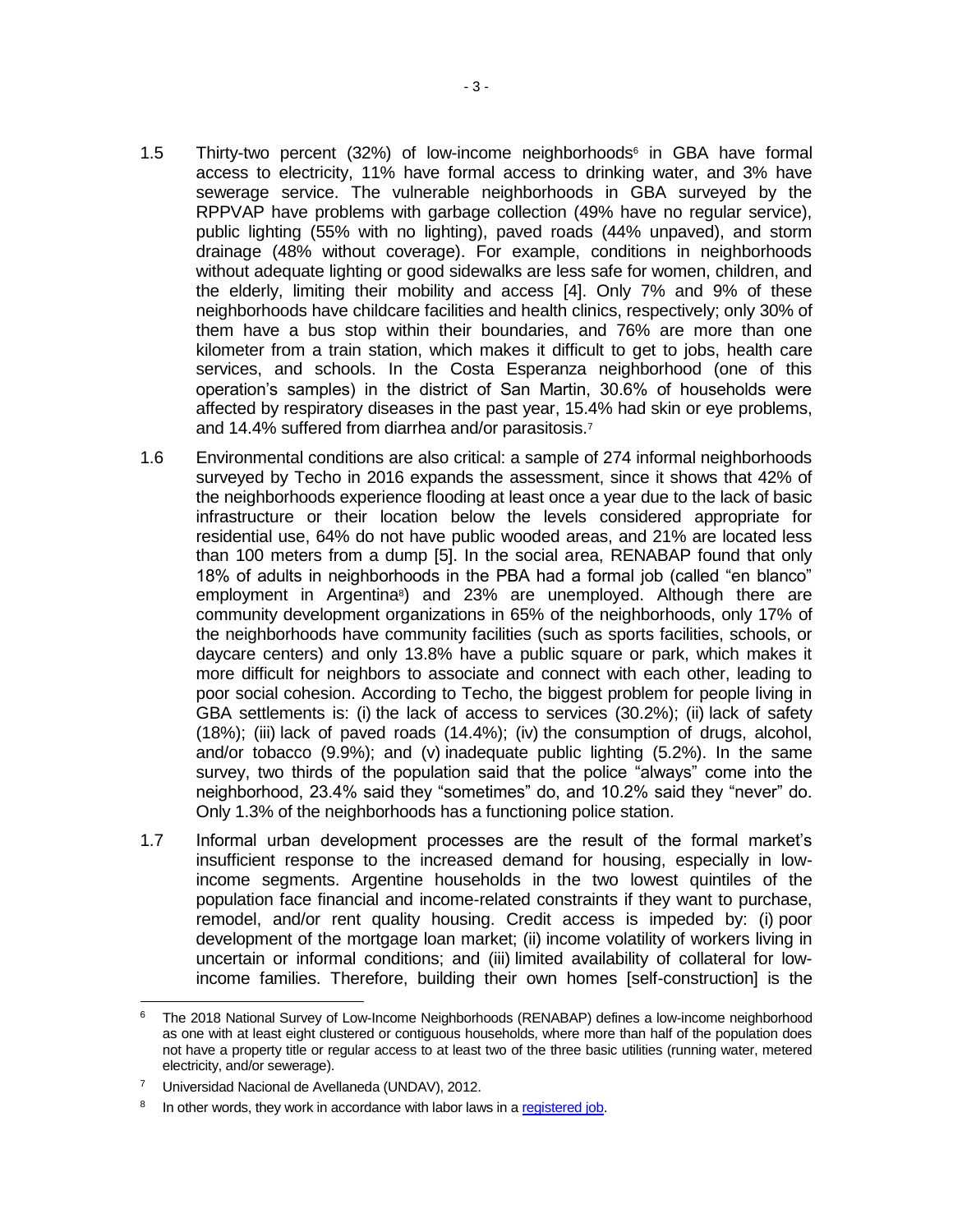generally how people who are not served by the formal market gain access to housing. In addition, the municipios do not have the budget or land-use planning and management tools required to anticipate or meet the demand for basic infrastructure created by self-construction, $9$  or to guide the development of their land, which leads to uncontrolled growth and high rates of informality [19]. Furthermore, many municipios do not have trained human resources, the required information, or the technological tools needed to analyze and monitor territorial dynamics [20].

- 1.8 **Gender considerations.** Argentina has relatively high levels of informal land tenure,<sup>10</sup> a situation that disproportionately affects women. The low percentage of women with paid work is related to the high burden of household chores, which translates into less financial independence and difficulty accessing the formal housing market.<sup>11</sup> According to data from the 2013 Annual Urban Household Survey, the percentage of women doing unpaid domestic work in the PBA is 88% versus 59% for men. According to the RENABAP, 61% of women in GBA are heads of household (i.e., they financially support the household). However, worldwide women account for only 20% of property owners [6]. Insecure land tenure increases dependence on men, which can discourage women from leaving violent relationships for fear of having nowhere to live [7]. In terms of gender violence, the eight municipios in the GBA prioritized by OPISU have high rates of calls to the "144" line. 12
- 1.9 **Climate change considerations.** Due to their geographic location, socioeconomic conditions, and infrastructure shortage, the residents of informal neighborhoods are more highly exposed and vulnerable to the effects of climate change [8]. In Argentina, during the period from 1960 to 2010, the average temperature increased by about 0.5°C, and precipitation increased in most of the country (especially the eastern part), and there were twice the typical number of days with heat waves [21]. The heat wave that occurred in GBA from December 2013 to January 2014 caused 500 deaths [22]. Seven percent of the population (1.1 million inhabitants in 19% of the country) are at risk of flooding in the PBA, and nearly 50% of the population has a high rate of social vulnerability [23]. To increase resilience, Argentina is implementing local climate change adaptation plans as part of its [Nationally Determined Contribution,](https://www4.unfccc.int/sites/ndcstaging/PublishedDocuments/Argentina%20First/17112016%20NDC%20Revisada%202016.pdf) which is a key planning tool for identifying threats and proposing resilient design and construction solutions in the areas most likely to be affected.
- 1.10 **Legislation.** In 2012, the PBA enacted [Law 14,449, the Fair Housing Act](http://www.gob.gba.gov.ar/legislacion/legislacion/l-14449.html) to promote decent, sustainable housing, thereby addressing the needs of the most vulnerable population. This law aims to facilitate the management of housing

 $\overline{a}$ Municipios in Argentina only execute 13.2% of the total consolidated public expenditure, which is insufficient to cover 86% of the costs of providing basic services [7].

<sup>&</sup>lt;sup>10</sup> Of households in the two lowest income quintiles, 9.3% have informal tenure, which is more than Brazil (4.3%), Chile (1.7%), and Paraguay (2.3%) [8].

<sup>11</sup> Of couples in the lowest income quintiles in Argentina, 38% of spouses do not have their own income, and only 27% of women are in the labor market, compared to 46% of men [9].

<sup>&</sup>lt;sup>12</sup> "144" is a free line to call to receive support and counseling in gender violence situations. The number of calls per 10,000 women was categorized as high in five of the eight neighborhoods prioritized by OPISU and average in the other three (OPISU, 2017 data).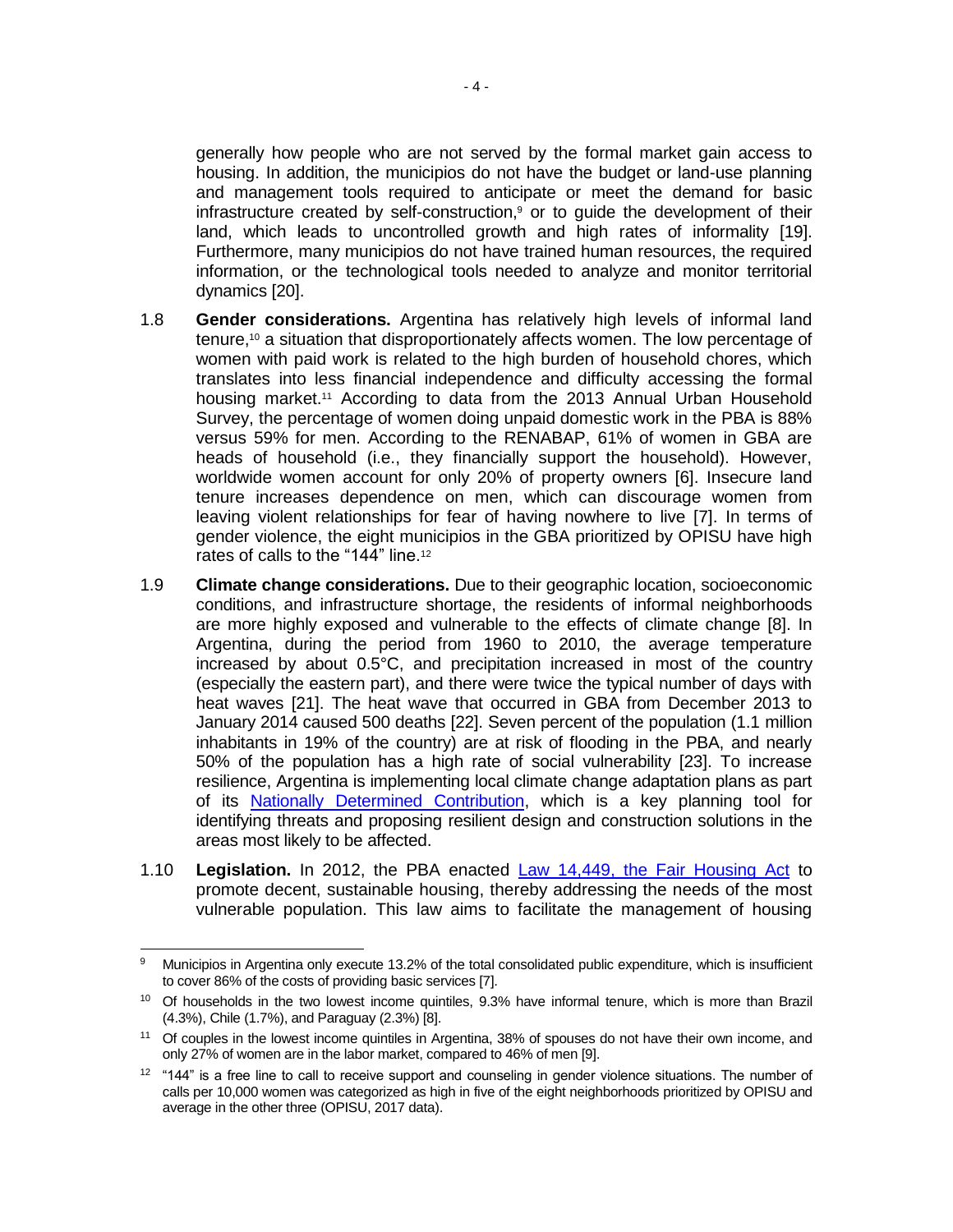projects, urban development, and regularization processes in informal neighborhoods, and specifies that the law's enforcement is the joint responsibility of the PBA and the municipios. On 1 January 2018, the [Provincial Law on](http://www.gob.gba.gov.ar/legislacion/legislacion/l-14989.html)  [Ministries, No. 14,989](http://www.gob.gba.gov.ar/legislacion/legislacion/l-14989.html) created OPISU as an autonomous public agency under the Cabinet Office, making it responsible for implementing the provisions of Article 27 of Law 14,449 to pursue comprehensive regularization processes in informal neighborhoods, i.e. "the set of actions that progressively, comprehensively, and in a participatory manner include the construction, improvement, and expansion of dwellings, social facilities and infrastructure, access to services, the treatment of public open spaces, the elimination of any urban obstacles that may exist, improvements in accessibility and connectivity, environmental sanitation and mitigation, lot resizing, and property regularization."

- 1.11 **Rationale and methodology.** A CCLIP is the most appropriate instrument for supporting the PBA government's medium-term strategic objectives of improving the quality of life in shantytowns, informal neighborhoods, and housing complexes in the PBA, since it facilitates the implementation of current legislation and provides a technical framework for ongoing work over time, which makes it possible to support the entire process from the initial launch in the neighborhood to the timely granting of title and financial resources. The proposed CCLIP will support the formulation of regularization and social and urban integration strategies in informal neighborhoods, so that quality basic and social services can be provided. The strategy specifies that the CCLIP and any operations under it will gradually and comprehensively address the needs of the different types of neighborhoods that represent the surveyed demand, leading to comprehensive public policies related to the urban and social management of vulnerable neighborhoods, which could be expanded throughout the province.
- 1.12 The first program under the CCLIP, which has been proposed as a multiple works operation with physically similar but independent projects, will make it possible to survey and systematize good practices for addressing the identified problems, incorporate the lessons learned from past experiences, and recommend adjustments to the way subsequent operations work. This first operation will finance the design (master plan) of at least four comprehensive projects to regularize informal neighborhoods and resulting interventions in at least two of them, in order to support the development of intervention strategies that are appropriate for each type of neighborhood identified in Table 1.<sup>13</sup> In this way, the program will build the PBA's capacity to: (i) implement a management model that coordinates all relevant actors, including ministries, municipios, metropolitan agencies, civil society, and the private sector;<sup>14</sup> (ii) identify and crosscheck social inclusion and productive development policies, taking into account the specific needs of women; and (iii) implement climate-resilient urban design strategies that also promote gender equality. Based on the intervention criteria to be developed through this program for each type of neighborhood, OPISU will scale its activities

 <sup>13</sup> To this end, these lessons learned will be complemented by other lessons from the interventions carried out by OPISU in the other priority vulnerable neighborhoods.

<sup>&</sup>lt;sup>14</sup> OPISU will work with civil society and the private sector in order to strengthen the activities under Component III "Social Management and Community Development," including community management boards and productive development projects.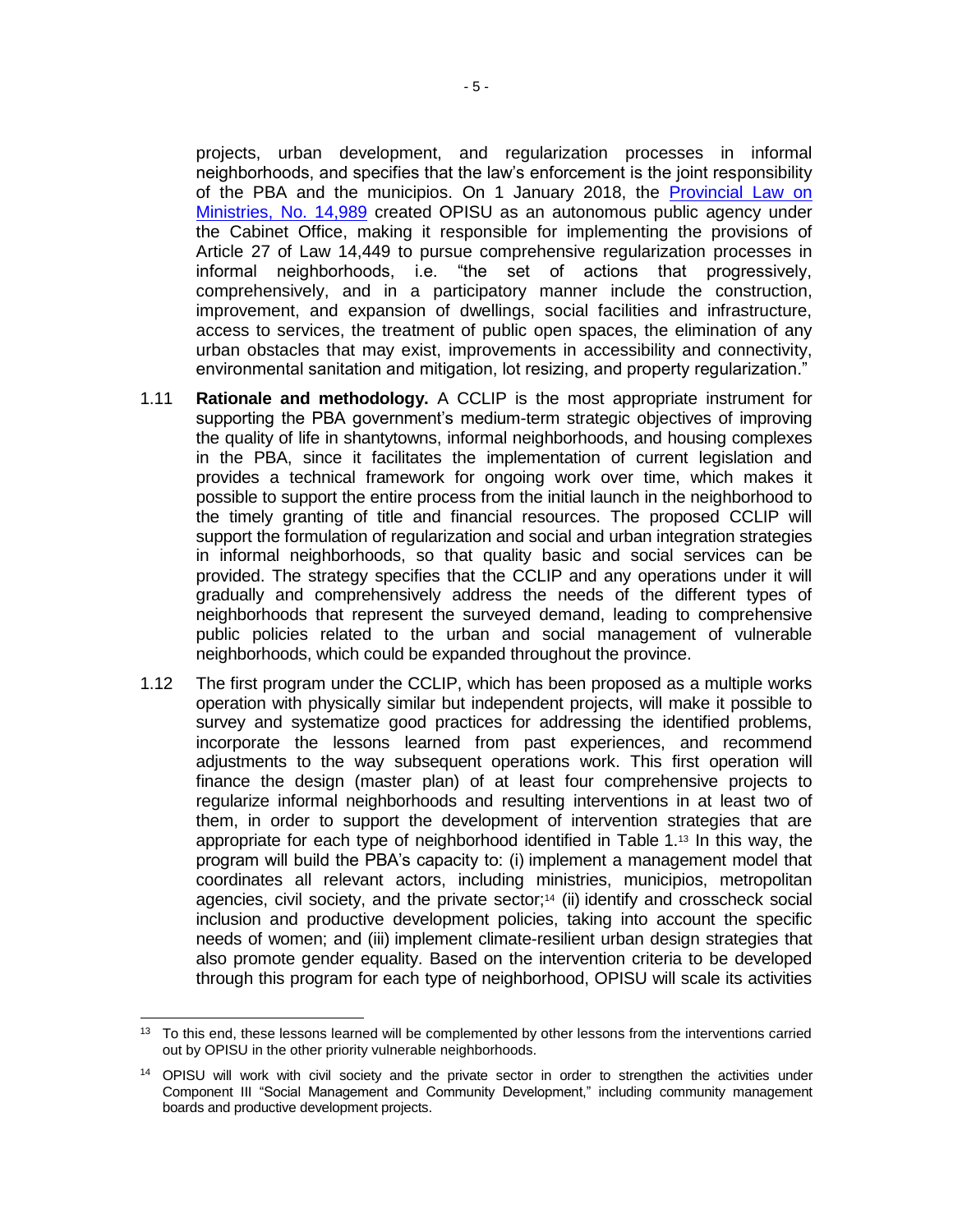to address the regularization of informal neighborhoods throughout the PBA. Figure 1 reflects the theory of change that supports the program's logic.



**Figure 1. Theory of Change**

- 1.13 The comprehensive nature of the intervention is also supported by the international evidence reflected in the Urban Development and Housing Sector Framework Document,<sup>15</sup> based on principles for the development of the sector's policies and programs: (i) multisectoral interventions with territorial integrity, designed as a function of the specific characteristics of a territory; (ii) sustainable and effective interventions, considering their short- and long-term impact on the society, environment, public finances, and urban governance; and (iii) interventions focused on the citizenry, improving quality of life and inclusion in the productive activities of urban households, particularly the most vulnerable households. It also maintains that assessments with no causal attribution of neighborhood improvement programs are positive in terms of access to and coverage of basic services, health, education, satisfaction with living conditions and safety, and property valuation.
- 1.14 There is little rigorous evidence on the effectiveness of neighborhood improvement programs; however, evidence does exist showing the effectiveness of certain partial aspects of neighborhood improvement interventions on residents' quality of life. For example, an impact assessment in Argentina found that water supply

<sup>&</sup>lt;sup>15</sup> Some surveys are mentioned in th[e Urban Development and Housing Sector Framework.](https://www.iadb.org/es/sectores/desarrollo-urbano-y-vivienda/marco-sectorial)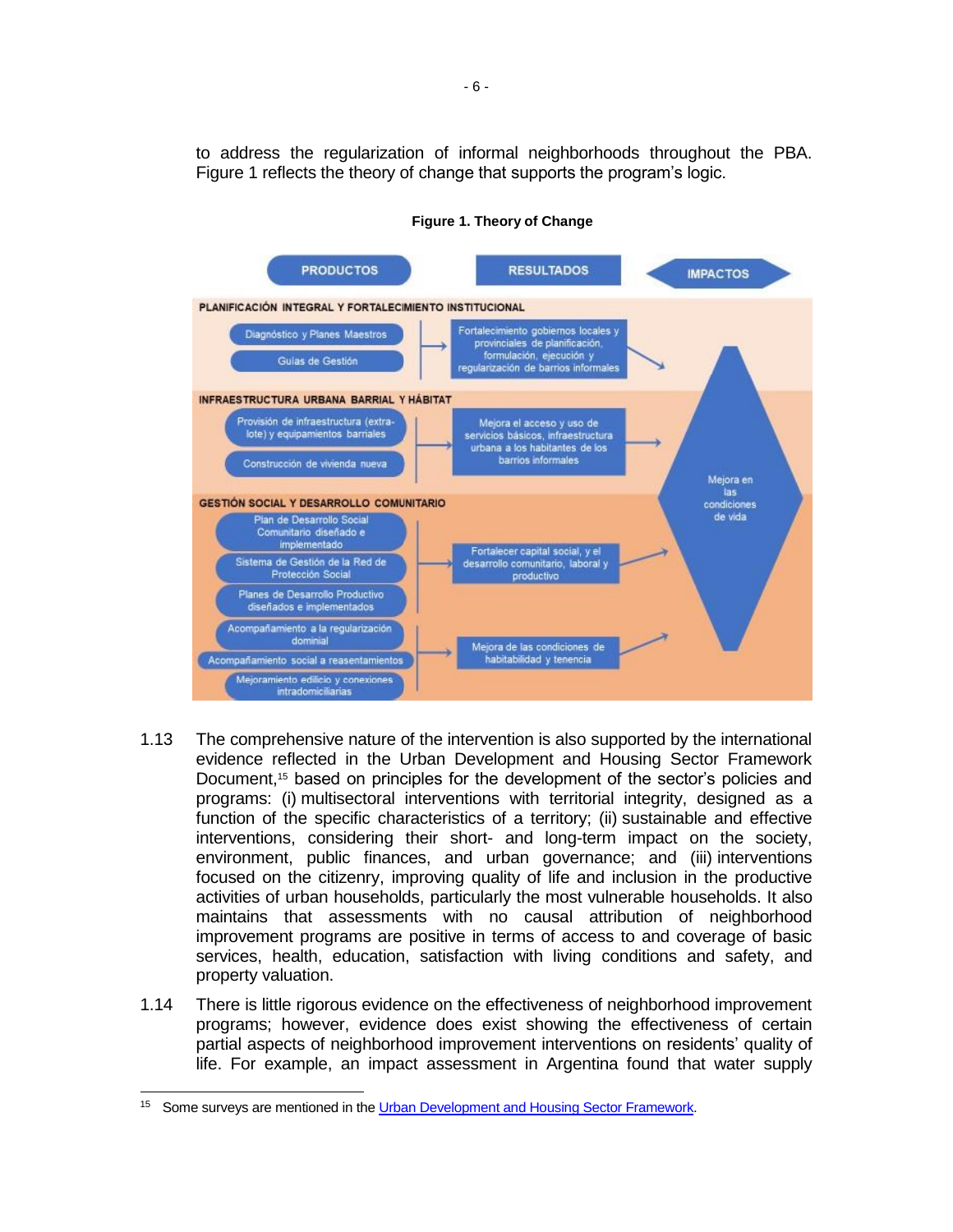improvements led to an 8% reduction of infant mortality [10]; studies in Mexico [11] and Brazil [12] showed that street paving improves home investments and employment outcomes and improves residents' quality of life; well-designed and maintained public green spaces have environmental benefits [12], improve physical and mental health [13], increase municipal tax revenues [14], and reduce the likelihood of young people becoming involved in risky activities [15]. In terms of the effects of property titling, evidence in Argentina [16] and Peru [17] shows that it increases investment in housing, the education of children, and access to credit markets, which is especially important when the title is in a woman's name, since it is a key factor in promoting gender equality.<sup>16</sup>

- 1.15 One of the main challenges of this comprehensive methodology has to do with the possibility that the programs will encourage informal urban development, since they increase the expected benefits of encroaching on government-owned lands (Abramo, 2003). In general, comprehensive urban infrastructure projects are remedial programs that do not directly affect the causes of the problem, but rather seek to alleviate existing conditions and should be combined with other policies aimed at preventing the development of settlements.<sup>17</sup>
- 1.16 **Lessons learned.** The design of the CCLIP and its first operation incorporates the lessons learned from executing Bank-supported operations in Argentina and other countries of Latin America and the Caribbean. The program makes headway on the strategies for on-site reurbanization of informal settlements that have been implemented in Argentina since 1997 through the Neighborhood Improvement Programs (PROMEBA: AR-X1004; AR-0262; 1307/OC-AR; 1842/OC-AR) which include: (i) the provision of urban infrastructure, community facilities, and environmental sanitation; (ii) the regularization of land tenure; and (iii) community development [3.13]. The current program specifically incorporates the lessons learned during the execution of the PROMEBA operations in terms of: (i) proposing phased interventions in large areas, in order to effectively use the available annual budget, work with the community to implement the required cultural changes and approaches, and make use of medium-term lending instruments like the CCLIP to develop the projects required for future stages or new interventions; (ii) the need to reduce title processing times, through ongoing social approaches and support provided in conjunction with the municipios, and reaching agreements with the provincial organizations involved in the process; and (iii) increase resident confidence and participation in neighborhood integration processes, through highimpact physical launch strategies in the area, including the execution of reliable projects prior to the final designing of the master plans. The lessons learned from the PROMEBA programs also include ensuring the sustainability of interventions that encourage participatory processes and involve the municipios in project development and management.
- 1.17 In 2017 the Urban Integration and Social and Educational Inclusion Program in the Autonomous City of Buenos Aires (AR-L1260; 4303/OC-AR) added the following to

 <sup>16</sup> Female property owners feel more empowered to leave abusive relationships and domestic violence situations and facilitates their access to credit [18].

<sup>&</sup>lt;sup>17</sup> Although not included in this first operation, the possibility remains open to include in future operations under this CCLIP activities aimed at addressing what leads to the creation of settlements, such as pilot projects to improve low-income housing supply and demand.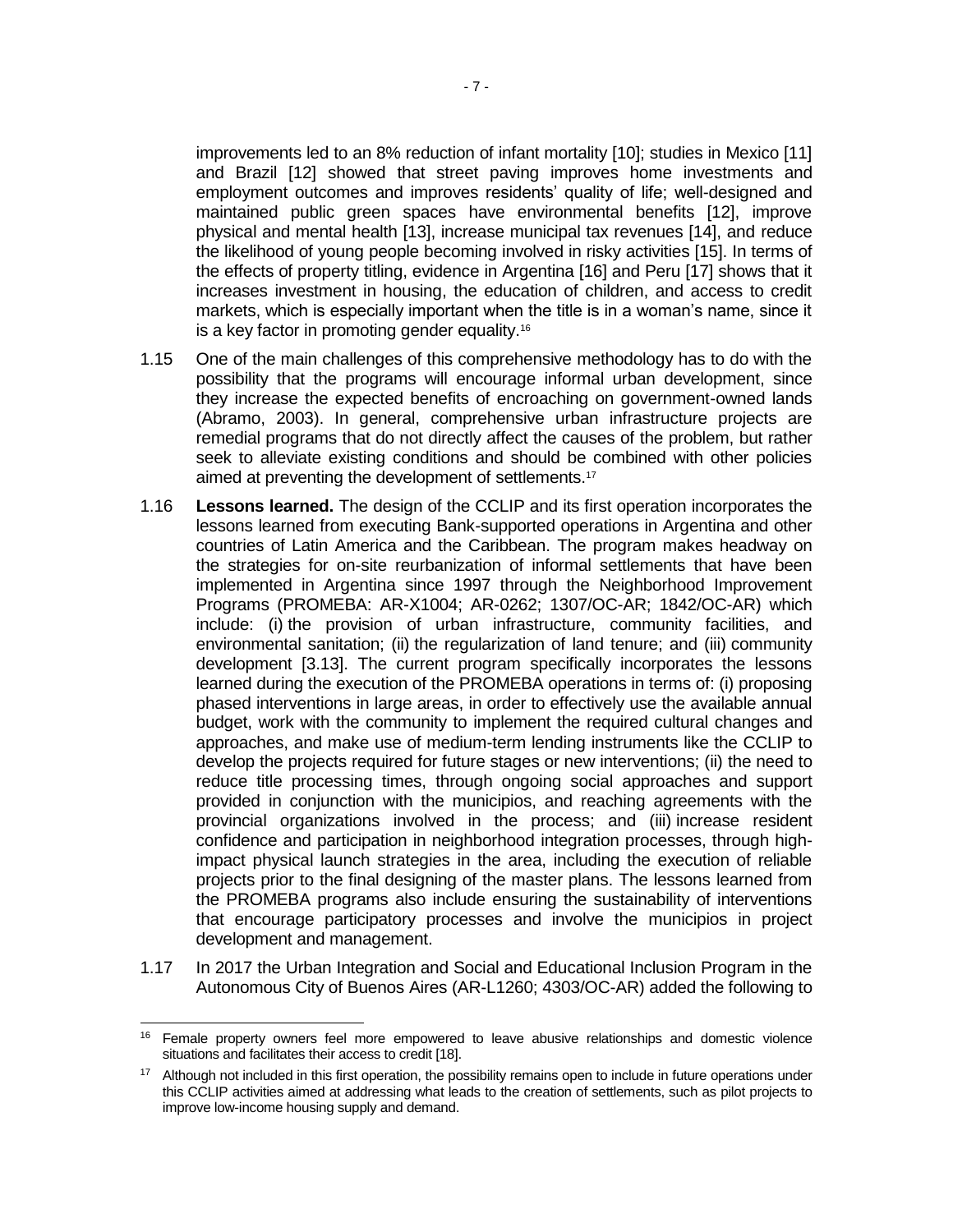the PROMEBA strategies: housing improvement activities to more effectively address the housing deficit and the development of labor productivity strategies to give residents of informal neighborhoods access to the benefits of urban economies. This program incorporates the following lessons learned from that experience: (i) the need to conduct a thorough and detailed assessment of the conditions of each dwelling in the neighborhood; (ii) the possibility of capitalizing on the population's self-construction abilities (especially foreigners) through strategies to supply materials and give them payment options in exchange for providing services; and (iii) job placement strategies with urban environment activities and training and the introduction of new technologies to formalize activities.

- 1.18 This first operation will also build knowledge regarding the development of strategic urban design projects that will be resilient to climate change and adapted to each type of neighborhood and its respective environmental and habitability problems and will also use multilevel partnership strategies (community-municipio-province) to establish participatory planning processes and strengthen the gender perspective. OPISU is also incorporating the lessons learned from the execution of the Metropolitan Buenos Aires Urban Transformation Project (an operation of the International Bank for Reconstruction and Development–IBRD-8707-AR18) which targets the social and urban integration of the first neighborhood prioritized by the PBA (Carlos Gardel, in Morón). The organization in charge of executing this operation, the participating parties, and management tools all benefitted from this earlier experience.
- 1.19 **Strategic alignment.** This program is consistent with the Update to the Institutional Strategy 2010-2020 (document AB-3008) and the Corporate Results Framework 2016-2019 (document GN-2727-6) through the challenge of Social Inclusion and Equality, by reducing the housing deficit and increasing access to urban services for all segments of the population. It is also aligned with the crosscutting issues of: (i) Gender Equality and Diversity, by developing safe public spaces and land titling processes; (ii) Climate Change: 40.9% of this operation's resources are invested in climate change mitigation and adaptation activities, based on the [Joint MDB methodology for tracking climate finance,](https://publications.iadb.org/handle/11319/9163) contributing to the IDB Group's target of increasing the financing of climate change-related projects to 30% of all approvals by the end of 2020; and (iii) Institutional Capacity and Rule of Law, through the strengthening activities included in Component I. It is also aligned with the Integrated Strategy for Climate Change Adaptation and Mitigation, and Sustainable and Renewable Energy (document GN-2609-1) and the Sector Strategy on Institutions for Growth and Social Welfare (document GN-2587-2). In addition, it is consistent with the Urban Development and Housing Sector Framework Document (document GN-2732-6) in accordance with the provisions of paragraph 1.13, the Climate Change Sector Framework Document (document GN-2835-8; [optional link 8\)](http://idbdocs.iadb.org/wsdocs/getDocument.aspx?DOCNUM=EZSHARE-886698046-29), the Gender and Diversity Sector Framework Document (document GN-2800-8) by supporting actions specifically aimed at empowering women, and the Country Strategy with Argentina 2016-2019 (document GN-2870-1) by contributing to the priority of reducing poverty and inequality, as well as the strategic objective of improving housing and access to basic services, especially for lower-income

<sup>&</sup>lt;sup>18</sup> Approved by the Board of Executive Directors in February 2017 and in effect since March 2018.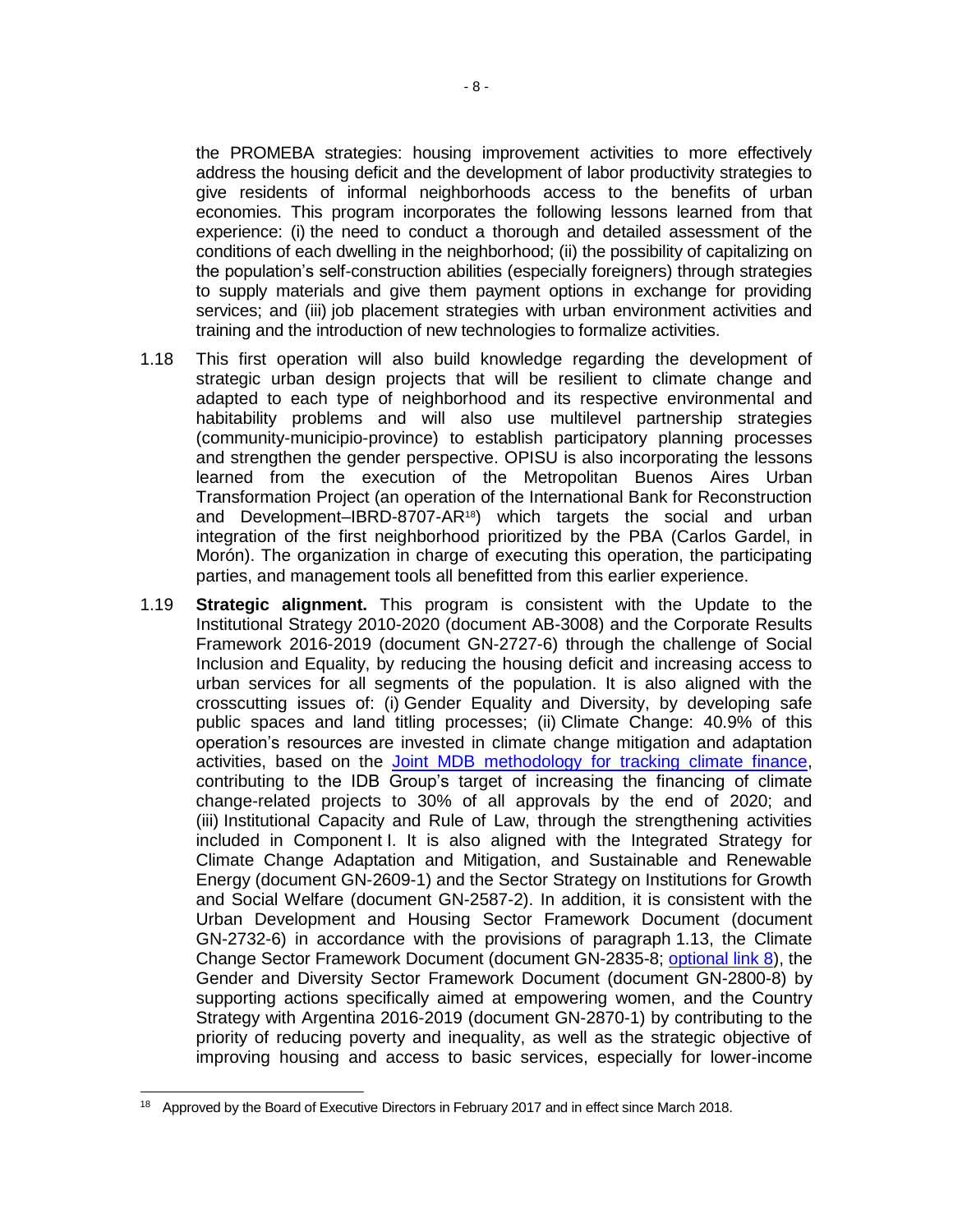regions such as the Buenos Aires Conurbation. The first operation is included in the 2019 Operational Program Report (document GN-2948).

1.20 **Compliance with the Public Utilities Policy (document GN-2716-6).** Based on the analysis that was conducted ( $optional link 2$ ), the program meets the policy's financial sustainability and economic evaluation conditions and is consistent with its principles. To ensure the sustainability of the investment, a special contractual condition for execution of the service delivery works described in Component II is that the PBA will sign agreements with the provider(s) of such services<sup>19</sup> to: (i) ensure that the provider will be responsible for their maintenance; (ii) guarantee the quality of the service based on existing regulatory standards; and (iii) agree on the rate charged to cover operating and maintenance costs and the depreciation of the infrastructure constructed under this program. The providers will participate as of the initial design phase and will indicate their approval of the works to be carried out through feasibility reports. It should be noted that the providers have a rate system that includes different rates for the services, to ensure that they are affordable for the socioeconomically vulnerable population. Payment of reduced rates for low-income customers for electricity, water and sewerage and the municipal rate for lighting, sweeping, and cleaning services should be less than 5% of the incomes of those in the poorest quintile (2.3%).

### **B. Objectives, components, and cost**

- 1.21 The general objective of the CCLIP and its first operation is to help improve living conditions in shantytowns, informal neighborhoods, and housing complexes in the Province of Buenos Aires (PBA) through social and urban integration interventions. The specific objectives of the first operation are to: (i) strengthen and support local and provincial governments in the planning, management, and execution of comprehensive informal neighborhood intervention and regularization projects; (ii) improve access to and facilitate the use of basic utilities, resilient urban infrastructure, public spaces, community facilities, and government services for the residents of these neighborhoods, integrating them into the municipal urban fabric; and (iii) strengthen social capital, increase opportunities for social, labor, and productive community development, and improve habitability and tenure conditions.
- 1.22 **Beneficiaries.** The beneficiaries of this first operation will be approximately 23,600 people living in the eligible neighborhoods according to the stipulated criteria.<sup>20</sup>
- 1.23 **Component I. Comprehensive planning and institutional strengthening (IDB US\$1,858,500; Local US\$1,141,500).** This component will support the planning and formulation of comprehensive projects to regularize informal neighborhoods and strengthen the institutions involved in implementing them. To this end, it will finance: (i) studies to survey and assess social housing and environmental conditions in the program's eligible neighborhoods, including cadastral analysis for property regularization and potential relocation purposes;

 <sup>19</sup> AySA provides water and sanitation service in the CABA and 26 districts in the Buenos Aires Conurbation. Electricity service in GBA is provided by EDESUR (south) and EDENOR (northwest).

 $20$  This first operation is expected to focus on at least four neighborhoods in GBA.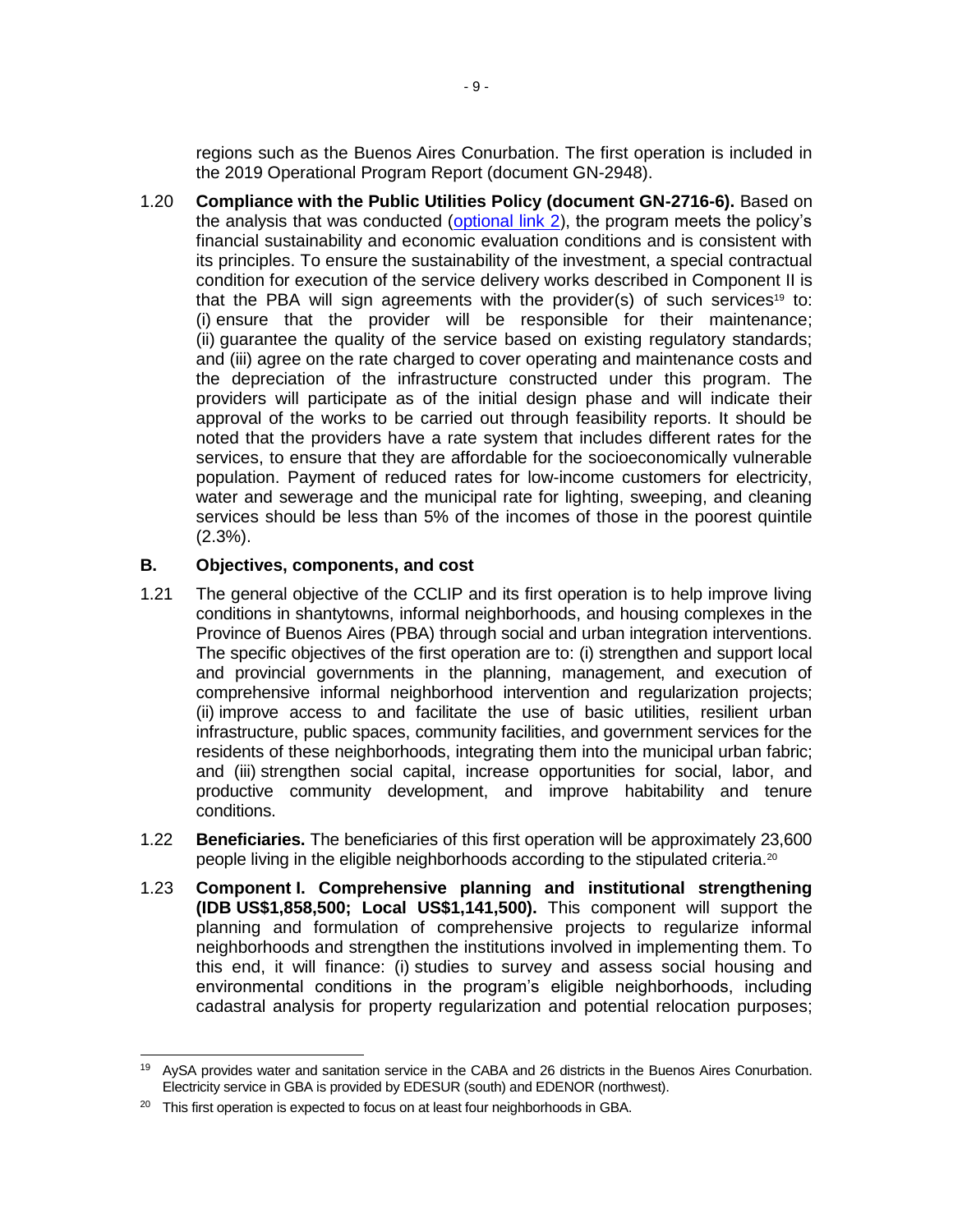(ii) comprehensive urban assessments and formulation of master plans; and (iii) information tools for project analysis and management.

- 1.24 **Component II. Urban infrastructure and habitat (IDB US\$57,220,000; Local US\$5,780,000).** This component will support processes to improve living conditions in the neighborhoods through the development of sustainable urban infrastructure, environmental sanitation, community facilities, and new housing constructed as a result of relocation processes. To this end, it will finance: (i) the development of urban infrastructure that is resilient to climate change, including public water and sanitation services, storm drainage, and access to electricity; (ii) the construction of public spaces and safe green areas for all; the paving of roads and pedestrian walkways and public lighting; (iii) environmental sanitation and mitigation activities, including solid waste management; (iv) the construction of community facilities such as educational, healthcare, sports and child care facilities; (v) the construction of new housing projects, including energy efficient technologies; and (vi) detailed designs and bidding processes in accordance with the contents of [optional link 8.](http://idbdocs.iadb.org/wsdocs/getDocument.aspx?DOCNUM=EZSHARE-886698046-29)
- 1.25 **Component III. Social management and community development (IDB US\$35,671,500; Local US\$3,978,500).** This component will support the participatory processes related to the planning and management of comprehensive neighborhood regularization projects and community and productive development activities based on the different needs of women and men in the neighborhoods. To this end, it will finance: (i) the social management of relocated households, including housing solution management, $21$  and the overall improvement of dwellings with in-house service connections;<sup>22</sup> (ii) the participatory activities that support the planning and execution of comprehensive interventions; (iii) community social development plans and social and productive development plans;<sup>23</sup> and community initiative projects; (iv) property regularization support, prioritizing property titled in a woman's name; and (v) training that includes gender and climate change considerations.
- 1.26 **Project management and monitoring (IDB US\$5,250,000; Local US\$250,000).** The program will finance the operating, equipment, and management expenses of the executing agency, including its environmental and social management team, as well as consulting services for the administration, monitoring, and evaluation of the project and program audit services.

#### **C. Key results indicators**

 $\overline{a}$ 

1.27 **Expected outcomes.** The main outcomes will be: (i) increased installed capacity in comprehensive assessment and planning, which will be reflected by the number of comprehensive plans formulated by OPISU in neighborhoods that are not

 $21$  The possibility of using existing functional units in the neighborhood and areas adjacent to the households to be resettled has been considered.

<sup>&</sup>lt;sup>22</sup> These will include energy efficiency measures in accordance wit[h optional link 8.](http://idbdocs.iadb.org/wsdocs/getDocument.aspx?DOCNUM=EZSHARE-886698046-29)

<sup>&</sup>lt;sup>23</sup> Some of the productive strategies being developed are: (i) strengthening of economic units with the promotion of new enterprises, productive units and their ecosystem based on gender considerations, including trainings and improved access to markets; (ii) development of collaborative environments for working with the private sector, including specific training activities and partnering with companies, chambers, and organizations that improve job placement; and (iii) better consumption conditions, including innovative financial inclusion (blockchain) activities.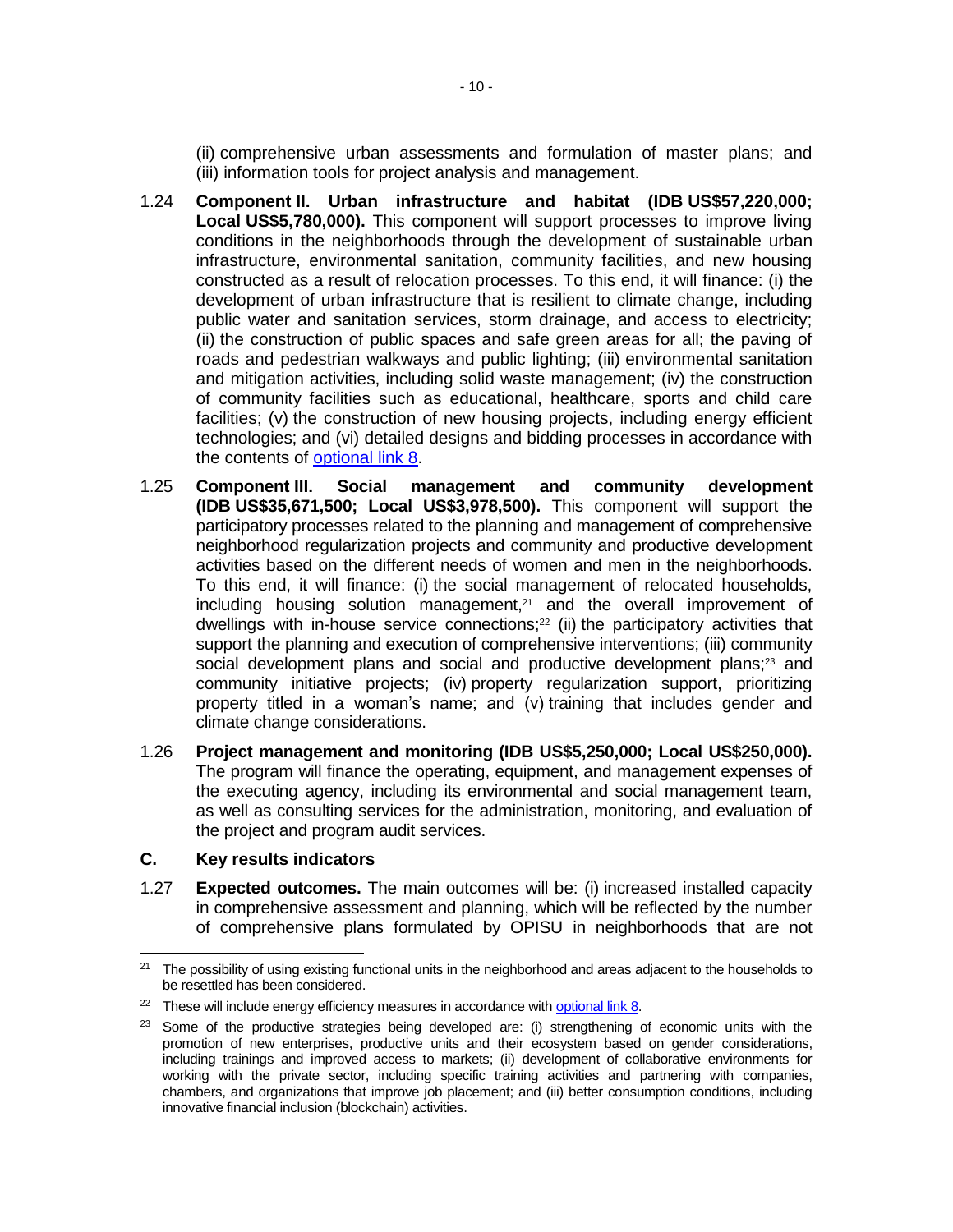included in this operation; (ii) the formal, continuous use of the urban infrastructure constructed (water, sanitation, drainage), satisfaction with public spaces and community facilities, and improvement of environmental conditions; (iii) enhanced social capital in the targeted neighborhoods, as reflected by better relationships with neighbors, greater community participation, more productive development; and (iv) land tenure security, as reflected by more investment in housing improvements. The operation's impact on living conditions will be measured through: (i) fewer health problems as a result of the improvements made by the program; and (ii) the residents' improved perception of safety from a gender perspective. The indicators and their projected values can be found in Annex II.

1.28 **Economic viability.** A cost-benefit analysis of the projects was conducted on a representative sample [\(optional](http://idbdocs.iadb.org/wsdocs/getDocument.aspx?DOCNUM=EZSHARE-886698046-31) link 1), based on a comparison of incremental costs and benefits, at economic prices, in situations with and without the project. The quantification of benefits relied on the hedonistic pricing model $24$  to estimate the increase in property values stemming from the increased value of the property's attributes due to program interventions [24]. The estimation of benefits relied on the theory that an improvement in a neighborhood's urban infrastructure conditions will result in an increase in the price of land, a change reflected by an improved quality of life of the beneficiary families. The analysis resulted in a positive net present value equivalent to US\$4.7 million for the entire sample, using an annual discount rate of 12%, an evaluation horizon of 20 years, and an economic internal rate of return of 26.3%. The sensitivity analysis showed that the program reasonably resists potential variations in the term, as well as in cost and benefit projections.

# **II. FINANCING STRUCTURE AND MAIN RISKS**

# **A. Financing instruments**

2.1 **Analysis of the CCLIP and compliance with the policy [\(optional link 6\)](http://idbdocs.iadb.org/wsdocs/getDocument.aspx?DOCNUM=EZSHARE-886698046-33).** As stated in paragraphs 1.11 and 1.12 above, a CCLIP is the most appropriate instrument to support the PBA government's ongoing efforts, by contributing to the enforcement of the Argentine Fair Housing Act. A sector CCLIP for up to US\$400 million with a 10-year execution period has been proposed. The proposed amount and term are justified by the PBA's estimated available budget, the quantification of the targeted universe, the technical nature of the interventions, from the beginning of the process to the awarding of property titles, and the expected gradual increase in OPISU's execution capacity. However, because the agency was only recently created, it does not fulfill some of the requirements stipulated in paragraph 1.19 of the document "Proposal for Changes to the Conditional Credit Line for Investment Projects (CCLIP): Strengthening the Multisector Approach" (document GN-2246-9; CCLIP policy) because: (i) it has not completed a similar project within the last five years; (ii) there is no previous project with overall execution performance or compliance with the conditions of the loan contract; and (iii) it does not have a solid track record of satisfactory performance in the execution of a previous project. Therefore, in order to act as executing

 <sup>24</sup> The analysis used a hedonistic equation based on field work that included 267 surveys conducted in 14 settlements in three districts of Greater Buenos Aires, which was prepared for the project "Comprehensive Management Plan for the Reconquista River Basin," IDB, Halcrow, March 2013.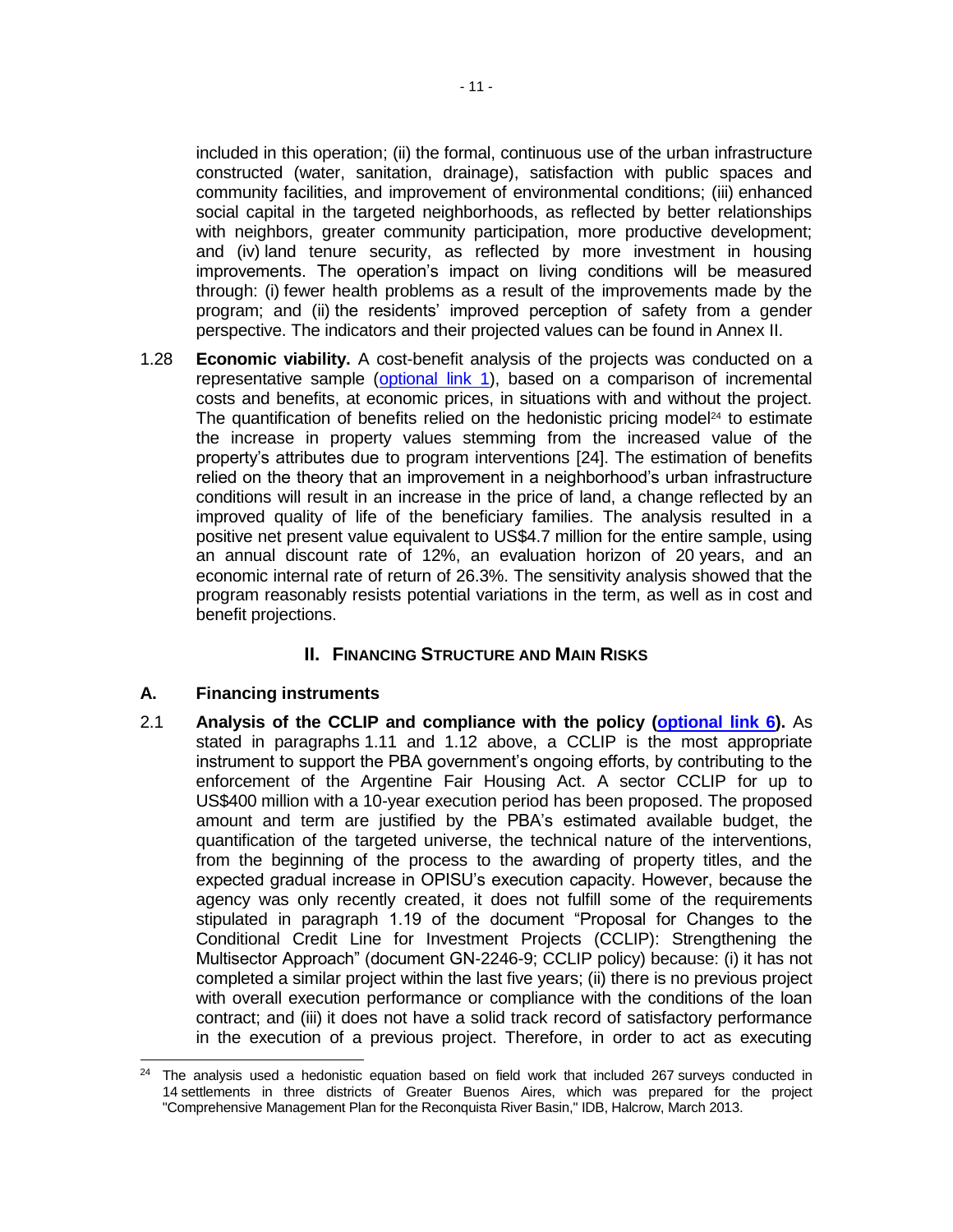agency, a waiver of the provisions of paragraph 1.19(i), (ii), and (iii) of the CCLIP policy will be requested. Examples of other waivers include those granted for the Agua Negra Pass International Construction Program (RG-L1116; 4338/OC-RG) and the Bogotá Metro Line 1 Program (CO-L1234; 4572/OC-CO).

- 2.2 It is important to note that: (i) the enforcement of the Fair Housing Act requires technical and operational coordination between the different areas of government, which supports the decision embodied in Provincial Law 14,989 creating OPISU under the authority of the Cabinet Office, as the entity responsible for achieving the law's objectives; (ii) the executing agency is currently implementing a similar project and expects to capitalize on this experience and its execution capacity before this program begins;<sup>25</sup> (iii) the executing agency will be supported by the Ministry of Infrastructure and Public Services and the Ministry of Economy, which have extensive previous experience executing projects with multilateral financing;<sup>26</sup> and (iv) the overall performance in the execution of these projects has been satisfactory and has complied with all contractual and fiduciary conditions.
- 2.3 In addition, the CCLIP and its first operation fulfill other criteria in the CCLIP policy, as follows: (i) the urban development sector is included in the Country Strategy with Argentina (document GN-2870-1), and the CCLIP is consistent with the strategic objective of habitat improvement and access to basic services, especially in low-income regions such as GBA; (ii) it is included in the 2019 Operational Program Report (document GN-2948); (iii) the executing agency is an integral and sustainable part of the institution that manages the sector and was specifically charged with implementing the Fair Housing Act; and (iv) the institutional assessment of the executing agency was satisfactory. Regarding this last point, the institutional capacity assessment evaluated the executing agency's capacities in programming and organization, the execution of programmed and organized activities, and oversight, based on the Institutional Capacity Assessment System (ICAS) methodology, which identifies the strengths and weaknesses of administrative and technical systems, as well as complementary systems such as internal and external control. After agreeing on certain arrangements regarding the organization of execution activities, OPISU's institutional capacity was found to have a medium level of development and medium risk.<sup>27</sup> The main proposed mitigation measures included: (i) the availability of the program Operating Regulations prior to beginning execution activities; (ii) preparation of a multiyear execution plan, an annual work plan, and a procurement plan; (iii) finalizing the appointment of the executing agency's key personnel (OPISU already has around 150 employees); and (iv) improving the internal control system and reflecting these improvements in OPISU's operations manual and the Operating Regulations.

 <sup>25</sup> In 2018, OPISU began execution of the Metropolitan Buenos Aires Urban Transformation Project (IBRD 8707-AR); Component II of that project aims to improve the housing situation of households in the Presidente Sarmiento Housing Complex in the Municipio of Morón.

<sup>&</sup>lt;sup>26</sup> The Ministry of Economy and MIySP both have significant experience executing loans with multilateral organizations. In the last 20 years, the Ministry of Economy has executed more than US\$1.2 billion in loans with multilateral lending institutions, and MIySP has been responsible for the technical execution of infrastructure works in programs totaling more than US\$800 million [\(optional](http://idbdocs.iadb.org/wsdocs/getDocument.aspx?DOCNUM=EZSHARE-886698046-33) link  $6$ ).

 $27$  On a scale of 1 (low risk) to 4 (high risk), OPISU was rated 2.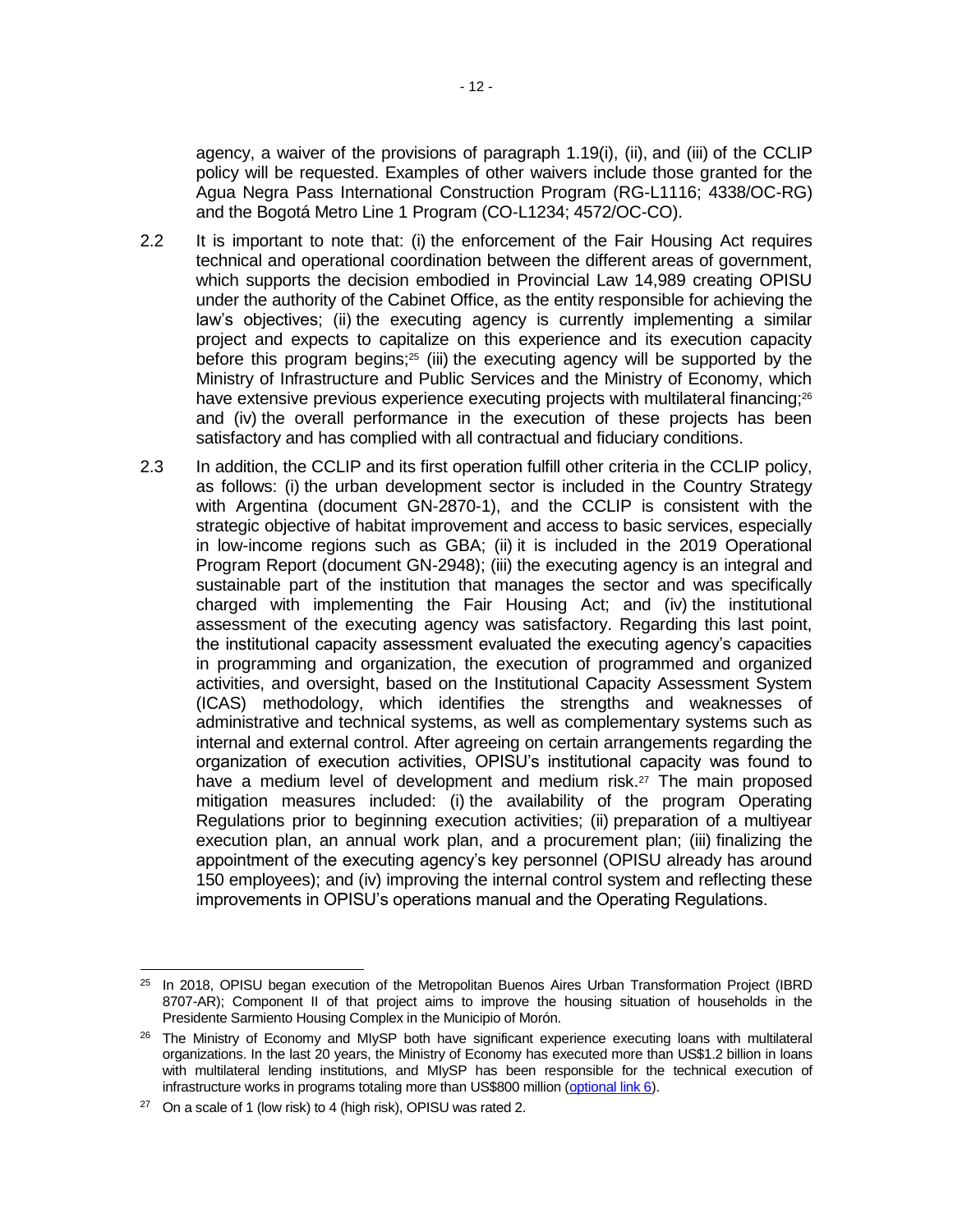- 2.4 **First operation under the CCLIP.** The first proposed operation under the CCLIP will be structured as a multiple works program funded by the Bank's Ordinary Capital in the amount of US\$100 million, with a disbursement period of four years. The execution modality is warranted given that the operation will finance several physically similar but independent projects, based on the eligibility criteria specified in paragraph 2.6. During the preparation of this operation, a sample of 15 projects representative of the type of investments that will be executed was identified. The total cost of these projects is US\$34.7 million or 31.2% of the total amount of the first operation [\(optional link 3\)](http://idbdocs.iadb.org/wsdocs/getDocument.aspx?DOCNUM=EZSHARE-886698046-38).
- 2.5 **Cost and financing.** The total cost of the first individual operation under the CCLIP will be US\$111.15 million, with US\$100 million contributed by the Bank and US\$11.15 million by the local counterpart.

| <b>Components</b>                                                                              | <b>Bank</b> | Local      | <b>Total</b> | ℅    |
|------------------------------------------------------------------------------------------------|-------------|------------|--------------|------|
| <b>Component I. Comprehensive planning and</b><br>institutional strengthening                  | 1,858,500   | 1,141,500  | 3,000,000    | 2.7  |
| Surveys, cadastral analysis, diagnostic<br>assessments, and information tools                  | 688,500     | 1,011,500  | 1,700,000    | 1.5  |
| Master plans                                                                                   | 1,170,000   | 130,000    | 1,300,000    | 1.2  |
| Component II. Urban infrastructure and<br>habitat                                              | 57,220,000  | 5,780,000  | 63,000,000   | 56.7 |
| Final projects, bidding documents, and works<br>inspection                                     | 4,700,000   |            | 4,700,000    | 4.2  |
| Habitat and infrastructure works                                                               | 52,520,000  | 5,780,000  | 58,300,000   | 52.5 |
| <b>Component III. Social management and</b><br>community development                           | 35,671,500  | 3,978,500  | 39,650,000   | 35.7 |
| Management of resettlements, housing<br>solutions, and regularization of property<br>ownership | 21,096,000  | 2,344,000  | 23,440,000   | 21.1 |
| Household connections                                                                          | 10,260,000  | 1,140,000  | 11,400,000   | 10.3 |
| Community strengthening and productive<br>development                                          | 4,315,500   | 494,500    | 4,810,000    | 4.3  |
| Project management and monitoring                                                              | 5,250,000   | 250,000    | 5,500,000    | 4.9  |
| <b>Total</b>                                                                                   | 100,000,000 | 11,150,000 | 111,150,000  | 100  |

#### **Table 2. Cost and financing (US\$)**

2.6 **Eligibility criteria.** The neighborhoods to be financed by this operation will primarily be those where the vulnerable low socioeconomic population lives. To be eligible, these neighborhoods must meet the following requirements: (i) be identified and surveyed in the RPPVAP;<sup>28</sup> (ii) be located in one of the 24 districts of GBA; (iii) have a minimum of 50 housing units; (iv) not be located in ecological reserves, environmental preservation areas, or archeological heritage sites. In addition, they cannot be exposed to the risk of natural disasters or be in areas with irreversible levels of soil, water, or air pollution or other environmental liabilities; and (v) they can be regularized mostly in the same place where they are currently

<sup>&</sup>lt;sup>28</sup> Or be subsequently identified in an official directive that falls within OPISU's sphere of competence.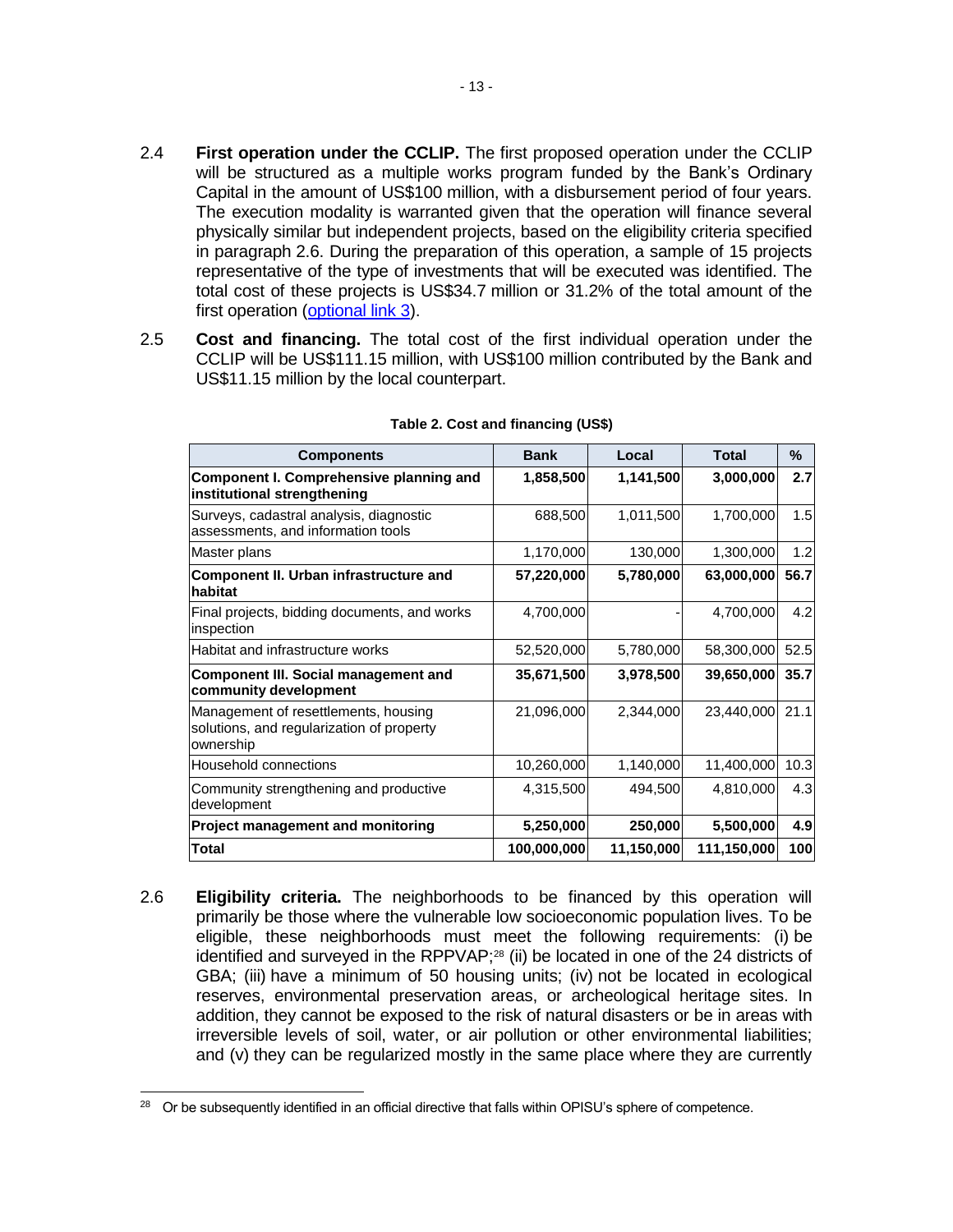situated. The projects' eligibility will be determined by the executing agency based on a report that must include an analysis of the different requirements and include, when necessary, consultations with the specific areas of government competent in each subject matter. The Bank's statement of no objection will be required. Program-financed works must be executed in eligible neighborhoods, be part of a comprehensive plan with a positive socioeconomic evaluation, and meet the environmental and social requirements in the Environmental and Social Management Framework. The development of the criteria and eligibility declaration method will be specified in the program Operating Regulations.

2.7 **Disbursement schedule.** Taking into consideration the desire to request the recognition of expenditures from activities that have already begun, the execution period for this project is four years from the date the loan contract is signed. The disbursement schedule is as follows:

| <b>Financing</b> | Year 1 $(*)$ | Year 2       | Year 3       | Year 4       | Total  |
|------------------|--------------|--------------|--------------|--------------|--------|
| IDB              | \$23,910,000 | \$27,776,000 | \$14,911,000 | \$33,406,000 | 100.00 |
| Local            | \$4,950,000  | \$1,365,000  | \$1,287,000  | \$3,546,000  | 11.15  |
| Total            | \$28,860,000 | \$29,141,000 | \$16,198,000 | \$36,952,000 | 111.15 |
| $%$ IDB          | 23.91%       | 27.78%       | 14.91%       | 33.41%       | 100%   |
| % Local          | 44.39%       | 12.24%       | 11.54%       | 31.80%       | 100%   |

**Table 3. Disbursement schedule (US\$)**

(\*) Includes retroactive expenses and/or recognition of expenditures.

### **B. Environmental and social risks**

- 2.8 The first operation under the CCLIP has been classified as a category "B" operation, in accordance with the Bank's Environment and Safeguards Compliance Policy. The applicable policies are: the Environment and Safeguards Compliance Policy (OP-703); Disaster Risk Management Policy (OP-704); Involuntary Resettlement Policy (OP-710); Gender Equality in Development (OP-761); and Access to Information Policy (OP-102).
- 2.9 The program is expected to have mostly positive impacts. However, given the population's level of informality and vulnerability, there may be some negative impacts that need to be mitigated. An environmental and social impact assessment of the sample of projects in the neighborhoods of Costa Esperanza, Costa del Lago, and 8 de Mayo in the Municipio of General San Martín was prepared, which included: (i) paving and sidewalks; (ii) Parque Escuela Costa Esperanza: a 30-hectare park and community facilities (a daycare nursery, a health center, a multisport center, a youth center, and a police station); (iii) revitalization and improvement of the Zanjón Güemes Linear Park; (iv) neighborhood infrastructure for the management of urban solid waste (temporary waste disposal facilities); (v) housing improvement: pilot project on in-house water connections; and (vi) Plaza Mercedes Sosa.
- 2.10 The sample shows that the program's main social impact relates to resettlement caused by the paving and sidewalks project, which focuses on one area and affects a small number of families (nine, in principle). To mitigate this impact, a resettlement plan has been formulated that includes mitigation measures to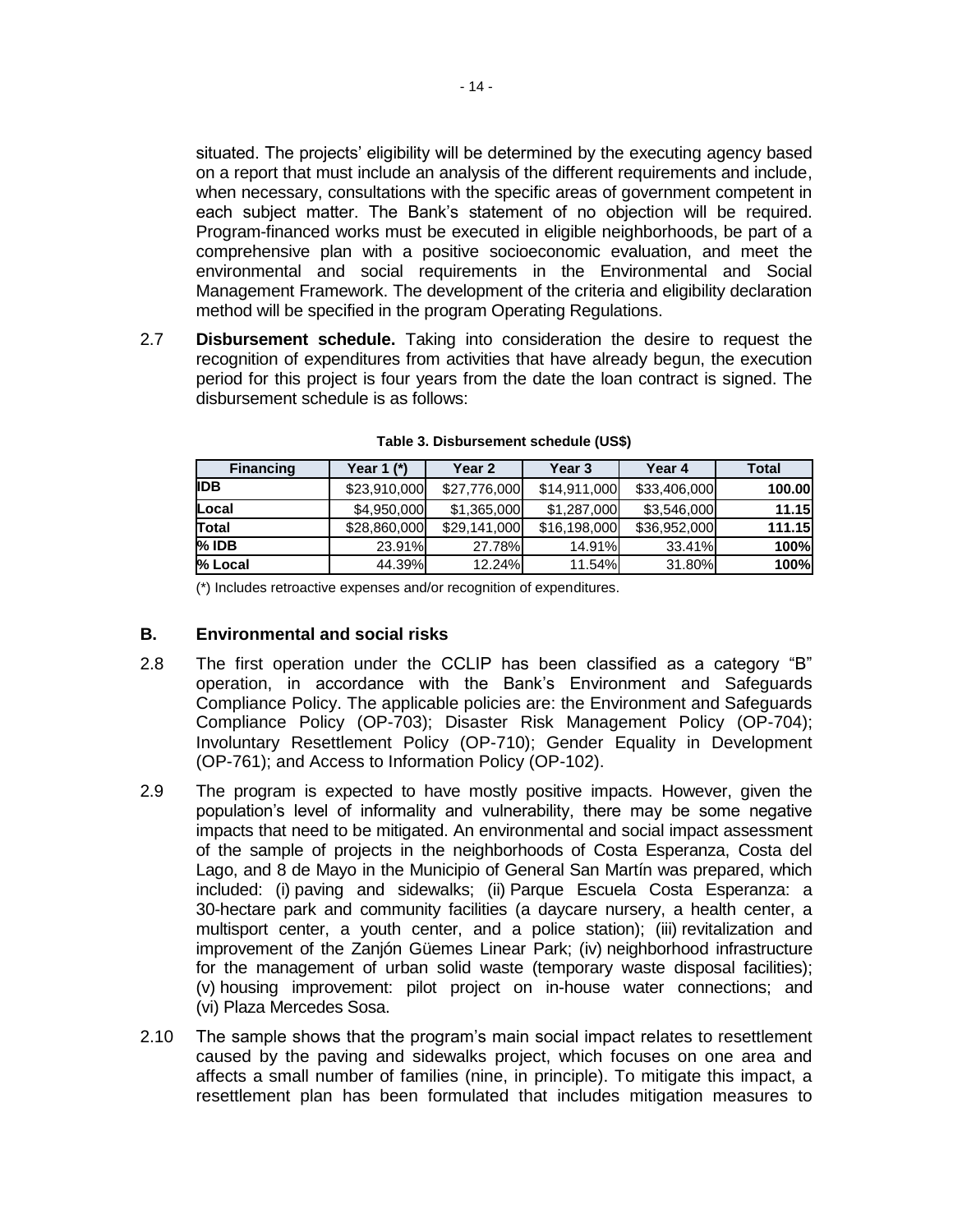ensure that affected households can remain in the same or a similar location after the project. The affected families were consulted about this plan and the proposed mitigation measures. Any resettlements stemming from projects that are announced after the program is declared eligible must respect the terms of a category "B" project and comply with the environmental and social provisions included in the loan contract and the program Operating Regulations.

- 2.11 The expected adverse environmental impacts relate to construction activities: movement and operation of vehicles, machinery, influx of labor, generation of waste, excavation and movement of soil, and handling of materials. The [Environmental and Social Impact Assessment](http://idbdocs.iadb.org/wsdocs/getDocument.aspx?DOCNUM=EZSHARE-1824718806-8) includes a detailed analysis of potential impacts and risks, with specific information on their proper management found in the Environmental and Social Management Plan.
- 2.12 The consultation process included two public consultations with the community on the Environmental and Social Impact Assessment, and the resettlement plan consultation with the population that would be directly affected. The main issues discussed were the scope of the project, coordination between current sewerage works and future pavement projects, specific flooding problems due to land grade, maintenance and garbage collection. People were informed that the consultation processes would continue as the work progresses. The program's future projects will follow the guidelines established in the Environmental and Social Management Framework and the Involuntary Resettlement Framework. These documents were [published](https://www.iadb.org/en/project/AR-L1288) in September 2018 and updated in May 2019.
- 2.13 OPISU will also carry out activities to promote social and productive integration, which will be designed by the social services office and management team associated with the social-productive area and executed by its local team. This will help coordinate actions in the area with the municipio and establish connections with neighbors and organizations.
- 2.14 An additional exercise was conducted that resulted in the identification of certain medium social risks related to the socioeconomic context of the neighborhoods: (i) inability to pay for public utilities once they are regularized, which will be mitigated through support provided by social teams to the most vulnerable beneficiaries, to help them receive reduced rates for low-income customers and agreements with the service providers on the rates set; (ii) the community's rejection of the project (due to a lack of information, negative effect on their livelihood, or fear of relocation, etc.), which will be mitigated by local teams working exclusively and directly in the neighborhoods, creating dissemination mechanisms and links with community leaders and organizations to promote participatory co-design processes; and (iii) increased costs due to delays in planning or relocation processes, which will be mitigated by minimizing relocations and including the participation of local teams to create ways to reach agreements, disseminate information, and build connections with the community. These local social teams will be set up to support the preparation of the program and will remain in the neighborhoods during the construction and operation phases.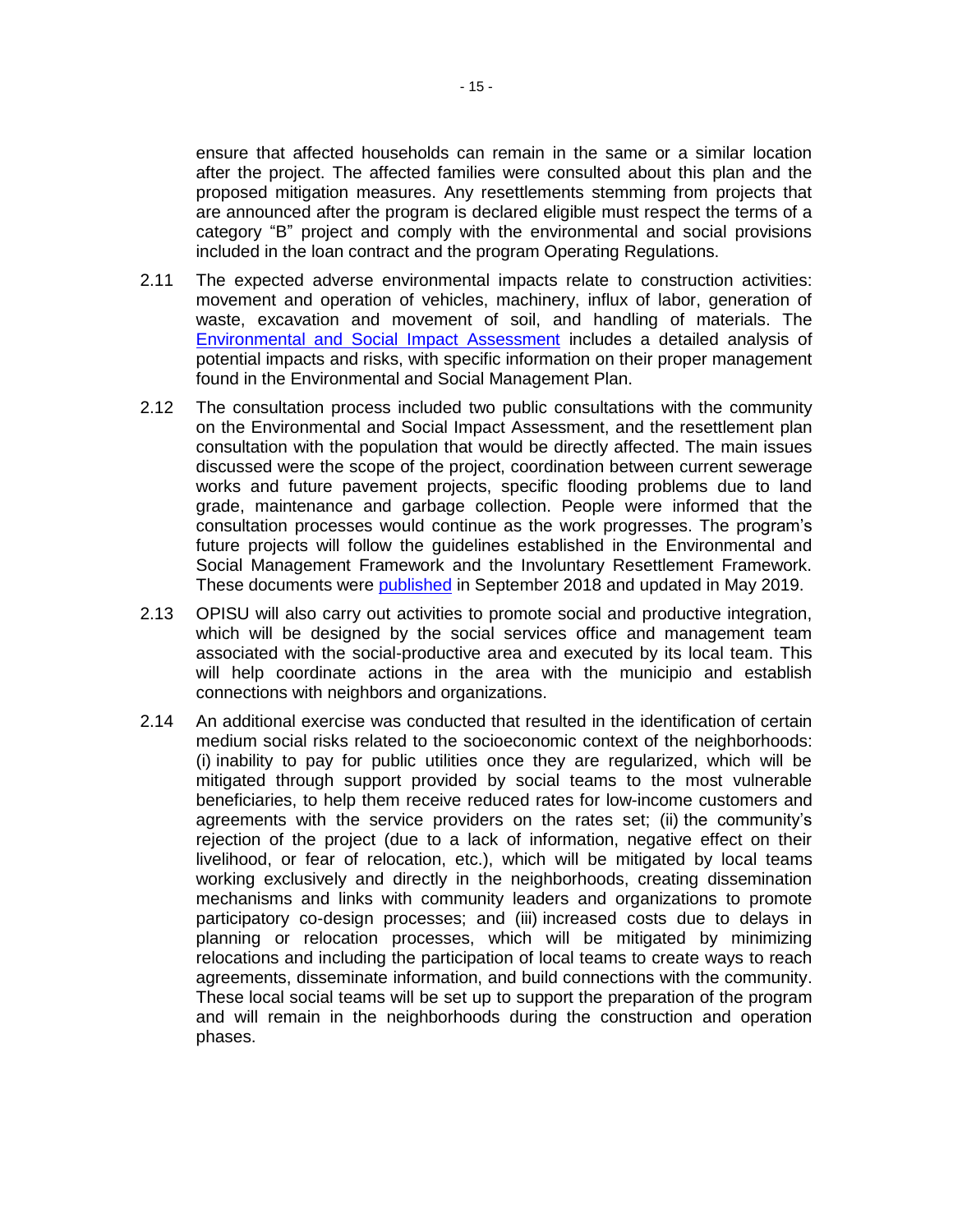# **C. Fiduciary risks**

2.15 A medium fiduciary risk was identified that relates to the execution arrangements and a possible lack of coordination of activities between the different ministries, which could lead to inefficiencies in program management. The formal support of the executing agency (OPISU) to be provided by the MIySP's Works Coordination and Execution Unit (UCEPO) and the Ministry of Economy's Provincial Directorate of Multilateral Institutions and Bilateral Financing (DPOMyFB) in the Province of Buenos Aires will help mitigate exposure to this risk and keep it at a medium level (Annex III). Mitigation measures will include: (i) formalizing interagency support mechanisms through the execution of agreements, including agreements with prospective beneficiary municipios;<sup>29</sup> (ii) reviewing and improving fiduciary processes and control environment processes (including a chapter on accounting-financial matters), with any changes reflected in the Operating Regulations; (iii) verifying the addition of fiduciary staff specialized in multilateral banking projects and appointing a focal point for each subject area; (iv) offering fiduciary training to OPISU staff; and (v) updating and/or developing the pertinent manuals, ministerial resolutions, or annexes to the Operating Regulations to ensure proper functioning.

# **D. Other project risks**

- 2.16 At the risk workshop conducted during the preparation stage, other high and medium risks were identified: (i) the lack of safety conditions for personnel working in the targeted areas; and (ii) the quality of the project's detailed designs, including the identification of environmental liabilities when the interventions are designed. To mitigate these risks, the program calls for: (i) working closely with security forces to ensure the safety of personnel working full time in the targeted neighborhoods; and (ii) strengthening the technical teams under Component I and administration activities. It is also possible that expectations regarding the outcomes of the socio-urban integration process will lead to the growth of informal dwellings in areas that are intended for other purposes or will make the planned interventions insufficient, which would impact the program's objectives and costs. To mitigate this risk, the projects will follow the protocols established in the Involuntary Resettlement Framework and the specific plans for each neighborhood, seeking to educate the beneficiaries about the use and care of public and community spaces.
- 2.17 **Sustainability of the interventions.** The sustainability of the interventions carried out in the prioritized municipios after this operation has ended will benefit from: (i) the development and strengthening of the municipal teams' assessment and comprehensive planning capacities for shantytowns and settlements in the PBA, which could be used in other informal neighborhoods with their own resources; (ii) the strengthening of the communities' social, human, and productive capital for purposes of integration with the formal city, which is expected to translate into a greater sense of ownership and willingness to take care of the works constructed by the program, with appropriate use of services; and (iii) the execution of agreements with the municipios (paragraph 2.15) and the companies that provide

 $\overline{a}$ <sup>29</sup> An annex to the program Operating Regulations will include a model agreement with the beneficiary municipios, to the Bank's satisfaction.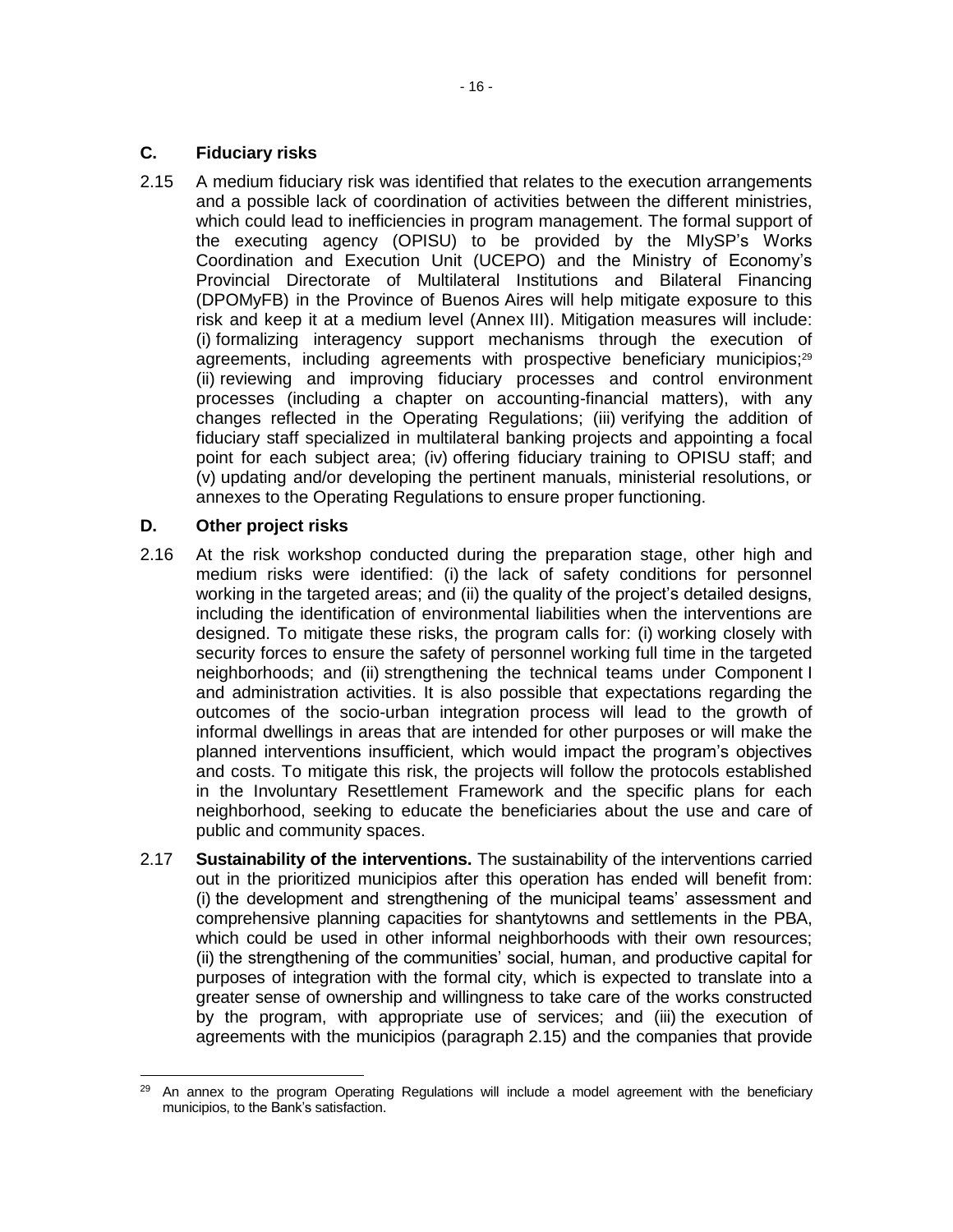water, sanitation and electricity services (paragraph 1.20), to ensure the subsequent operation and maintenance of the works.

2.18 **Financial sustainability and debt capacity.** As part of the program's preparation activities, an analysis of the PBA's historical, current, and projected financial position (2013-2030) was conducted [\(optional link 4\)](http://idbdocs.iadb.org/wsdocs/getDocument.aspx?DOCNUM=EZSHARE-886698046-28). It produced the following conclusions: (i) the primary fiscal balance begins to reverse the deteriorating trend starting in 2017, with positive results achieved in 2018, although the bottom line remained in the red; (ii) the inflationary process led to a decrease in constant values of current expenses in the last two years (the sharp deterioration in 2018 offset the slight increase in 2017), which is reflected in the primary balance; (iii) starting in 2017, the PBA substantially increased its share in national resources; (iv) total resources increased from 11.8% of gross geographic product (GGP) in 2010 to 14.6% in 2017 and 15% in 2018; and (v) during this period, the debt (4% with multilateral lending institutions) grew as a percentage of total revenues and GGP, its average life was shortened, and 74% is subject to foreign laws or corresponds to multilateral lending institutions, which increases the need to keep reducing future expenditure to decrease exposure to potential macroeconomic shocks. In conclusion, the historical and projected financial analyses conducted show that the PBA has the debt capacity to meet its obligations in terms of paying the program's principal and interest and providing the local contribution. It should be mentioned that the Government of Argentina, the operation's guarantor, conducts an analysis of the PBA's debt capacity before the guarantee agreement is executed.

### **III. IMPLEMENTATION AND MANAGEMENT PLAN**

### **A. Summary of implementation arrangements**

- 3.1 The borrower will be the PBA, through the Ministry of Economy. The executing agency will be the Provincial Agency for Social and Urban Integration (OPISU), which reports to the Cabinet Office (MJGM) and will be directly responsible for the execution of Components I and III. To execute Component II, OPISU will be supported by the Ministry of Infrastructure and Public Services (MIySP), which will act as subexecuting agency through the Neighborhood Infrastructure Coordination Unit (UCIBA). The Ministry of Economy, through the DPOMyFB under the authority of the Finance Subsecretariat (SSF), will be responsible for financial administration of the program. Their interaction will be spelled out in the program Operating Regulations.
- 3.2 The executing agency will coordinate the technical considerations and will also be responsible for coordinating program execution, the management, planning, and oversight of procurement processes, interaction with the Bank, payment requests, and budget allocations from the loan in its area of competence, as well as requests for the Bank's no objection. The MIySP will support the executing agency through the different technical areas coordinated by UCIBA. The MIySP, working with the executing agency, will be responsible for executing the program's construction projects, in accordance with the terms of the loan contract and Operating Regulations.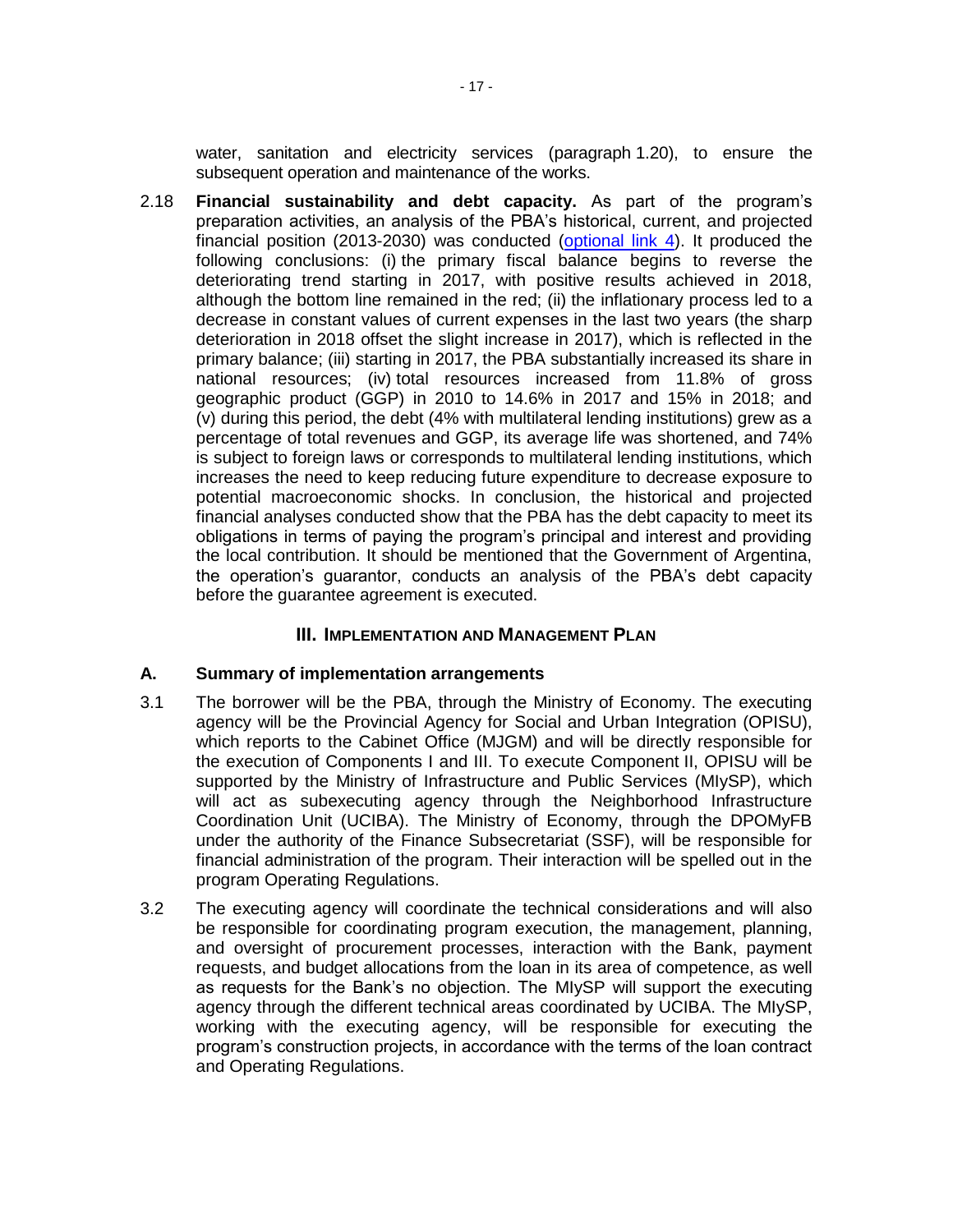- **condition precedent to the first disbursement of the loan will be to provide evidence of the entry into effect of the program [Operating Regulations](http://idbdocs.iadb.org/wsdocs/getDocument.aspx?DOCNUM=EZSHARE-886698046-34) and respective annexes, in accordance with the terms previously agreed upon with the Bank.** Special contractual conditions for the execution of Component II will be to: (i) provide evidence of the entry into effect of an agreement between OPISU and the MIySP, to the Bank's satisfaction, which specifies the execution agreements entered into; and (ii) for the execution of the works required to provide services, the entry into effect of agreements signed by OPISU and the provider(s) of such services (paragraph 1.20).
- 3.4 **Financial management and procurement.** Annex III contains the fiduciary arrangements for execution. The loan will be disbursed using the advance of funds method, with the frequency of disbursements determined based on proper financial programming and consistency with other planning and financial tools such as the annual work plan and procurement plan. The Bank may disburse other advances, preferably every six months, provided at least 65% of all previously advanced funds have been substantiated. This percentage is justified based on the experience with executing operations in the PBA, where the flow of funds involves several institutions, which considerably delays the process of receiving such funds. The procurement of works and goods and the contracting of consulting services with loan proceeds will be carried out in accordance with the policies for the procurement of works and goods (document GN-2349-9) and the policies for the selection and contracting of consultants (document GN-2350-9). To achieve the objectives of Component II and III at the community and social level, community procurement processes may be used (document GN-2349-9, paragraph 3.17), which will be specified in the Operating Regulations. Facilitation services, and technical and administrative support provided by nongovernmental organizations and public or private agencies specialized in housing project management or public utility projects may be contracted.
- 3.5 **Retroactive financing and recognition of expenditures.** The Bank will retroactively finance and charge to the loan up to US\$11.7 million (11.7% of the proposed loan amount) and will recognize and charge to the local contribution up to US\$2 million (20% of the estimated local contribution amount) any eligible project expenses incurred by the borrower under Component II, provided they meet requirements substantially similar to those specified in the loan contract. These expenses will have been incurred for the execution of infrastructure works such as paving, green areas, public spaces, in-house connections, and public facilities, among others, and must have been incurred as of the project profile approval date (1 April 2019). Any expenses incurred more than 18 months before the date of the program's approval by the Bank's Board of Executive Directors may not be included.
- 3.6 **Audit.** The executing agency, with the support of the Ministry of Economy, will submit the program's audited financial statements on an annual basis, in accordance with the terms specified in the Bank's policies. These audited financial statements will be submitted 120 days after the close of each fiscal year. The audit reports at the end of the program will be submitted within 120 days after the last disbursement. The audit will be conducted by the Audit Office of the PBA provided it retains its eligibility to audit Bank-financed operations, otherwise, the audit will be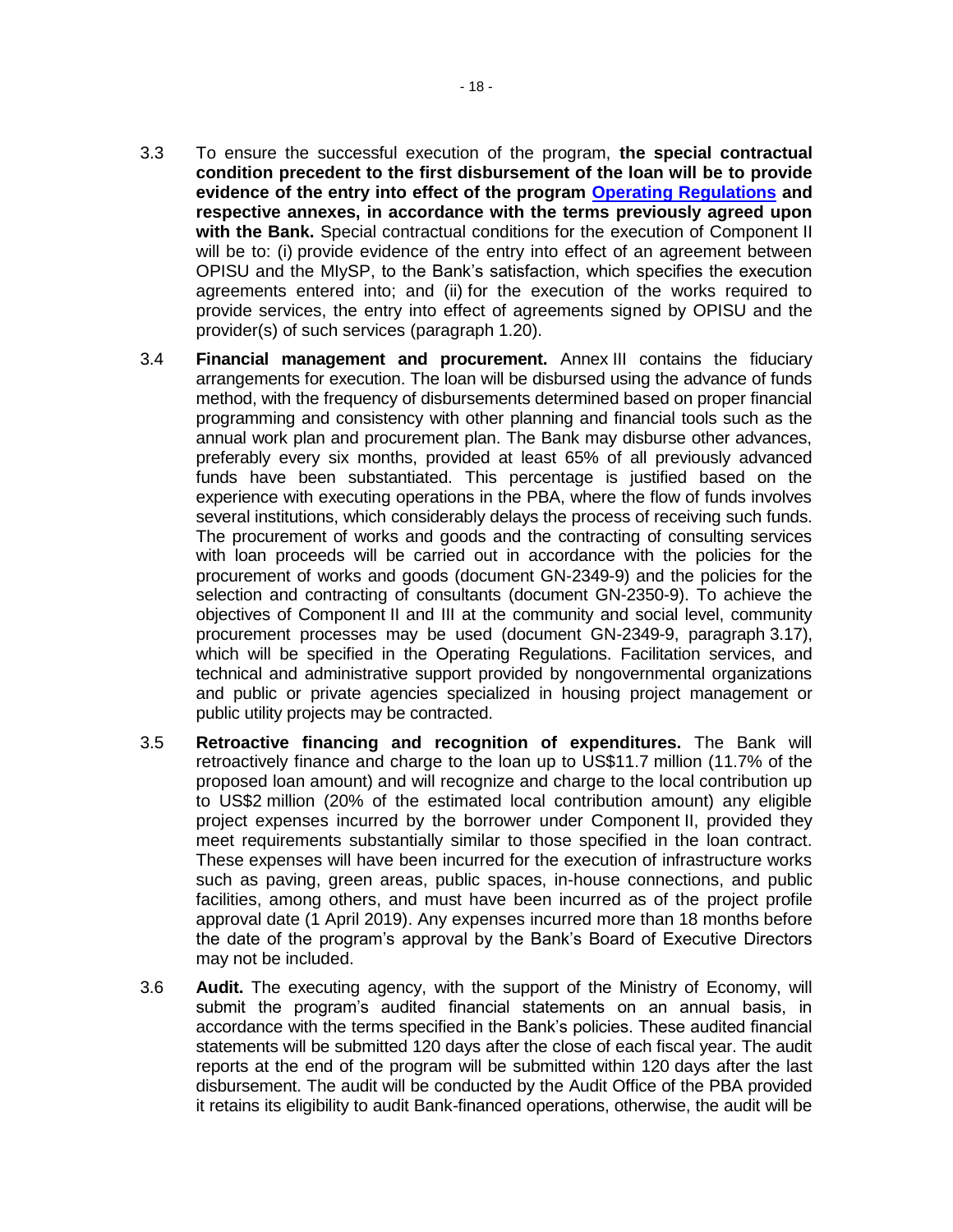conducted by an audit firm. The determination of the scope of the audit and other related matters will follow the Financial Management Guidelines for IDB-financed Projects (document OP-273-6) and the Instructions for Financial Reports and External Audit Management. The executing agency will be responsible for contracting the audit firm.

### **B. Summary of arrangements for monitoring results**

- 3.7 **Monitoring arrangements.** The monitoring and evaluation plan [\(required link 2\)](http://idbdocs.iadb.org/wsdocs/getDocument.aspx?DOCNUM=EZSHARE-886698046-30) will monitor the execution of the program based on the targets and progress indicators defined in the results matrix. The program's monitoring system will include the results matrix, the multiyear execution plan, the annual work plans, the progress monitoring reports, the annual reports, and the on-site supervision plan, supplemented by periodic updating of the risk mitigation matrix. These tools will be used to carry out the planning, updating, and monitoring of the program's activities.
- 3.8 For financial and fiduciary monitoring, the program uses an External Loans Execution Unit (UEPEX) system, which records financial transactions and milestones. Procurement processes will be monitored based on the Procurement Plan Execution System that has already been implemented. The executing agency will upload the output and outcome indicators into its system.
- 3.9 The executing agency will submit semiannual progress status reports, which will include: (i) performance in achieving the objectives and outcomes specified in the annual work plans and progress monitoring report, including the analysis and monitoring of risks and their respective mitigation measures; (ii) procurement plan execution status; (iii) compliance with contractual clauses; (iv) implementation of environmental and social safeguards; (v) financial execution statement and respective components; and (vi) implementation status of the monitoring and evaluation plan.
- 3.10 **Arrangements for evaluating the program's outcomes.** The evaluation method will consist of (i) a quasi-experimental difference-in-differences and matching methodology for the entire CCLIP; and (ii) a reflexive comparison methodology for those indicators for which an impact evaluation cannot be conducted.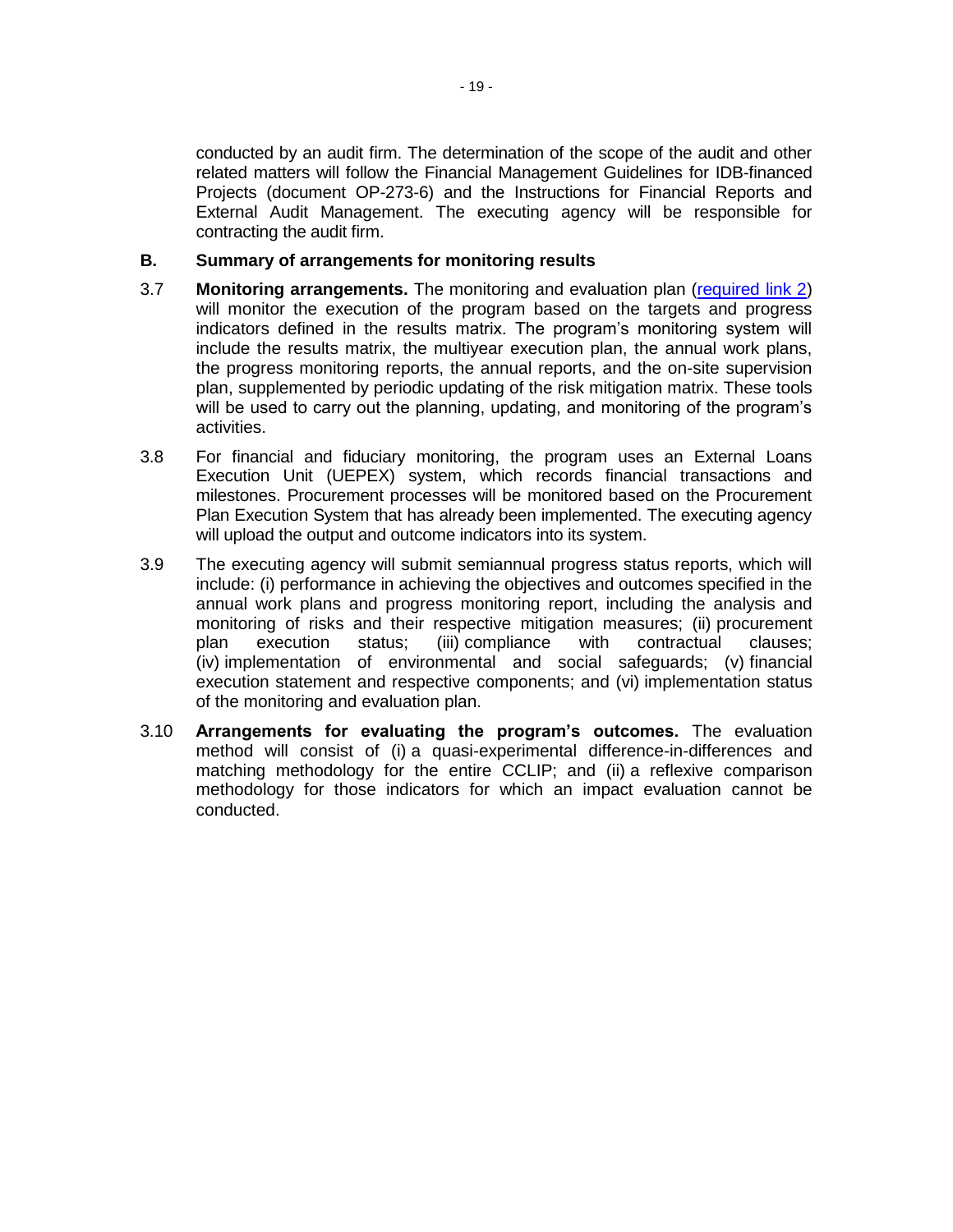| <b>Development Effectiveness Matrix</b>                                                                                                                                     |                                                                                                                                                                                                                                                                                                                                                                                                                                                                                                                                                                                                                |                                                                                                                                                                                                                             |  |  |
|-----------------------------------------------------------------------------------------------------------------------------------------------------------------------------|----------------------------------------------------------------------------------------------------------------------------------------------------------------------------------------------------------------------------------------------------------------------------------------------------------------------------------------------------------------------------------------------------------------------------------------------------------------------------------------------------------------------------------------------------------------------------------------------------------------|-----------------------------------------------------------------------------------------------------------------------------------------------------------------------------------------------------------------------------|--|--|
| <b>Summary</b>                                                                                                                                                              |                                                                                                                                                                                                                                                                                                                                                                                                                                                                                                                                                                                                                |                                                                                                                                                                                                                             |  |  |
| I. Corporate and Country Priorities<br>1. IDB Development Objectives                                                                                                        |                                                                                                                                                                                                                                                                                                                                                                                                                                                                                                                                                                                                                | Yes                                                                                                                                                                                                                         |  |  |
| Development Challenges & Cross-cutting Themes                                                                                                                               | <b>Social Inclusion and Equality</b><br>-Gender Equality and Diversity<br>-Climate Change and Environmental Sustainability<br>-Institutional Capacity and the Rule of Law                                                                                                                                                                                                                                                                                                                                                                                                                                      |                                                                                                                                                                                                                             |  |  |
| <b>Country Development Results Indicators</b>                                                                                                                               | -Households benefitting from housing solutions (#)*<br>-Households with new or upgraded access to drinking water (#)*<br>-Households with new or upgraded access to sanitation (#)*<br>-Roads built or upgraded (km)*<br>-Government agencies benefited by projects that strengthen technological and<br>managerial tools to improve public service delivery (#)*<br>-Households with wastewater treatment (#)*<br>-Households with new or improved access to electricity supply (#)*<br>-Subnational governments benefited by decentralization, fiscal management and<br>institutional capacity projects (#)* |                                                                                                                                                                                                                             |  |  |
|                                                                                                                                                                             |                                                                                                                                                                                                                                                                                                                                                                                                                                                                                                                                                                                                                |                                                                                                                                                                                                                             |  |  |
| 2. Country Development Objectives                                                                                                                                           |                                                                                                                                                                                                                                                                                                                                                                                                                                                                                                                                                                                                                | Yes                                                                                                                                                                                                                         |  |  |
| <b>Country Strategy Results Matrix</b>                                                                                                                                      | GN-2870-1                                                                                                                                                                                                                                                                                                                                                                                                                                                                                                                                                                                                      | Habitat improvement and access to basic services                                                                                                                                                                            |  |  |
| <b>Country Program Results Matrix</b>                                                                                                                                       | The intervention is included in the 2019 Operational Program.<br>GN-2948                                                                                                                                                                                                                                                                                                                                                                                                                                                                                                                                       |                                                                                                                                                                                                                             |  |  |
| Relevance of this project to country development challenges (If not aligned to country<br>strategy or country program)                                                      |                                                                                                                                                                                                                                                                                                                                                                                                                                                                                                                                                                                                                |                                                                                                                                                                                                                             |  |  |
| II. Development Outcomes - Evaluability                                                                                                                                     |                                                                                                                                                                                                                                                                                                                                                                                                                                                                                                                                                                                                                | Evaluable                                                                                                                                                                                                                   |  |  |
| 3. Evidence-based Assessment & Solution                                                                                                                                     |                                                                                                                                                                                                                                                                                                                                                                                                                                                                                                                                                                                                                | 9.5                                                                                                                                                                                                                         |  |  |
| 3.1 Program Diagnosis                                                                                                                                                       |                                                                                                                                                                                                                                                                                                                                                                                                                                                                                                                                                                                                                | 3.0                                                                                                                                                                                                                         |  |  |
| 3.2 Proposed Interventions or Solutions<br>3.3 Results Matrix Quality                                                                                                       |                                                                                                                                                                                                                                                                                                                                                                                                                                                                                                                                                                                                                | 4.0<br>2.5                                                                                                                                                                                                                  |  |  |
| <b>Ex ante Economic Analysis</b>                                                                                                                                            |                                                                                                                                                                                                                                                                                                                                                                                                                                                                                                                                                                                                                | 8.0                                                                                                                                                                                                                         |  |  |
| 4.1 Program has an ERR/NPV, or key outcomes identified for CEA                                                                                                              |                                                                                                                                                                                                                                                                                                                                                                                                                                                                                                                                                                                                                | 3.0                                                                                                                                                                                                                         |  |  |
| 4.2 Identified and Quantified Benefits and Costs                                                                                                                            | 3.0<br>0.0                                                                                                                                                                                                                                                                                                                                                                                                                                                                                                                                                                                                     |                                                                                                                                                                                                                             |  |  |
| 4.3 Reasonable Assumptions<br>4.4 Sensitivity Analysis                                                                                                                      |                                                                                                                                                                                                                                                                                                                                                                                                                                                                                                                                                                                                                | 2.0                                                                                                                                                                                                                         |  |  |
| 4.5 Consistency with results matrix                                                                                                                                         |                                                                                                                                                                                                                                                                                                                                                                                                                                                                                                                                                                                                                | 0.0                                                                                                                                                                                                                         |  |  |
| <b>Monitoring and Evaluation</b>                                                                                                                                            |                                                                                                                                                                                                                                                                                                                                                                                                                                                                                                                                                                                                                | 8.6                                                                                                                                                                                                                         |  |  |
| 5.1 Monitoring Mechanisms                                                                                                                                                   |                                                                                                                                                                                                                                                                                                                                                                                                                                                                                                                                                                                                                | 1.1<br>7.5                                                                                                                                                                                                                  |  |  |
| 5.2 Evaluation Plan<br>III. Risks & Mitigation Monitoring Matrix                                                                                                            |                                                                                                                                                                                                                                                                                                                                                                                                                                                                                                                                                                                                                |                                                                                                                                                                                                                             |  |  |
| Overall risks rate = magnitude of risks*likelihood                                                                                                                          |                                                                                                                                                                                                                                                                                                                                                                                                                                                                                                                                                                                                                | <b>Medium</b>                                                                                                                                                                                                               |  |  |
| Identified risks have been rated for magnitude and likelihood                                                                                                               |                                                                                                                                                                                                                                                                                                                                                                                                                                                                                                                                                                                                                | Yes                                                                                                                                                                                                                         |  |  |
| Mitigation measures have been identified for major risks                                                                                                                    |                                                                                                                                                                                                                                                                                                                                                                                                                                                                                                                                                                                                                | Yes<br>Yes                                                                                                                                                                                                                  |  |  |
| Mitigation measures have indicators for tracking their implementation<br>Environmental & social risk classification                                                         |                                                                                                                                                                                                                                                                                                                                                                                                                                                                                                                                                                                                                | в                                                                                                                                                                                                                           |  |  |
| IV. IDB's Role - Additionality                                                                                                                                              |                                                                                                                                                                                                                                                                                                                                                                                                                                                                                                                                                                                                                |                                                                                                                                                                                                                             |  |  |
| The project relies on the use of country systems                                                                                                                            |                                                                                                                                                                                                                                                                                                                                                                                                                                                                                                                                                                                                                |                                                                                                                                                                                                                             |  |  |
| Fiduciary (VPC/FMP Criteria)                                                                                                                                                | Yes                                                                                                                                                                                                                                                                                                                                                                                                                                                                                                                                                                                                            | Financial Management: Budget, Treasury, Accounting and<br>Reporting, External Control, Internal Audit.<br>Procurement: Information System, Price Comparison,<br>Contracting Individual Consultant, National Public Bidding. |  |  |
| Non-Fiduciary                                                                                                                                                               | Yes                                                                                                                                                                                                                                                                                                                                                                                                                                                                                                                                                                                                            | Strategic Planning National System, Monitoring and<br><b>Evaluation National System.</b>                                                                                                                                    |  |  |
| The IDB's involvement promotes additional improvements of the intended beneficiaries<br>and/or public sector entity in the following dimensions:                            |                                                                                                                                                                                                                                                                                                                                                                                                                                                                                                                                                                                                                |                                                                                                                                                                                                                             |  |  |
| Additional (to project preparation) technical assistance was provided to the public sector<br>entity prior to approval to increase the likelihood of success of the project | Yes                                                                                                                                                                                                                                                                                                                                                                                                                                                                                                                                                                                                            |                                                                                                                                                                                                                             |  |  |

Note: (\*) Indicates contribution to the corresponding CRF's Country Development Results Indicator.

The general objective of the CCLIP and its first individual operation is to contribute to improve the living conditions of the populations and the party of the party of the party of the party of the party of the party of t

The project presents a complete diagnosis; with an accurate description of the housing deficit, environmental conditions and the processes of informal urbanization of the villages, settlements<br>and housing complexes of the

The economic analysis of the project was carried out through a cost-benefit analysis (CBA) and focused on expected benefits related to the valuation of real estate assets of the project sample<br>and its surroundings. The CBA

The project includes a monitoring and evaluation plan that is in line with the Bank's standards. The effectiveness of the proposed intervention will be measured according to several<br>approaches: a difference-in-differences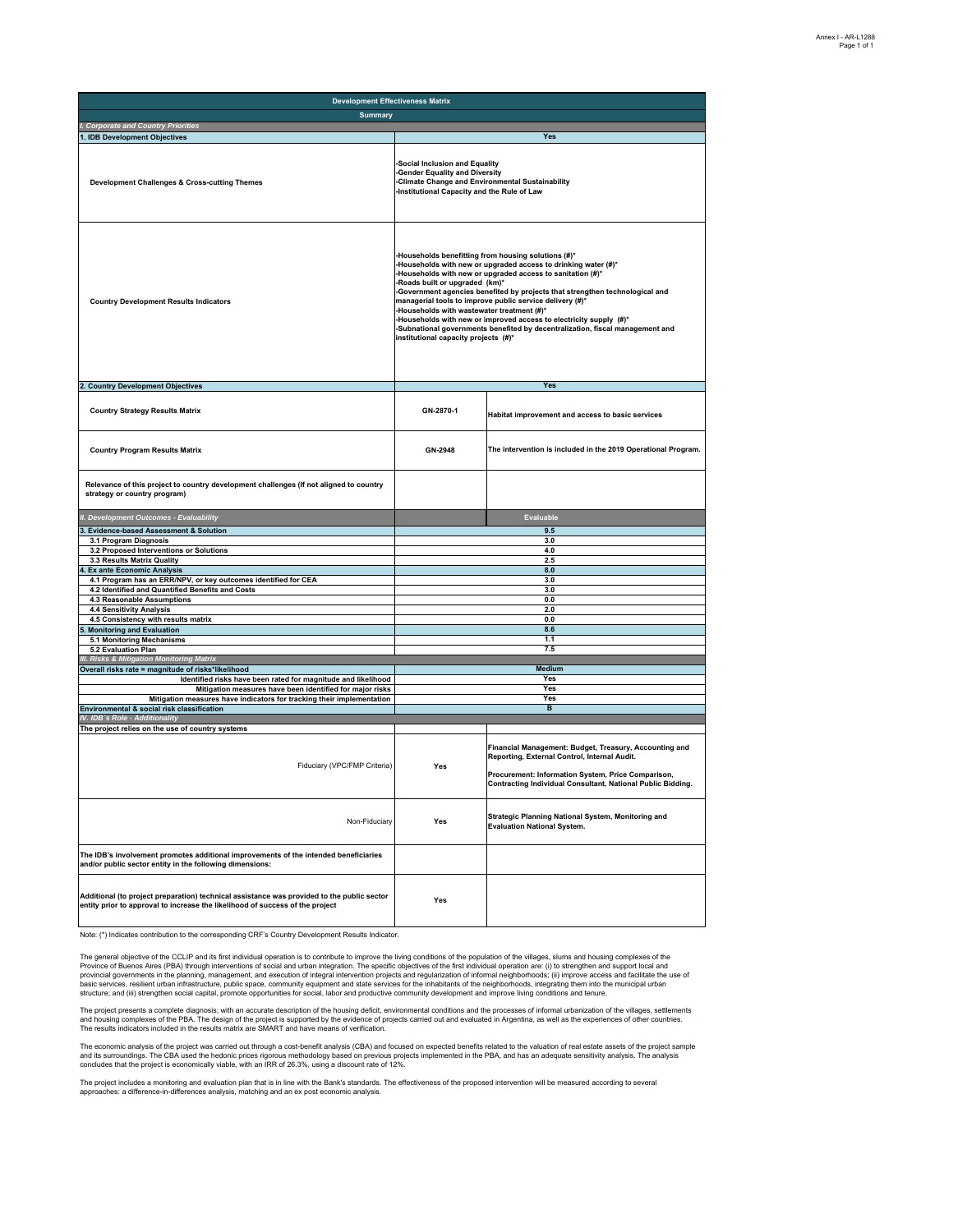### **RESULTS MATRIX**

| Project objective: | The general objective of the CCLIP and its first operation is to improve living conditions in the shantytowns, informal neighborhoods, and |
|--------------------|--------------------------------------------------------------------------------------------------------------------------------------------|
|                    | housing complexes in the Province of Buenos Aires (PBA) through social and urban integration interventions.                                |

| <b>Indicators</b>                                                                     | Unit of<br>measurement                | Baseline <sup>1</sup> | <b>Baseline</b><br>Year | <b>Final</b><br>target | <b>Means of</b><br>verification | Commonents <sup>2</sup> |
|---------------------------------------------------------------------------------------|---------------------------------------|-----------------------|-------------------------|------------------------|---------------------------------|-------------------------|
| <b>IMPACT 1: IMPROVED QUALITY OF LIFE</b>                                             |                                       |                       |                         |                        |                                 |                         |
| Households with at least one member that<br>reports currently having an acute disease | % of the<br>beneficiary<br>population | $n.a.*$               | 2019                    | $-10%$                 | OPISU - DPE <sup>3</sup>        |                         |
| Safety of residents living in informal areas                                          | % increase                            | $n.a.*$               | 2019                    | $n.a.*$                | OPISU - DPE                     |                         |
| Perception of safety of women living in informal<br>areas                             | % increase                            | $n.a.*$               | 2019                    | $n.a.*$                | Survey <sup>4</sup>             |                         |

## **EXPECTED IMPACT**

 $\overline{a}$ 

<sup>&</sup>lt;sup>1</sup> Note: The abbreviation "n.a.\*" indicates that there are no current data for the baseline measurements; data will be collected during the assessment of each neighborhood.

<sup>2</sup> Indicator details can be found in the **monitoring and evaluation plan**.

<sup>3</sup> OPISU-DPE surveys of all households in the neighborhood (census).

<sup>4</sup> OPISU survey on perception to be conducted on a representative sample of the targeted neighborhoods.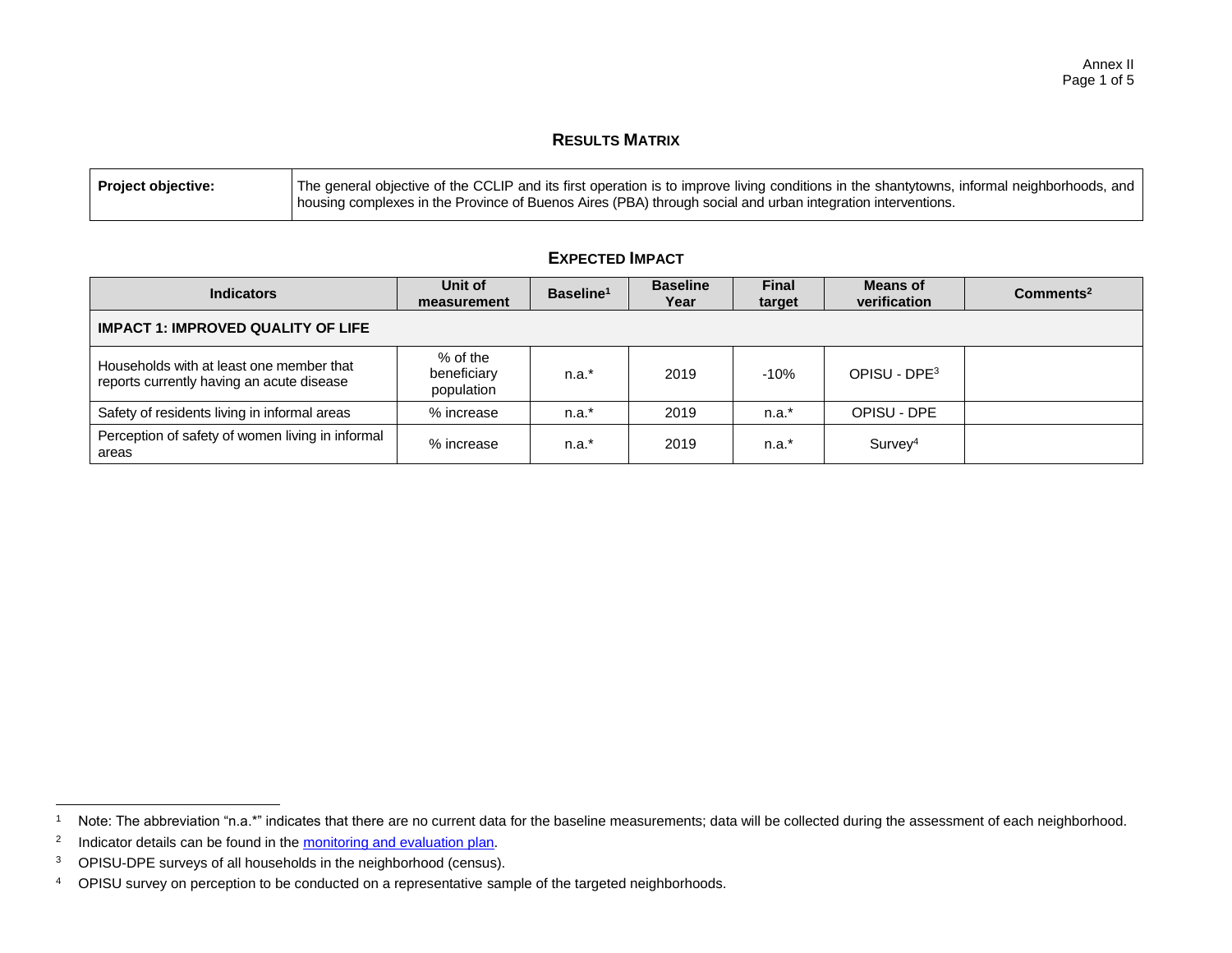# **EXPECTED OUTCOMES**

| <b>Indicators</b>                                                                                                                                                                                                                                                           | Unit of<br>measurement              | <b>Baseline</b> | <b>Baseline</b><br>year | <b>Final</b><br>target <sup>1</sup> | <b>Means of</b><br>verification <sup>5</sup> | <b>Comments</b> |  |  |
|-----------------------------------------------------------------------------------------------------------------------------------------------------------------------------------------------------------------------------------------------------------------------------|-------------------------------------|-----------------|-------------------------|-------------------------------------|----------------------------------------------|-----------------|--|--|
| <b>OUTCOME 1:</b> Strengthen and support local and provincial governments in the planning, management and execution of comprehensive informal neighborhood<br>intervention and regularization projects                                                                      |                                     |                 |                         |                                     |                                              |                 |  |  |
| Number of master plans prepared by OPISU in<br>neighborhoods that are not included in this operation                                                                                                                                                                        | Number of<br>comprehensive<br>plans | $n.a*$          | 2019                    | 10                                  | Report                                       |                 |  |  |
| OUTCOME 2: Improve access to and facilitate the use of basic public utilities, resilient urban infrastructure, public spaces, community facilities, and government<br>services for residents of the neighborhoods, thereby integrating them into the municipal urban fabric |                                     |                 |                         |                                     |                                              |                 |  |  |
| Dwellings in the beneficiary neighborhoods with continuous<br>formal use of drinking water                                                                                                                                                                                  | % of dwellings                      | 11              | 2019                    | 80                                  | OPISU - DPE                                  |                 |  |  |
| Dwellings in the beneficiary neighborhoods that safely<br>dispose of wastewater                                                                                                                                                                                             | % of dwellings                      | 3               | 2019                    | 60                                  | Idem                                         |                 |  |  |
| Dwellings in the beneficiary neighborhoods that report the<br>existence of dumps on their block                                                                                                                                                                             | % of dwellings                      | 31              | 2019                    | 5                                   | Idem                                         |                 |  |  |
| Percentage of households that report being satisfied or very<br>satisfied with existing public spaces in the neighborhood                                                                                                                                                   | % of households                     | 33              | 2019                    | 43                                  | Survey                                       |                 |  |  |
| Percentage of households satisfied or very satisfied with<br>their access to healthcare in the neighborhood                                                                                                                                                                 | % of households                     | 66              | 2019                    | 76                                  | Survey                                       |                 |  |  |
| Households that report the existence of flooding, strong<br>smells, and sewage spills on their block                                                                                                                                                                        | % of households                     | $n.a.*$         | 2019                    | $-10%$                              | OPISU - DPE                                  |                 |  |  |
| OUTCOME 3: Strengthen social capital and boost opportunities for social-community, labor, and productive development                                                                                                                                                        |                                     |                 |                         |                                     |                                              |                 |  |  |
| Percentage of households that report a good or very good<br>relationship with their neighbors                                                                                                                                                                               | % of households                     | 93%             | 2019                    | 97%                                 | Survey                                       |                 |  |  |
| Percentage of community initiative projects (CIP)<br>satisfactorily executed, out of the total financed by the<br>program                                                                                                                                                   | % CIP                               | $\Omega$        | 2019                    | 80                                  | Report                                       |                 |  |  |
| Percentage of productive units strengthened under the<br>Neighborhood Productive Development Plan                                                                                                                                                                           | % productive units                  | 0               | 2019                    | 30                                  | Report                                       |                 |  |  |
| Percentage of Public Safety Information System (SISC)<br>requests that have been satisfactorily resolved                                                                                                                                                                    | % requests per<br>neighborhood      | $\Omega$        | 2019                    | 80                                  | Report                                       |                 |  |  |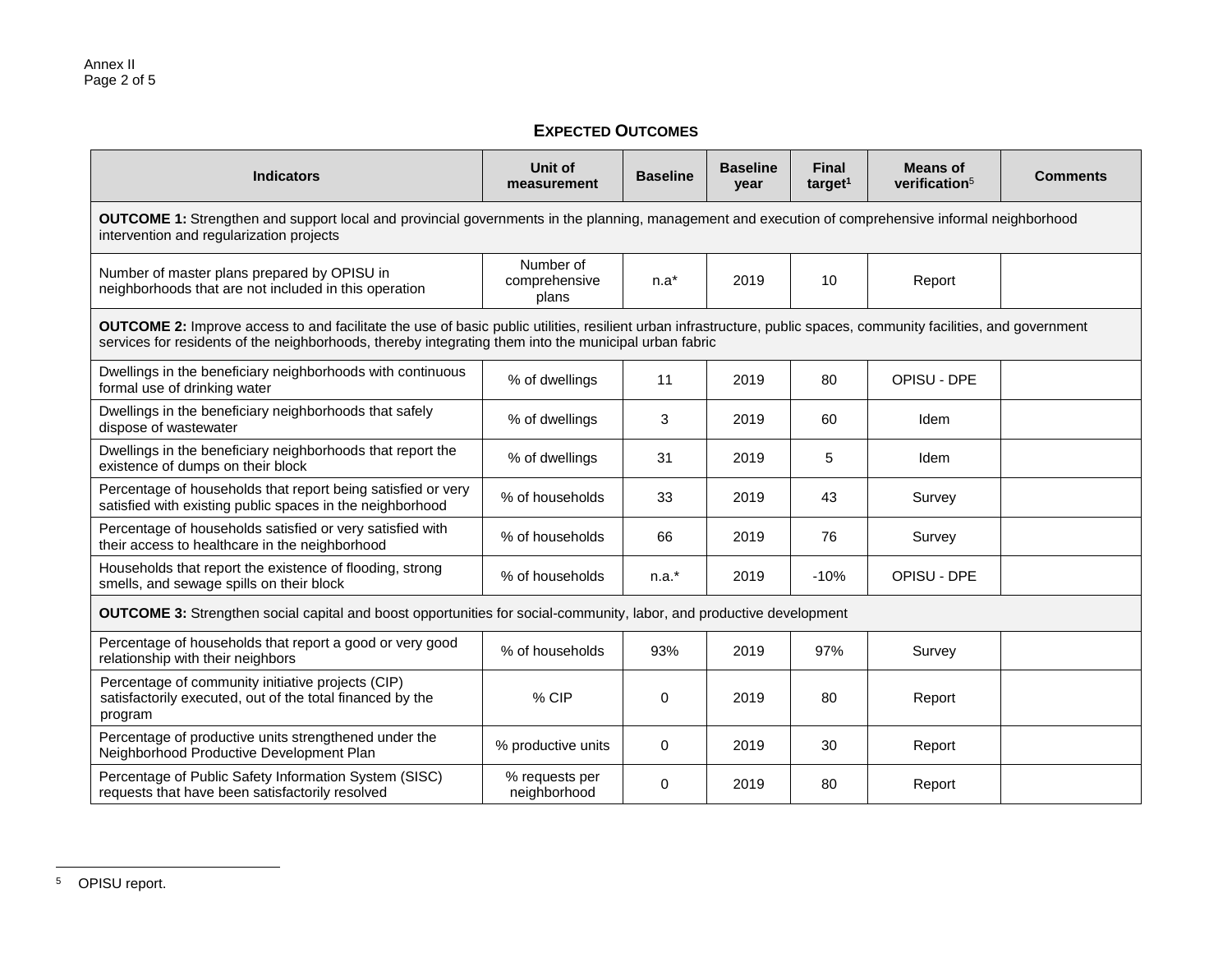| <b>Indicators</b>                                                                                          | Unit of<br>measurement                 | <b>Baseline</b> | <b>Baseline</b><br>year | Final<br>target <sup>1</sup> | Means of<br>verification <sup>5</sup> | <b>Comments</b> |  |  |
|------------------------------------------------------------------------------------------------------------|----------------------------------------|-----------------|-------------------------|------------------------------|---------------------------------------|-----------------|--|--|
| <b>OUTCOME 4:</b> Improve habitability and tenure conditions                                               |                                        |                 |                         |                              |                                       |                 |  |  |
| Housing improvements from private household investments<br>in the last year                                | % homes                                | 38              | 2019                    | 40                           | Survey                                |                 |  |  |
| <b>OUTCOME 5:</b> Electricity and water savings and energy saved by using efficient construction materials |                                        |                 |                         |                              |                                       |                 |  |  |
| Electricity savings in buildings                                                                           | kilowatt hours used<br>(monthly)       | $n.a.*$         | 2020                    | $-20%$                       |                                       |                 |  |  |
| Water consumption savings in buildings                                                                     | m <sup>3</sup> /hour used<br>(monthly) | $n.a.*$         | 2020                    | $-20%$                       | <b>EDGE</b> standards                 |                 |  |  |
| Energy savings incorporated in construction materials                                                      | MJ/m <sup>2</sup>                      | $n.a.*$         | 2020                    | $-20%$                       |                                       |                 |  |  |
| <b>OUTCOME 6: Gender</b>                                                                                   |                                        |                 |                         |                              |                                       |                 |  |  |
| Percentage of lots currently being regularized that are titled<br>to women or have shared ownership        | %                                      | $\Omega$        | 2019                    | 55                           | Report                                |                 |  |  |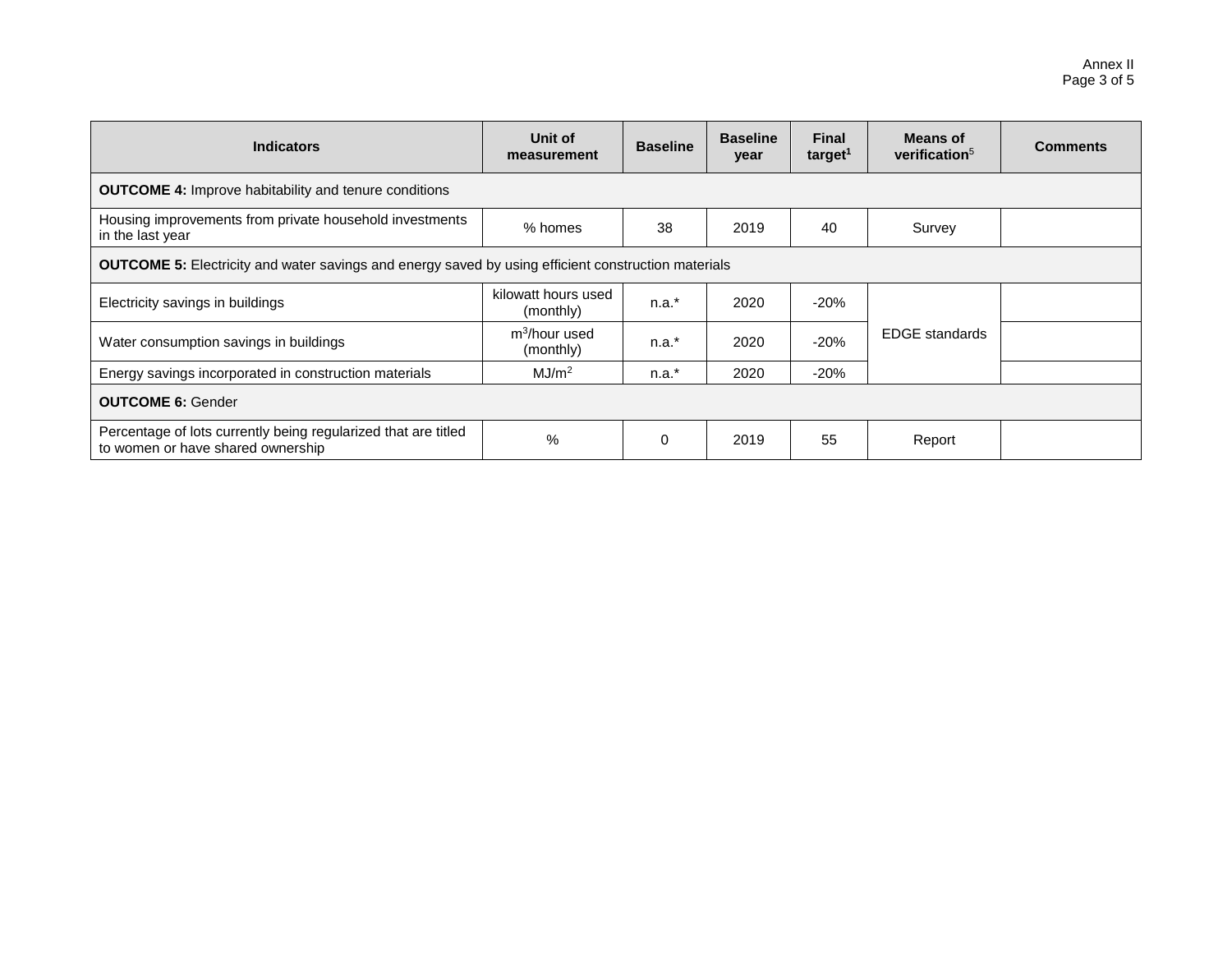### **OUTPUTS**

| <b>Outputs</b>                                                                                      | Unit of<br>measurement                               | <b>Baseline</b> | <b>Baseline</b><br>year | Year <sub>1</sub> | Year <sub>2</sub> | Year <sub>3</sub> | Year <sub>4</sub>        | <b>Final</b><br>target | <b>Means of</b><br>verification <sup>6</sup>  | <b>Comments</b>                             |
|-----------------------------------------------------------------------------------------------------|------------------------------------------------------|-----------------|-------------------------|-------------------|-------------------|-------------------|--------------------------|------------------------|-----------------------------------------------|---------------------------------------------|
| <b>Component I. Comprehensive planning and institutional strengthening</b>                          |                                                      |                 |                         |                   |                   |                   |                          |                        |                                               |                                             |
| Socio-housing surveys                                                                               | Census                                               | $\Omega$        | 2019                    | $\overline{c}$    | 0                 | $\overline{2}$    | $\mathbf 0$              | 4                      | OPISU - DPE                                   |                                             |
| Comprehensive urban<br>assessments                                                                  | Study                                                | 0               | 2019                    | 1                 | 1                 | $\overline{2}$    | $\Omega$                 | 4                      | Report                                        | Comprehensively                             |
| Master plans designed                                                                               | Plan                                                 | 0               | 2019                    | $\mathbf{1}$      | $\mathbf{1}$      | $\overline{2}$    |                          | 4                      | Report                                        | includes climate                            |
| Management guidelines for<br>replication in future interventions                                    | Number of<br>guidelines                              | 0               | 2019                    | 0                 | $\mathbf 0$       | $\mathbf 1$       | 1                        | $\overline{2}$         | Report                                        | change                                      |
| <b>Component II. Urban infrastructure and habitat</b>                                               |                                                      |                 |                         |                   |                   |                   |                          |                        |                                               |                                             |
| Neighborhood infrastructure<br>intervention plan designed                                           | Plan                                                 | 0               | 2019                    | $\overline{2}$    | 0                 | $\mathbf 0$       | $\Omega$                 | $\overline{2}$         | Report                                        |                                             |
| Neighborhood infrastructure<br>intervention plan implemented                                        | Plan                                                 | 0               | 2019                    | 0                 | 0                 | $\Omega$          | 2                        | $\overline{2}$         | Report                                        |                                             |
| $\rightarrow$ Milestone: Paved streets                                                              | Linear meters                                        | 0               | 2019                    | 2,368             | 12,632            |                   | $\overline{\phantom{a}}$ | 15,000                 | Final completion<br>certificates <sup>7</sup> |                                             |
| $\rightarrow$ Milestone: Lots with water and<br>sewerage connections<br>installed under the program | Number of lots                                       | $\Omega$        | 2019                    | $\Omega$          | 0                 | $\Omega$          | $\Omega$                 | $n.a*$                 | Idem                                          |                                             |
| > Milestone: New or revitalized<br>public spaces                                                    | Square meters                                        | 0               | 2019                    | 5,127             | 38,337            |                   | ä,                       | 43,464                 | Idem                                          |                                             |
| $\rightarrow$ Milestone: New trees in public<br>spaces                                              | Trees planted                                        | $\Omega$        | 2019                    | 320               | 1,680             | $\Omega$          | $\Omega$                 | 2,000                  | Idem                                          | Detailed designs                            |
| > Milestone: New LED public<br>lighting on sidewalks                                                | Lighting units<br>installed                          | 0               | 2019                    | 158               | 843               | $\Omega$          | $\Omega$                 | 1,001                  | Idem                                          | and bidding<br>documents                    |
| $\rightarrow$ Milestone: Disposal sites<br>constructed                                              | Number of formal<br>disposal and<br>collection sites | $\Omega$        | 2019                    | $\Omega$          | $\overline{2}$    | $\Omega$          | $\Omega$                 | $\overline{c}$         | Report                                        | include climate<br>change<br>specifications |
| Milestone: Community facility<br>constructed and in operation                                       | Number of new<br>facilities                          | 0               | 2019                    | $\mathbf{1}$      | 4                 | $\Omega$          | $\Omega$                 | 5                      | Final completion<br>certificates              |                                             |
| $\rightarrow$ Number of dwellings<br>constructed                                                    | <b>Dwellings</b>                                     | $\Omega$        | 2019                    | $n.a*$            | $n.a*$            | n.a*              | $n.a*$                   | $n.a*$                 | Final completion<br>certificates              |                                             |

<sup>6</sup> OPISU report.

 $\overline{a}$ 

<sup>7</sup> Final completion certificates approved and reported by OPISU.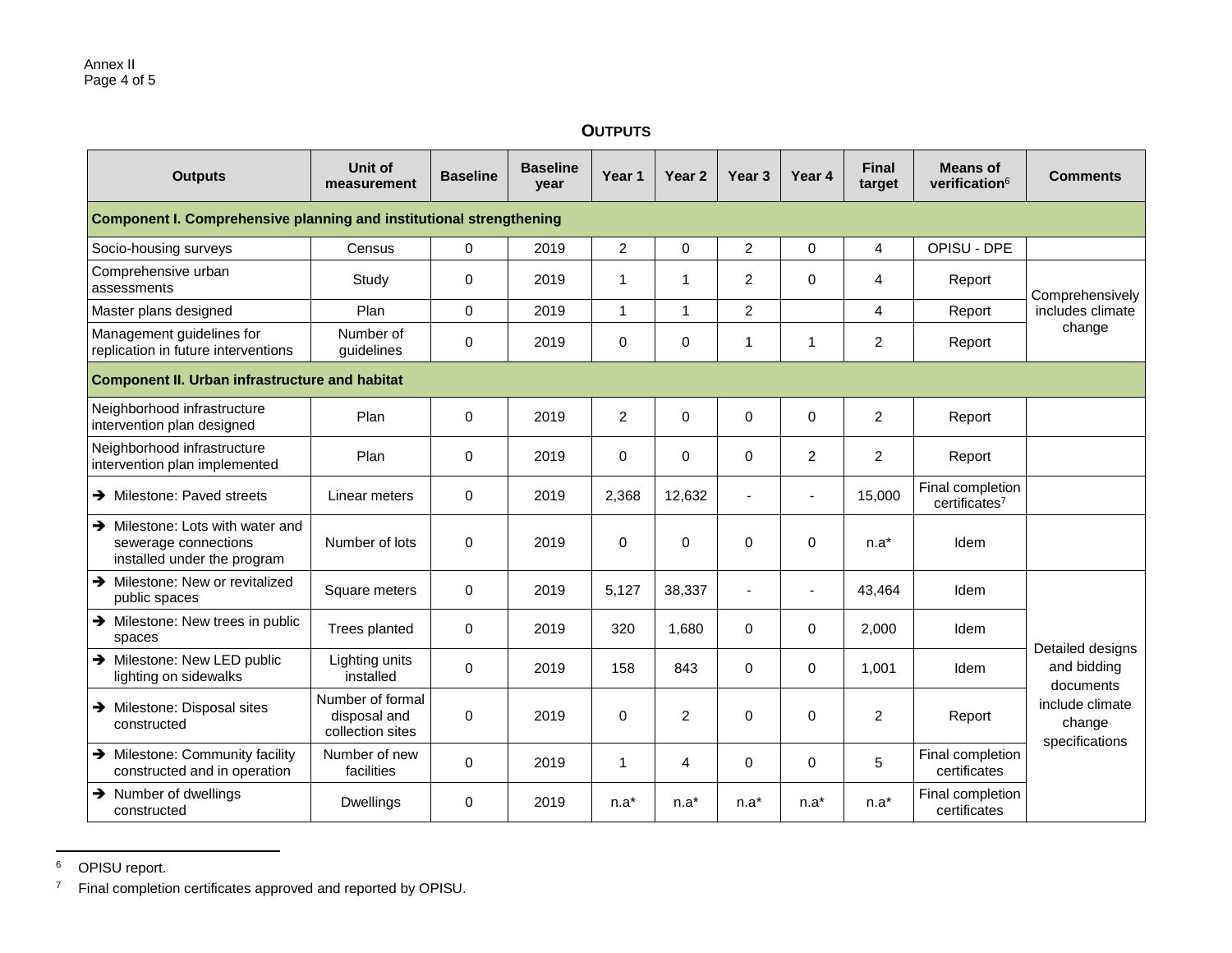| <b>Outputs</b>                                                                                                                                 | Unit of<br>measurement      | <b>Baseline</b> | <b>Baseline</b><br>year | Year 1         | Year <sub>2</sub> | Year <sub>3</sub> | Year <sub>4</sub> | <b>Final</b><br>target | <b>Means of</b><br>verification <sup>6</sup> | <b>Comments</b> |
|------------------------------------------------------------------------------------------------------------------------------------------------|-----------------------------|-----------------|-------------------------|----------------|-------------------|-------------------|-------------------|------------------------|----------------------------------------------|-----------------|
| <b>Component III. Social management and community development</b>                                                                              |                             |                 |                         |                |                   |                   |                   |                        |                                              |                 |
| Community participation plans<br>designed                                                                                                      | Number of plans             | $\mathbf 0$     | 2019                    | $\overline{2}$ | $\mathbf 0$       | $\Omega$          | 2                 | $\overline{2}$         | Report                                       |                 |
| Community participation plans<br>implemented                                                                                                   | Number of plans             | $\mathbf 0$     | 2019                    | $\Omega$       | $\mathbf 0$       |                   | 2                 | $\overline{2}$         | Report                                       |                 |
| Social-community development<br>plans designed                                                                                                 | Number of plans             | $\mathbf 0$     | 2019                    | 1              | 1                 | $\mathbf 0$       | 0                 | $\overline{2}$         | Report                                       |                 |
| Social-community development<br>plans implemented                                                                                              | Number of plans             | $\mathbf 0$     | 2019                    | 0              | $\mathbf 0$       | $\mathbf 0$       | $\overline{2}$    | $\overline{2}$         | Report                                       |                 |
| $\rightarrow$<br>Milestone: Increase in the number<br>of vacant spaces in daycares<br>and/or community daycares for<br>children ages 0-5 years | Number of vacant<br>spaces  | $\mathbf 0$     | 2019                    | 0              | 0                 | $\mathbf 0$       | 0                 | $n.a*$                 | Report                                       |                 |
| Milestone: Social protection<br>$\rightarrow$<br>network management system<br>set up and functioning                                           | SISC per<br>neighborhood    | $\mathbf 0$     | 2019                    | $\overline{2}$ | $\mathbf 0$       | $\mathbf 0$       | 0                 | $\overline{2}$         | Report                                       |                 |
| Productive development plans<br>designed                                                                                                       | Number of plans             | 0               | 2019                    | 1              | $\mathbf{1}$      | $\Omega$          | $\Omega$          | $\overline{c}$         | Report                                       |                 |
| Productive development plans<br>implemented                                                                                                    | Number of plans             | $\mathbf 0$     | 2019                    | $\Omega$       | $\mathbf 0$       | $\Omega$          | 2                 | $\overline{2}$         | Report                                       |                 |
| $\rightarrow$<br>Milestone: Socio-productive<br>workshops organized                                                                            | Workshops                   | 0               | 2019                    | 4              | 10                | 20                | 30                | 64                     | Report                                       |                 |
| $\rightarrow$<br>Milestone: Number of<br>economic units strengthened                                                                           | Number of units<br>financed | $\mathbf 0$     | 2019                    | 10             | 30                | 20                | 40                | 100                    | Report                                       |                 |
| Number of community initiative<br>projects financed                                                                                            | Number of<br>projects       | $\mathbf 0$     | 2019                    | 10             | 10                | 10                | 10                | 40                     | Report                                       |                 |
| Dwellings with in-house drinking<br>water connections installed                                                                                | Number of<br>dwellings      | $\mathbf 0$     | 2019                    | 400            | 1,200             | 1,200             | 1,200             | 4,000                  | Final completion<br>certificates             |                 |
| Dwellings with in-house sewage<br>connections installed                                                                                        | Number of<br>dwellings      | $\mathbf 0$     | 2019                    | 200            | 800               | 1,000             | 1,000             | 3,000                  | <b>Idem</b>                                  |                 |
| Dwellings that receive aid for<br>construction improvements                                                                                    | Number of<br>dwellings      | $\mathbf 0$     | 2019                    | $\Omega$       | 50                | 150               | 200               | 400                    | Report                                       |                 |
| Households that receive a<br>resettlement offer (excluding<br>construction of new dwelling)                                                    | Number of<br>households     | $\mathbf 0$     | 2019                    | 9              | 11                | $\mathbf 0$       | 0                 | 20                     | Report                                       |                 |
| Lots currently being regularized                                                                                                               | Number of lots              | $\pmb{0}$       | 2019                    | 0              | 800               | 1,000             | 1,000             | 2,800                  | Report                                       |                 |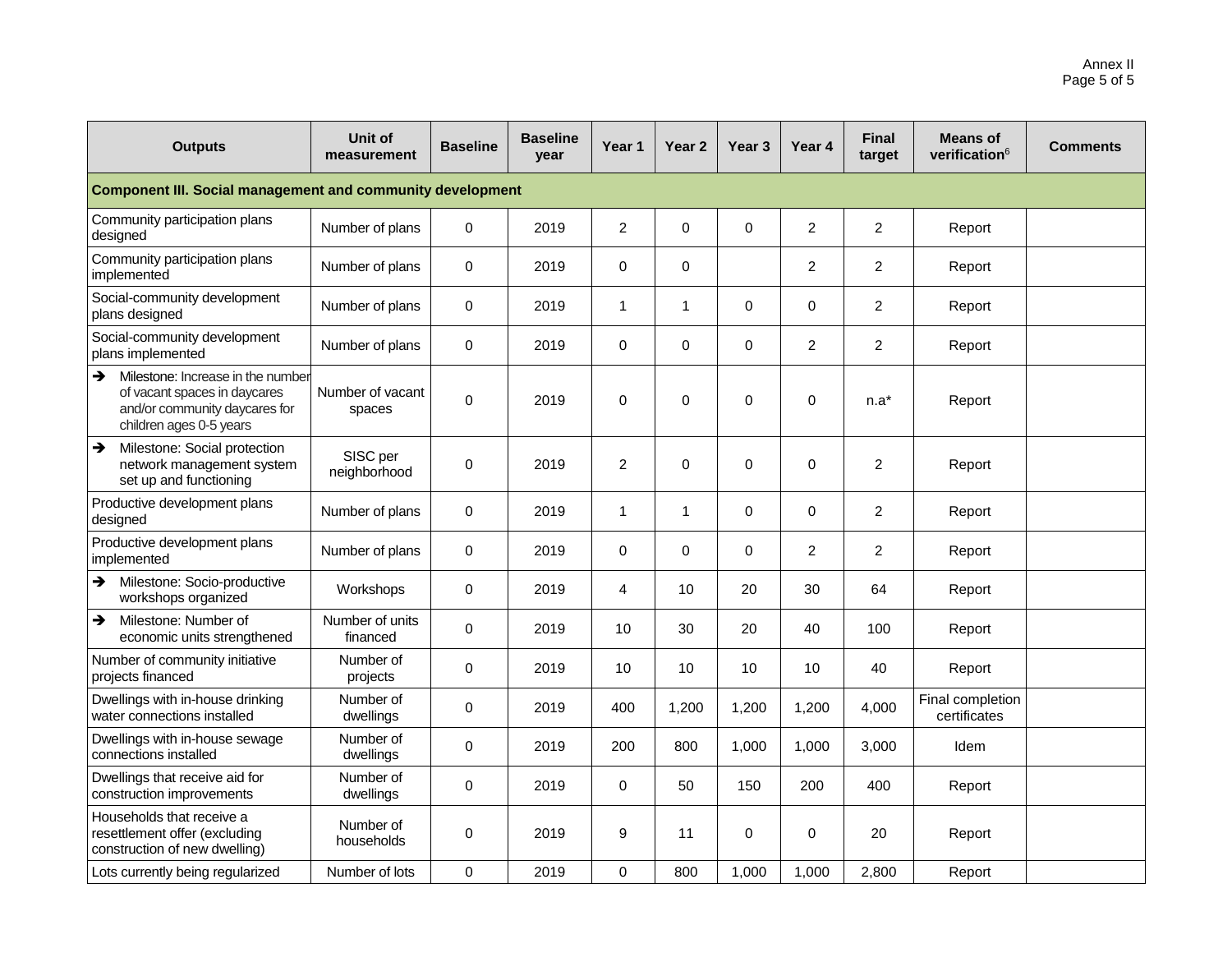#### **FIDUCIARY AGREEMENTS AND REQUIREMENTS**

| Country:                 | Argentina                                                                                                       |
|--------------------------|-----------------------------------------------------------------------------------------------------------------|
| <b>Project number:</b>   | AR-L1288                                                                                                        |
| Name:                    | Social and Urban Integration Program in Greater Buenos<br>Aires                                                 |
| <b>Executing agency:</b> | Provincial Agency for Social and Urban Integration (OPISU),<br>under the authority of the Cabinet Office (MJGM) |
| <b>Fiduciary team:</b>   | Roberto Laguado and Analía La Rosa (FMP/CAR)                                                                    |

# **I. EXECUTIVE SUMMARY**

- $1.1$ The executing agency for the program will be the Provincial Agency for Social and Urban Integration (OPISU), which reports to the Cabinet Office (MJGM). To execute Component II, OPISU will be supported by the Ministry of Infrastructure and Public Services (MIySP), which will act as subexecuting agency through the Neighborhood Integration Coordination Unit (UCIBA). The Ministry of Economy, through the Provincial Directorate of Multilateral Agencies and Bilateral Financing (DPOMyFB) under the authority of the Finance Subsecretariat (SSF), will be responsible for financial administration of the program. Their interaction will be spelled out in the program Operating Regulations.
- $1.2<sub>2</sub>$ The Bank analyzed the executing agency's institutional capacity to plan, execute, and implement the program, using the Institutional Capacity Assessment System (ICAS) methodology, which concluded that the agency had a "medium" level of fiduciary risk.

# **II. THE EXECUTING AGENCY'S FIDUCIARY CONTEXT**

- $2.1$ OPISU was created by means of Law 14,449/2018 (Art. 48), as an autonomous public agency under the MJGM. Its structure and powers are set out in Decree 168/2018, which also provides for budget transfers from the MJGM to OPISU to ensure the agency's financial autonomy.
- $2.2^{\circ}$ OPISU will be responsible for planning urban and social management policies, as well as for the formulation, implementation, and execution of programs and plans for the social and urban integration of shantytowns, informal neighborhoods, and housing complexes. As part of program execution, it will be responsible for the management, planning, and oversight of procurement processes, interactions with the Bank, payment requests, allocation of the loan resources, and requests for the Bank's no objection.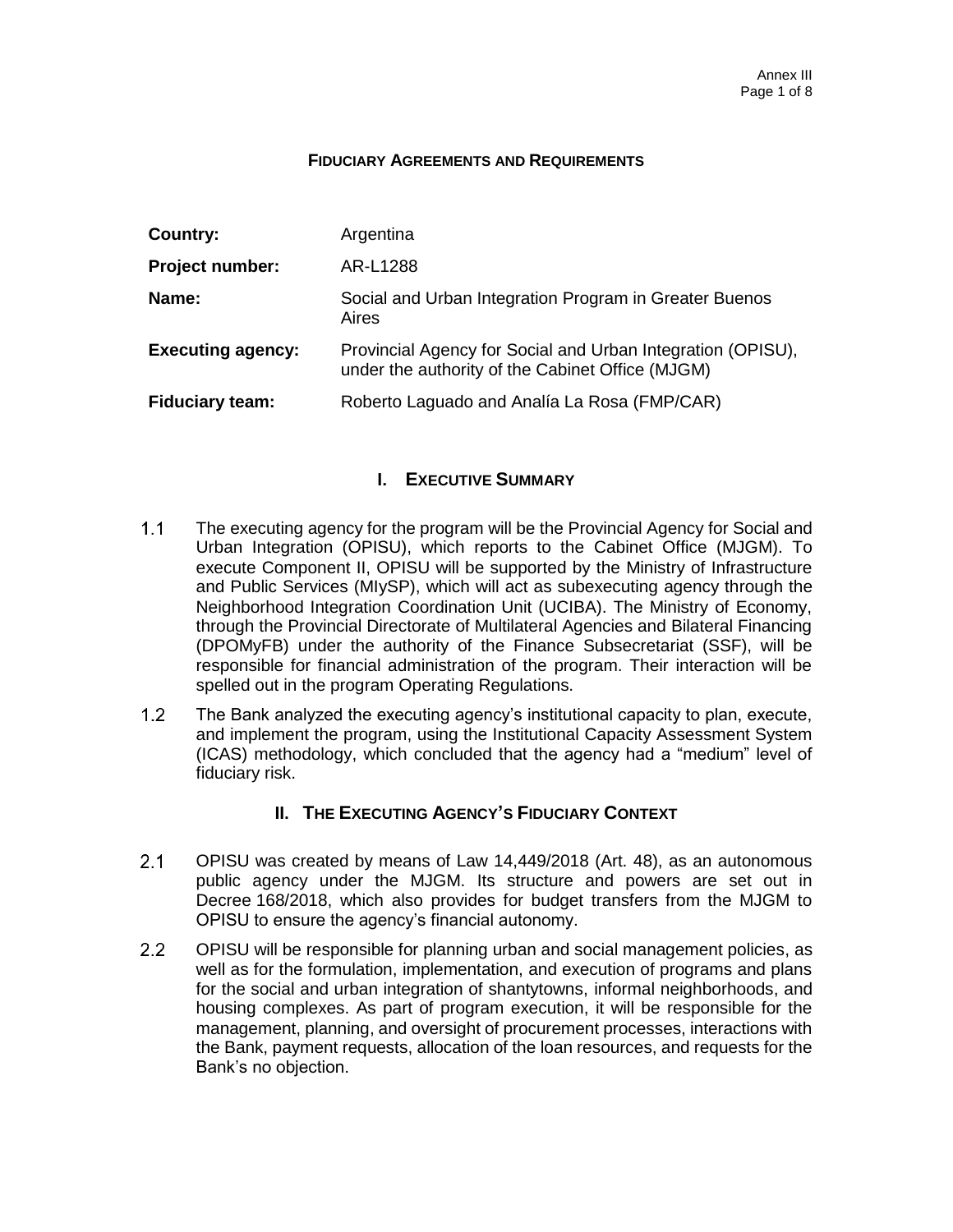# **III. FIDUCIARY RISKS**

- 3.1 The assessment of the executing agency's institutional capacity was based on the ICAS methodology, which identified a medium risk. This assessment and its conclusions consider challenges related to execution arrangements based on the coordination of activities between the different ministries and the recent creation of OPISU (the program's executing agency), which at the time of the assessment, was still in the process of being set up and structured. The MIySP's support, formalized through the Neighborhood Infrastructure Coordination Unit (UCIBA) and the Works Coordination and Execution Unit (UCEPO) and the support of the Ministry of Economy through the DPOMyFB for financial management activities make it possible to capitalize on the experience of these units for the benefit of OPISU and the ability to achieve the program's objectives based on fiduciary standards acceptable to the Bank. Their interactions will be spelled out in the program Operating Regulations.
- 3.2 The recommended measures to mitigate these risks are: (i) formalizing interagency support mechanisms through the execution of agreements to ensure achievement of the program's objectives; (ii) reviewing, improving, and reflecting in the Operating Regulations all fiduciary and control environment processes (including a chapter on accounting-financial matters which will describe programming and budget, treasury, accounting and information systems, disbursements and cash flow, internal control and internal audit, and external control processes), along with specific responsibilities based on the execution arrangements; (iii) verifying the addition of fiduciary staff specialized in multilateral banking projects and appointment of a focal point for each subject area; (iv) offering fiduciary training to OPISU staff; and (v) updating and/or developing the pertinent manuals, ministerial resolutions, or annexes to the program Operating Regulations to ensure proper functioning.

# **IV. CONSIDERATIONS FOR THE SPECIAL PROVISIONS OF CONTRACTS**

- $4.1$ The Bank may disburse advances provided the executing agency has substantiated at least 65% of all previously advanced funds pending substantiation. This percentage is justified based on the experience with executing operations in the PBA, where the flow of funds involves several institutions, which considerably delays the process of receiving such funds.
- $4.2$ For purposes of the provisions of Article 4.10 of the loan's General Conditions, the parties agree that the applicable exchange rate will be the rate indicated in subparagraph (b) (i) of that Article.
- $4.3$ The exchange rate in effect on the first business day of the month of payment will be used to determine the equivalency of expenses incurred in local currency and charged to the local contribution or the reimbursement of expenses charged to the loan.
- $4.4$ For purposes of the provisions of Article 7.03 of the loan's General Conditions, the external financial audit reports and other reports needed to supervise the program's financial management are the program's audited financial statements, which will be submitted to the Bank within 120 days after the close of each fiscal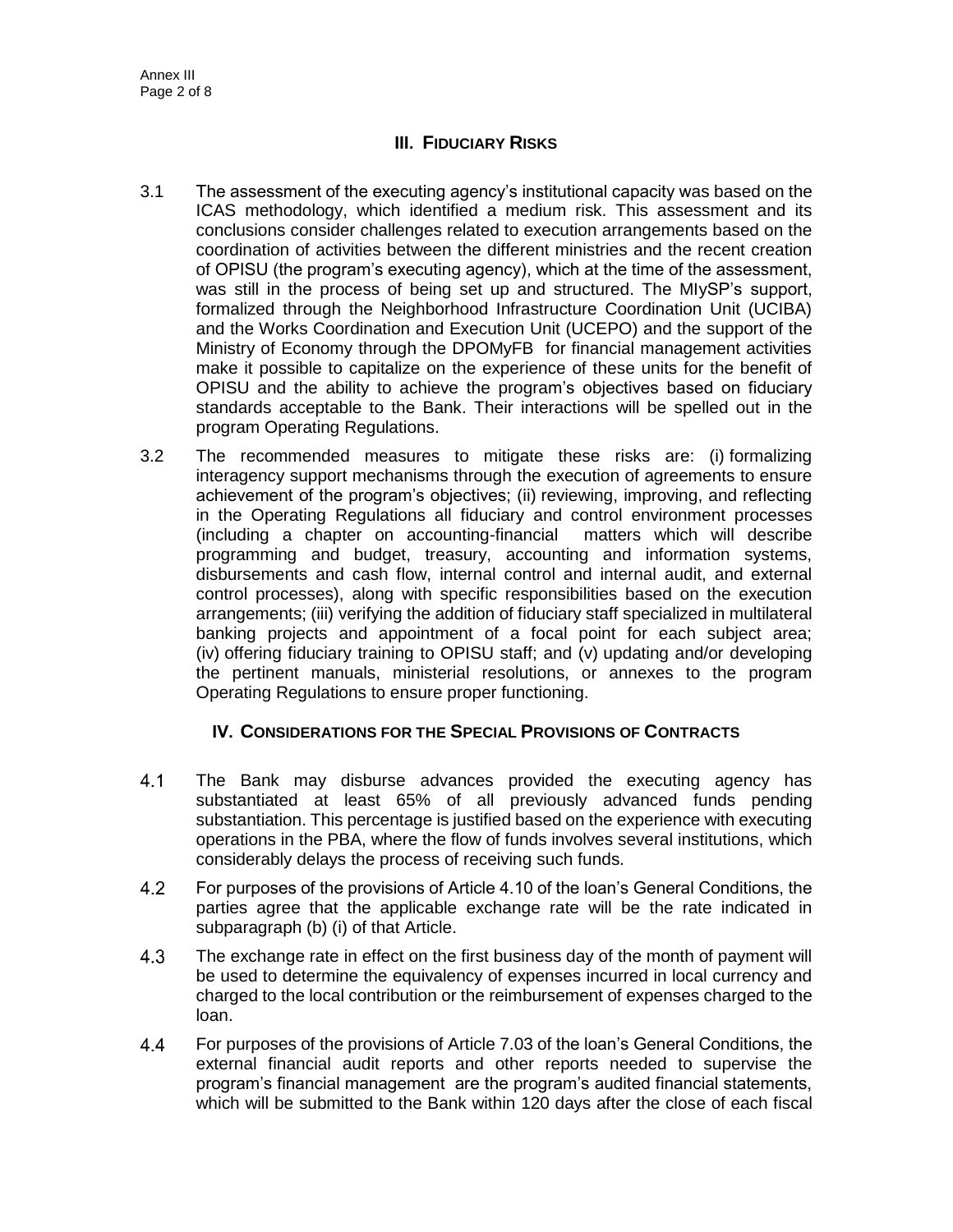year during the original disbursement period or any extensions thereof, duly certified by Bank-eligible external audit firms. For purposes of the provisions of Article 7.03 (a) of the General Conditions, the fiscal year runs from 1 January to 31 December of each year.

4.5 For the execution of Component III, the possibility of offering existing functional units in the neighborhood and adjacent areas as an option to the households to be resettled has been considered. To this end, the inclusion of a transfer mechanism to provide compensation (subsidies) to purchase the units will be evaluated. If the units are included, the arrangements for providing, recognizing, and auditing these subsidies and their subsequent recognition as eligible expenses will be approved by the Bank in the Operating Regulations.

# **V. AGREEMENTS AND REQUIREMENTS FOR PROCUREMENT EXECUTION**

#### A. **Procurement execution**

- $5.1$ The Policies for the Procurement of Goods and Works (document GN-2349-9) of April 2011 and the Policies for the Selection and Contracting of Consultants (document GN-2350-9) of April 2011 will be applied.
	- (i) **Procurement of works, goods and nonconsulting services.** Contracts for works, goods, and nonconsulting services<sup>1</sup> subject to international competitive bidding (ICB) will be executed using the standard bidding documents issued by the Bank. Bidding processes subject to national competitive bidding (NCB) will be executed using national competitive bidding documents agreed upon with the Bank.
	- (ii) **Procurement with community participation.** To execute housing construction activities under Components II and III, procedures may be used that include community participation in procurement processes, based on a basic survey of needs, followed by the selection of small local construction firms with a geographic presence in the neighborhoods. These procedures will include: the calculation and detailed budget of interventions for each dwelling, delivery of materials, the management of labor with community participation, and certification of the functionality of the infrastructure installed and constructed, which will promote a transfer of knowledge. The small construction companies will be selected based on the quoted unit prices/rates (lowest cost) and availability. Details will be included in the Operating Regulations.
	- (iii) **Selection and contracting of consultants.** Contracts for consulting services arising under the program will be executed using the standard request for proposals issued by the Bank.
	- (iv) **Selection of individual consultants.** Individual consultants will be selected based on their qualifications to perform the work, based on competitive processes comparing the qualifications of at least three candidates.
- $5.2$ The program's sector specialist will be responsible for reviewing the technical specifications.

Document GN-2349-9 paragraph 1.1: Nonconsulting services are treated as goods.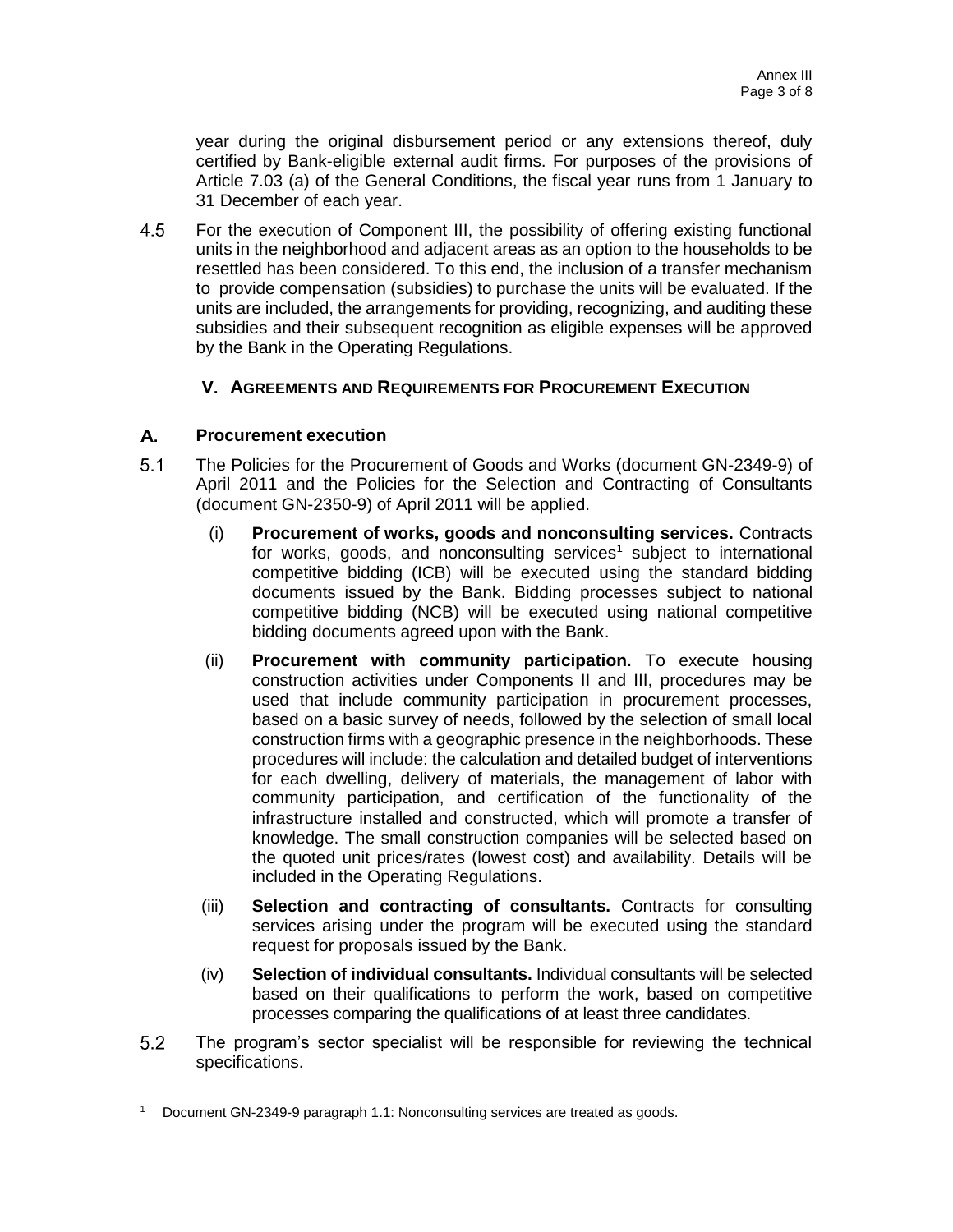$5.3$ Of the country subsystems approved by the Bank, the information system will be used.

| <b>Works</b>      |                          |                 |                  | <b>Goods</b>              | <b>Consulting Services</b> |                                   |                                                |
|-------------------|--------------------------|-----------------|------------------|---------------------------|----------------------------|-----------------------------------|------------------------------------------------|
| <b>ICB</b>        | <b>NCB</b>               | <b>Shopping</b> | <b>ICB</b>       | <b>NCB</b>                | <b>Shopping</b>            | <b>International</b><br>publicity | <b>Shortlist</b><br>$100\%$<br><b>National</b> |
| $\geq$ 25,000,000 | < 25,000,000<br>>350,000 | $<$ 350,000     | $\geq 1,500,000$ | $<$ 1,500,000<br>>100,000 | < 100,000                  | >200,000                          | $\leq 1,000,000$                               |

#### **Table 4.1 Threshold Amounts for ICB and International Shortlists**

#### **B. Main procurement items**

| <b>Activity</b>                                                            | <b>Type of</b><br><b>Competitive</b><br><b>Bidding</b> | <b>Estimated</b><br><b>Date</b> | <b>Estimated</b><br><b>Amount (US\$)</b> |
|----------------------------------------------------------------------------|--------------------------------------------------------|---------------------------------|------------------------------------------|
| NCB Priority Paving CDL, Landscaping PECE<br>Stage 1 and PECE Policy State | NCB                                                    | To be<br>confirmed              | US\$2,589,000                            |
| NCB Roads and Walkways, CE, CDL and 8M                                     | <b>NCB</b>                                             |                                 | US\$17,180,000                           |
| Shopping - Temporary Disposal Facilities (2)                               | Shopping                                               |                                 | US\$53,000                               |
| LPN Landscaping PECE Stage 2                                               | <b>NCB</b>                                             |                                 | US\$3,444,000                            |
| Shopping - Zanjón Güemes Linear Park (includes<br>road crossings)          | Shopping                                               |                                 | US\$2,241,000                            |
| Shopping - Plaza Mercedes Sosa                                             | Shopping                                               |                                 | US\$448,000                              |
| Shopping - Daycare center PECE                                             | Shopping                                               |                                 | US\$2,033,000                            |
| Shopping - Health center PECE                                              | Shopping                                               |                                 | US\$1,797,000                            |
| Shopping - Youth center PECE                                               | Shopping                                               |                                 | US\$2,486,000                            |
| Shopping - Multisports center PECE                                         | Shopping                                               |                                 | US\$1,436,000                            |
| NCB Works Component 2 Urban Infrastructure<br>and Housing                  | Multiple<br><b>NCB</b>                                 |                                 | US\$30,000,000                           |
| In-house utility connections, enhancement and<br>improvement of habitat    | <b>NCB</b>                                             |                                 | US\$11,000,000                           |
| Consulting service for inspecting construction<br>works CC8                | National SP                                            |                                 | US\$758,408                              |
| Coordination team consultants                                              | <b>CLND</b>                                            |                                 | US\$32,500                               |

#### **Table 4.2 Type of Competitive Bidding and Amounts**

#### $\mathbf{C}$ . **Procurement supervision**

- $5.4$ Procurement processes will be reviewed based on the procurement plan and will generally be conducted on an ex ante basis, with the exception of processes involving the shopping method, selection of consulting firms based on qualifications, and individual consultants. Ex post review visits will take place every 12 months. At least 10% of reviewed contracts will be physically inspected during the program.
- $5.5$ The thresholds for ex post review are based on OPISU's fiduciary capacity assessed during the operation's design stage and may be modified by the Bank as the agency's capacity changes.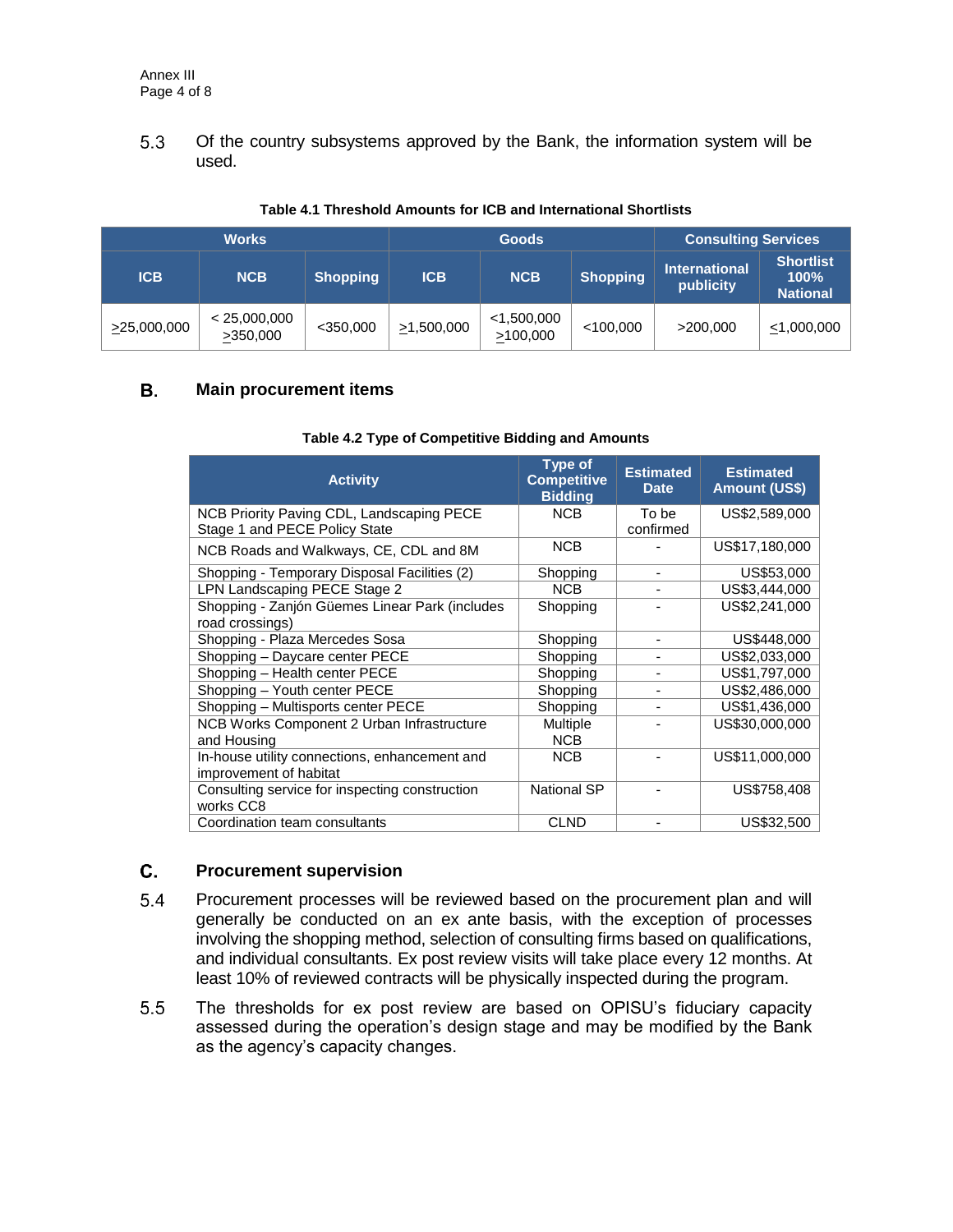|  |  |  | Table 4.3 Ex post Review Thresholds (US\$) |  |
|--|--|--|--------------------------------------------|--|
|--|--|--|--------------------------------------------|--|

| <b>Works</b>   | <b>Goods</b> | <b>Consulting Services</b> | <b>Individual</b><br><b>Consultants</b> |
|----------------|--------------|----------------------------|-----------------------------------------|
| $<$ 15,000,000 | <900,000     | <600,000                   | $<$ 50.000                              |

#### D. **Special provisions**

- 5.6 **Mechanisms for preventing prohibited practices.** See the provisions set out in documents GN-2349-9 and GN-2350-9 regarding prohibited practices (multilateral institutions' lists of ineligible companies and individuals).
- 5.7 In connection with Component III and the activities involving the connection, enhancement and improvement of housing, procurement mechanisms based on community participation may be used (document GN-2349-9, paragraph 3.17) and facilitation services and technical and administrative support provided by nongovernmental organizations or public or private agencies specialized in the management of housing projects may be contracted.

#### Е. **Records and files**

5.8 Documentation on procurement processes will be kept in the offices of OPISU as the entity fully responsible for the program's procurement processes. Records and files for ex post reviews will be kept properly organized, categorized, and updated.

#### F. **Recognition of expenditures**

5.9 The Bank will retroactively finance and charge to the loan up to US\$11.7 million (11.7% of the proposed loan amount) and will recognize and charge to the local contribution up to US\$2 million (20% of the estimated local contribution amount) any eligible project expenses incurred by the borrower for the activities included in Component II, provided they meet requirements substantially similar to those specified in the loan contract. These expenses will have been incurred for the execution of infrastructure works such as paving, green areas, public spaces, inhouse connections, and public facilities, among others, and must have been incurred on or after the project profile approval date (1 April 2019). Any expenses incurred more than 18 months before the date of the program's approval by the Bank's Board of Executive Directors may not be included.

### **VI. FINANCIAL MANAGEMENT**

 $6.1$ The Financial Management Guidelines for IDB-financed Projects (document OP-273-6) and the Financial Management Operational Guidelines for IDB-financed Projects (document OP-274-2) will be applied.

#### A. **Programming and budget**

 $6.2$ The executing agency's budget includes programmatic categories and other classifications organized by item of expenditure (main budget items). Depending on their financial nature, the headings may be recurring expenses, capital expenses, and financial applications. Internal sources of financing may be the provincial treasury account, use of credit, and the agency's own resources.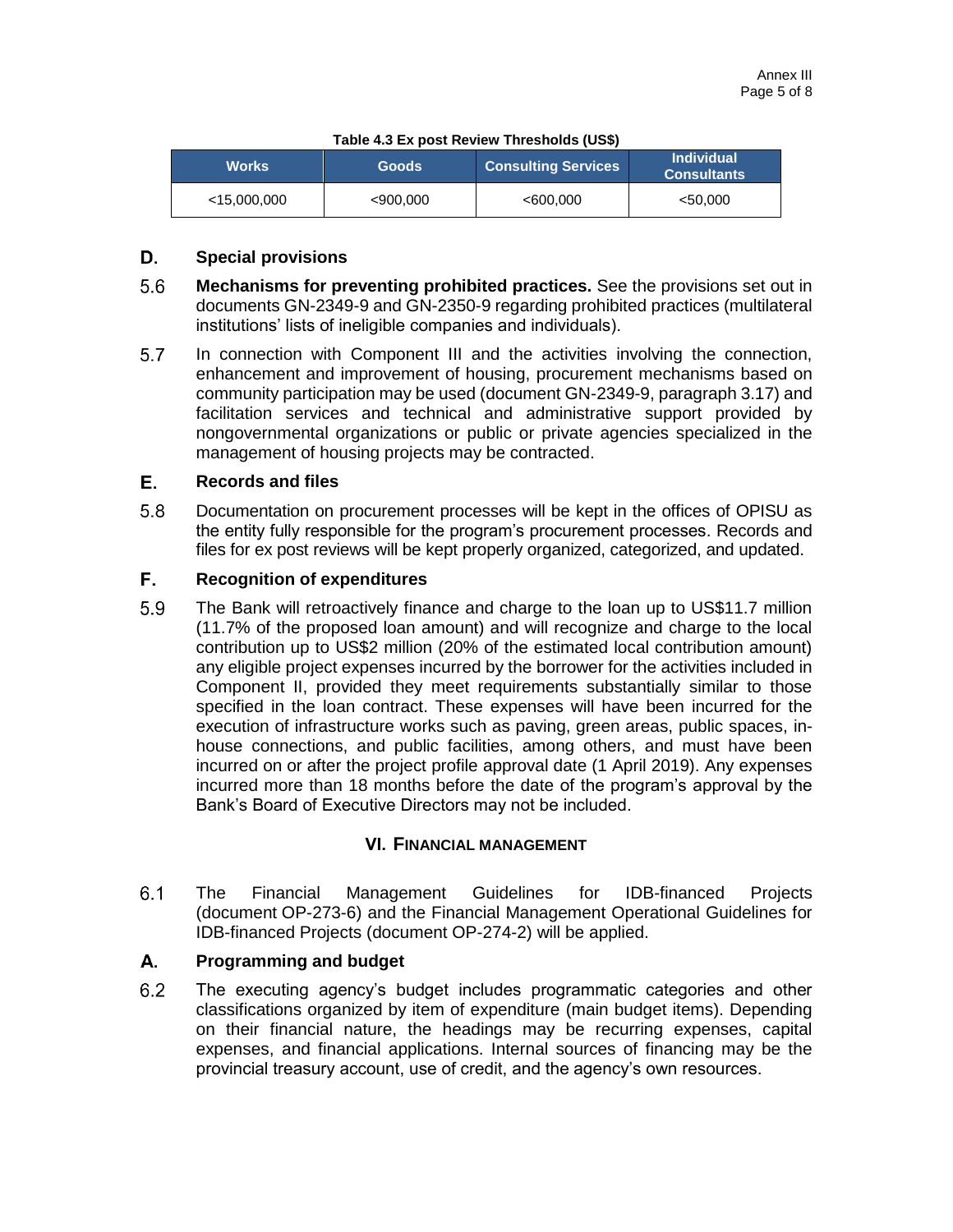$6.3$ Budgetary allocations should be anticipated to ensure the execution of the program within the established time period.

#### В. **Treasury**

- $6.4$ All payments will be made through the General Provincial Treasury Office (TGP) from the central administration offices or from the decentralized agencies.
- $6.5$ The DPOMyFB is responsible for the monthly auditing of the balances of the account in dollars for receiving the loan proceeds and reconciling them.
- $6.6$ These bank accounts are sub-accounts within the Single Treasury Account (CUT) administered by the General Provincial Treasury Office, in which the funds in pesos are authorized for payments of eligible expenditures to contracting agencies.
- $6.7$ Disbursements are made based on a detailed financial plan in accordance with IDB guidelines.

#### $\mathbf{C}$ . **Accounting, information systems, and reporting**

- $6.8$ The borrower, through the Ministry of Economy, will use the External Loans Execution Unit system  $(UEPEX)^2$  as the financial administration system, to identify program funds and sources of financing. In accordance with the chart of accounts approved by the Bank, the UEPEX records investments in the program by expense matrix category. Cash accounting will be used, following the International Financial Reporting Standards, as applicable, in accordance with the established national criteria. The required financial reports will be: (i) financial plans covering up to 180 days following a request for the advance of funds; (ii) the program's audited annual financial statements; and (iii) other reports requested by the fiduciary specialists.
- $6.9$ The DPOMyFB, through its Project Accounting and Project Disbursements Office, is responsible for the following activities: (i) enter accounting records on program execution in the UEPEX; (ii) prepare disbursement requests, monitor their approval and the respective deposit of funds into the Province's accounts; (iii) on a monthly basis, audit the balances of the special accounts in dollars and reconcile the program bank accounts; (iv) each month, analyze the accounting balances and issue statements on the balances and reconciled balances in pesos and dollars; (v) prepare the financial reports requested by the agencies and the Provincial Office; and (vi) prepare the loan's financial statements and present them to the external auditor for audit reporting purposes.

#### D. **Disbursements and cash flow**

- $6.10$ The Financial Management Policy for IDB-financed Projects (document OP-273-6) and the Financial Management Operational Guidelines for IDB-financed Projects (document OP-274-2) will apply.
- $6.11$ Loan resources requested from the Bank in the form of advances will be deposited in an account in dollars and converted to Argentine pesos based on operational requirements and deposited in an account in pesos set up exclusively for the project. Project expenses and investments will be paid out of these accounts according to the plan. The executing agency will maintain strict and effective

<sup>2</sup> [https://dgsiaf.mecon.gov.ar/uepex/.](https://dgsiaf.mecon.gov.ar/uepex/)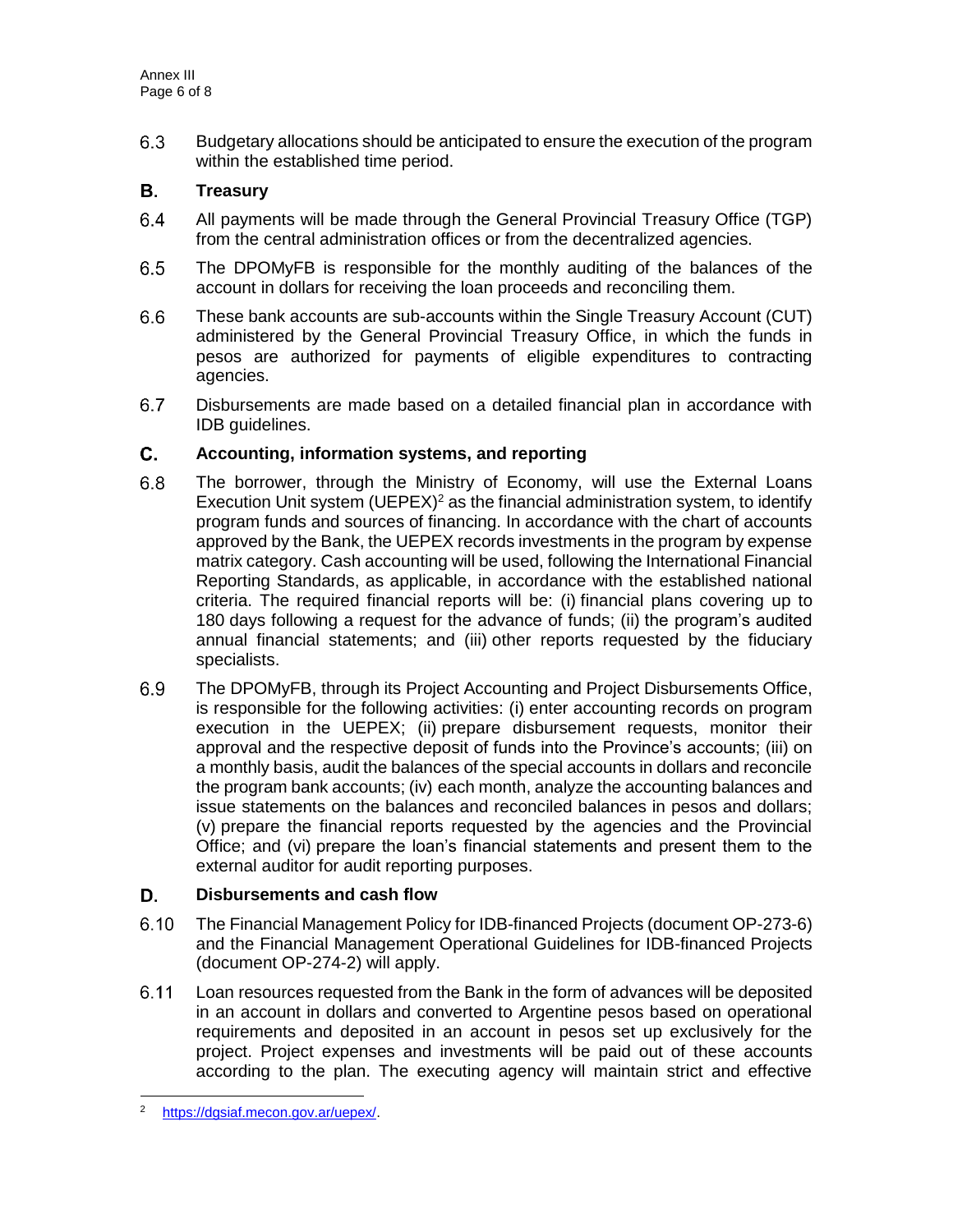control over the use of the advanced funds, using mechanisms that will allow it to verify and reconcile the available balances in its records with the corresponding balances in the Bank's records (LMS1 Report).

The e-disbursements modality will be used. This is the Bank's online system that  $6.12$ allows the executing agency to prepare and send disbursement requests electronically to the Bank, which lowers transaction costs and allows the Bank to review and process requests remotely.

#### E. **Internal control and internal auditing**

 $6.13$ The Provincial Accounting Office (CGP) performs internal control duties associated with the legal and financial aspects of loan execution. For execution and payment processes, the CGP intervenes prior to making payments from the General Provincial Treasury Office. For procurement processes, it intervenes to verify legal considerations prior to any procurement processes.

#### F. **External control: external financial auditing and program reports**

 $6.14$ The Audit Office (HTC) of the PBA was declared eligible by the Bank to audit IDB-financed operations. As long as the HTC retains its eligibility, it will conduct the external audit of the program, with no need for a competitive bidding process. If the external audit is not conducted by the HTC of the PBA, an independent audit firm acceptable to the Bank will be contracted.

#### G. **Financial supervision plan**

 $6.15$ The financial supervision plan will be designed based on the risk and fiduciary capacity assessments carried out in accordance with the on-site and desk reviews planned for the project. It includes the scope of the operational, financial, accounting activities, compliance and legality issues, and is also based on the reports issued by the external auditors. An annual financial inspection visit is planned, but the frequency may be modified based on the project's risk evaluation. The ex post review method will be used for disbursements.

#### Н. **Execution mechanism**

- $6.16$ The DPOMyFB will handle the loan's financial and external audit matters. Its most important duties related to the loans are: (i) track and process requests for advance of funds in order to make payments; (ii) track and process expense reports; (iii) enter accounting records; (iv) prepare disbursement projections; (v) track and reconcile bank account balances; (vi) analyze account balances and issue reports on reconciled balances; and (vii) fulfill audit requirements.
- $6.17$ Disbursements will be made in the form of advances of funds based on a financial plan covering a maximum of 180 days. These disbursements will be substantiated when at least 65% of the funds have been spent. To request funds, the disbursement request form, the execution status report, and the financial plan for the following 180 days will be submitted. The financial management specialist may request additional information, such as: (i) itemized list of commitments; and (ii) reports on the estimated physical and financial progress of the project. Substantiation of advanced funds will be submitted to the Bank with the following information: (i) disbursement request form; (ii) project status report; (iii) reconciliation of Bank resources; (iv) payment details; and (v) any other reports that help demonstrate the project's progress. The substantiation reports need not include supporting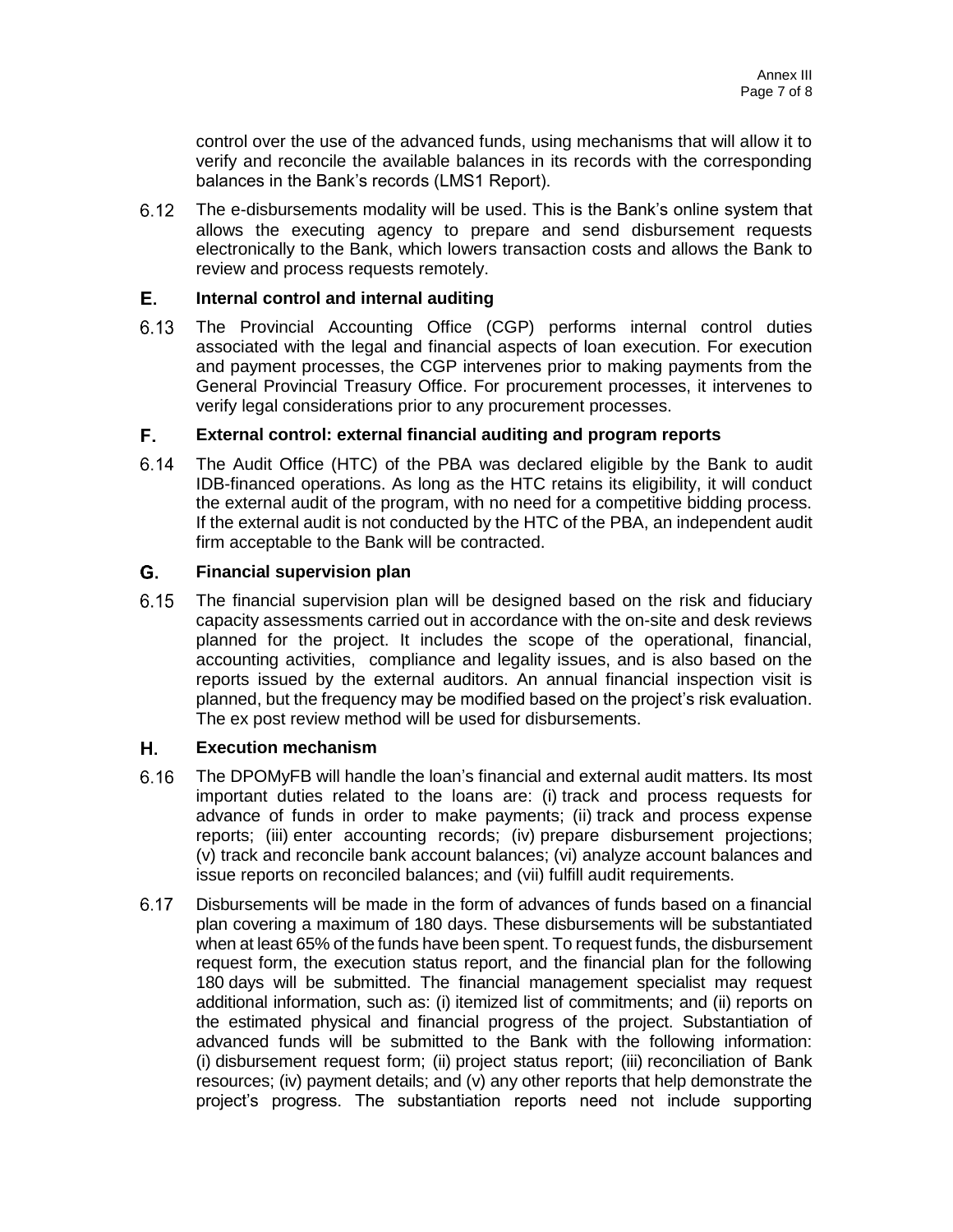documentation for expenses incurred and payments made, which does not imply approval by the Bank of expenditures made. The original documentation supporting the expenses will be available for review by the Bank upon request.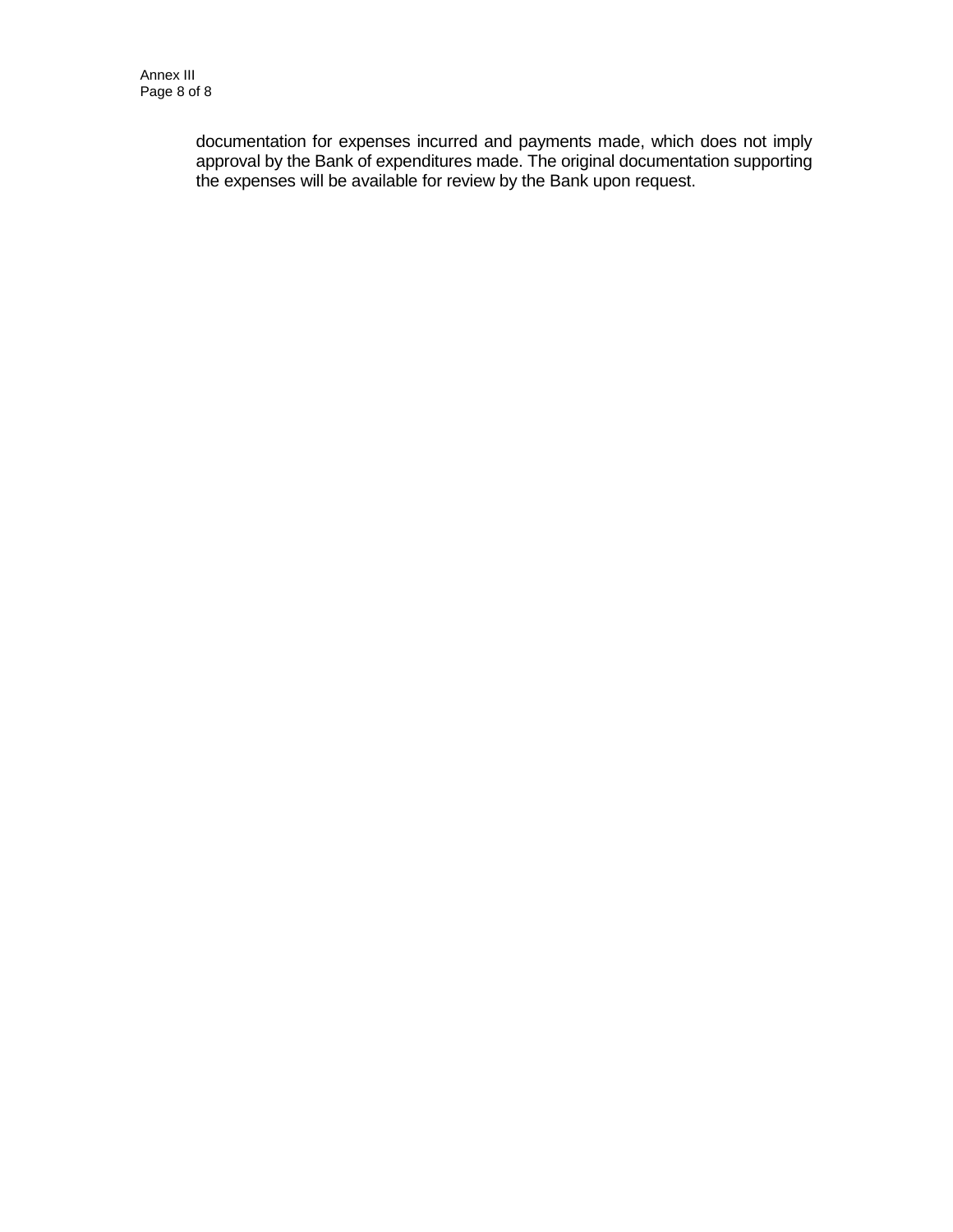# DOCUMENT OF THE INTER-AMERICAN DEVELOPMENT BANK

# PROPOSED RESOLUTION DE- /19

Argentina. Conditional Credit Line for Investment Projects (CCLIP) for the Social and Urban Integration Program in the Province of Buenos Aires (AR-O0012)

The Board of Executive Directors

RESOLVES:

1. To authorize the President of the Bank, or such representative as he shall designate, to enter into such agreement or agreements as may be necessary with the Province of Buenos Aires, as borrower, and with the Argentine Republic, as guarantor, to establish the Conditional Credit Line for Investment Projects (CCLIP) for the Social and Urban Integration Program in the Province of Buenos Aires (AR-O0012) for an amount of up to US\$400,000,000 chargeable to the resources of the Bank's Ordinary Capital.

2. To determine that the resources allocated to the above-mentioned Conditional Credit Line for Investment Projects (CCLIP), for the Social and Urban Integration Program in the Province of Buenos Aires (AR-O0012), shall be used to finance individual loan operations in accordance with: (a) the objectives and regulations of the Conditional Credit Line for Investment Projects approved by Resolution DE-58/03, as amended by Resolutions DE-10/07, DE-164/07, and DE-86/16; (b) the provisions set forth in documents GN-2246-9 and GN-2564-3; and (c) the terms and conditions included in the Loan Proposal for the corresponding individual operation.

(Adopted on \_\_ \_\_\_\_\_\_\_\_\_\_ 2019)

LEG/SGO/CSC/EZSHARE-1044359933-17862 AR-O0012